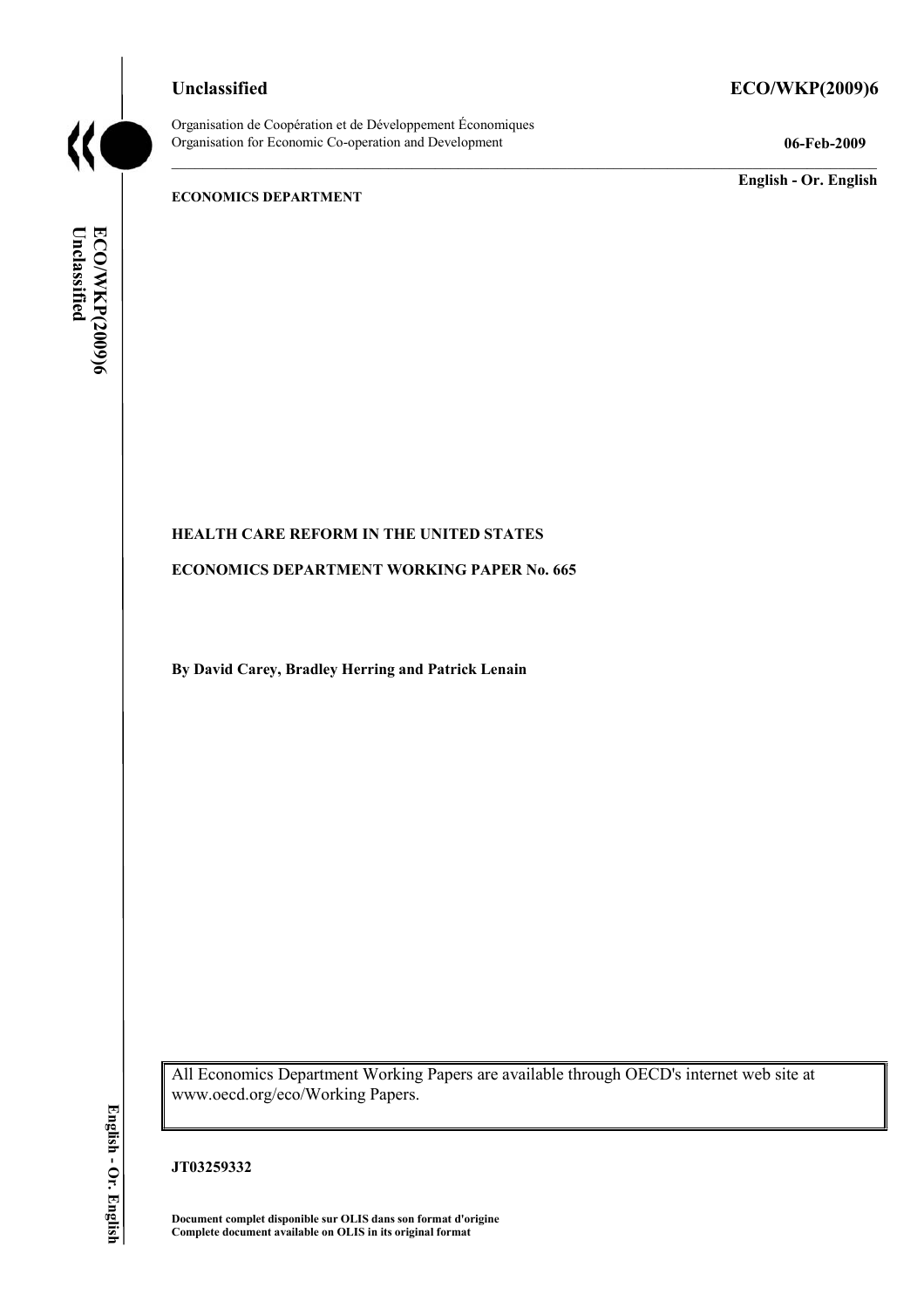# **ABSTRACT/RÉSUMÉ**

#### **Health Care Reform in the United States**

In spite of improvements, on various measures of health outcomes the United States appears to rank relatively poorly among OECD countries. Health expenditures, in contrast, are significantly higher than in any other OECD country. While there are factors beyond the health-care system itself that contribute to this gap in performance, there is also likely to be scope to improve the health of Americans while reducing, or at least not increasing spending. This paper focuses on two factors that contribute to this discrepancy between health outcomes and health expenditures in the United States: inequitable access to medical services and subsidized private insurance policies; and inefficiencies in public health insurance. It then suggests two sets of reforms likely to improve the US health-care system. The first is a package of reforms to achieve close to universal health insurance coverage. The second set of reforms relates to payment methods and coverage decisions within the Medicare programme to realign incentives and increase the extent of economic evaluation of different medical procedures.

#### *JEL classification:* H51; I12; O57; C23.

Key words: Health outcomes; life expectancy; health status; health costs; health expenditure; health insurance; pooling; individual market; adverse selection; moral hazard; mandate; health subsidies; tax exclusion; Medicare; Medicare Advantage; comparative effectiveness.

## **Réforme du système de santé aux États Unis**

Malgré certains progrès, les États-Unis ne sont pas très bien placés parmi les pays de l'OCDE pour ce qui est de diverses mesures des résultats de la santé. Or, les dépenses de santé y sont sensiblement plus élevées que dans tout autre pays de l'OCDE. Cette situation contradictoire amène à penser qu'il est possible d'améliorer le système de santé du pays tout en réduisant, ou du moins en n'augmentant pas, les dépenses. Le présent papier examine plus particulièrement deux facteurs qui contribuent à la divergence entre les résultats et les dépenses en matière de santé aux États-Unis : accès inéquitable aux services médicaux et inefficience des subventions pour la souscription de polices d'assurance privées ; et manque d'efficacité de l'assurance de santé publique. Il propose ensuite deux séries de réformes propres à améliorer le système de santé des États-Unis. La première est un ensemble de mesures destinées à assurer la couverture universelle de l'assurance-maladie. La deuxième concerne les méthodes de paiement et les décisions de prise en charge au sein du programme Medicare et vise à réaligner les incitations et à renforcer l'évaluation économique des différents actes médicaux.

#### *Classification JEL :* H51 ; I12 ; O57 ; C23

*Mots clés : Résultats de la santé ; espérance de vie ; coûts de santé ; les dépenses de santé ; assurance santé ; regroupement de risque ; marché individuel ; sélection adverse ; aléa moral ; mandat ; subventions pour l'achat des polices d'assurance santé ; l'exonération fiscale ; Medicare Avantage ; comparaison de l'efficacité.* 

### **Copyright OECD 2007**

**Application for permission to reproduce or translate all, or part of, this material should be made to : Head of Publication Service, OECD, 2 rue André-Pascal, 75775 Paris Cedex 16, France.**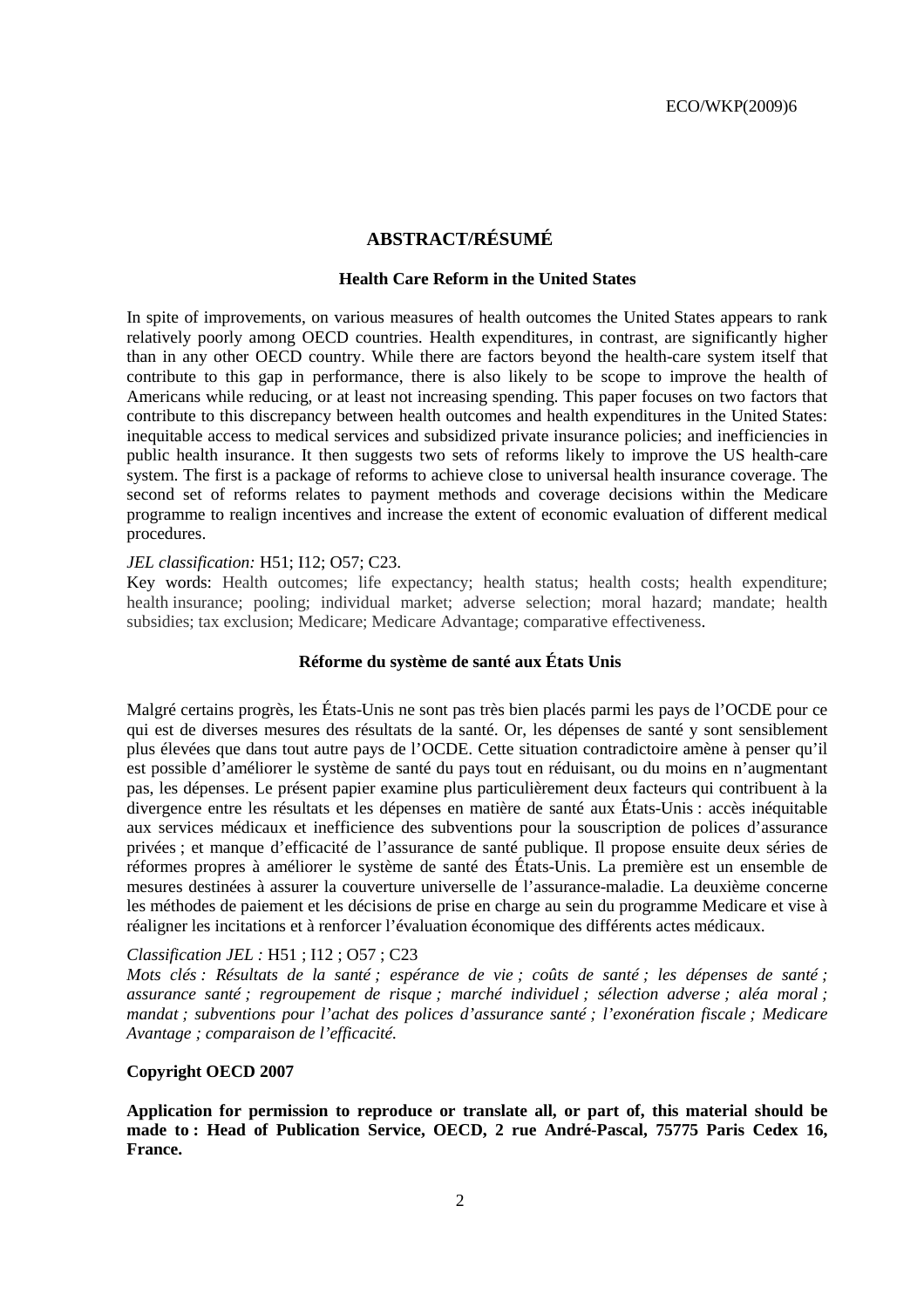# **TABLE OF CONTENTS**

| Population health status is lower and health expenditure is higher than in many other OECD countries  7 |  |
|---------------------------------------------------------------------------------------------------------|--|
|                                                                                                         |  |
|                                                                                                         |  |
|                                                                                                         |  |
|                                                                                                         |  |
|                                                                                                         |  |
|                                                                                                         |  |
|                                                                                                         |  |
|                                                                                                         |  |
| Reforms to expand insurance coverage and to improve health outcomes in relation to health costs  27     |  |
|                                                                                                         |  |
|                                                                                                         |  |
| Decrease the generosity of supplemental Medicare insurance designs for beneficiaries without chronic    |  |
|                                                                                                         |  |
|                                                                                                         |  |
|                                                                                                         |  |
|                                                                                                         |  |

# **Tables**

| 5. New insurance pool for individuals and small groups with subsidies and changed tax exclusions 29 |  |
|-----------------------------------------------------------------------------------------------------|--|

# **Figures**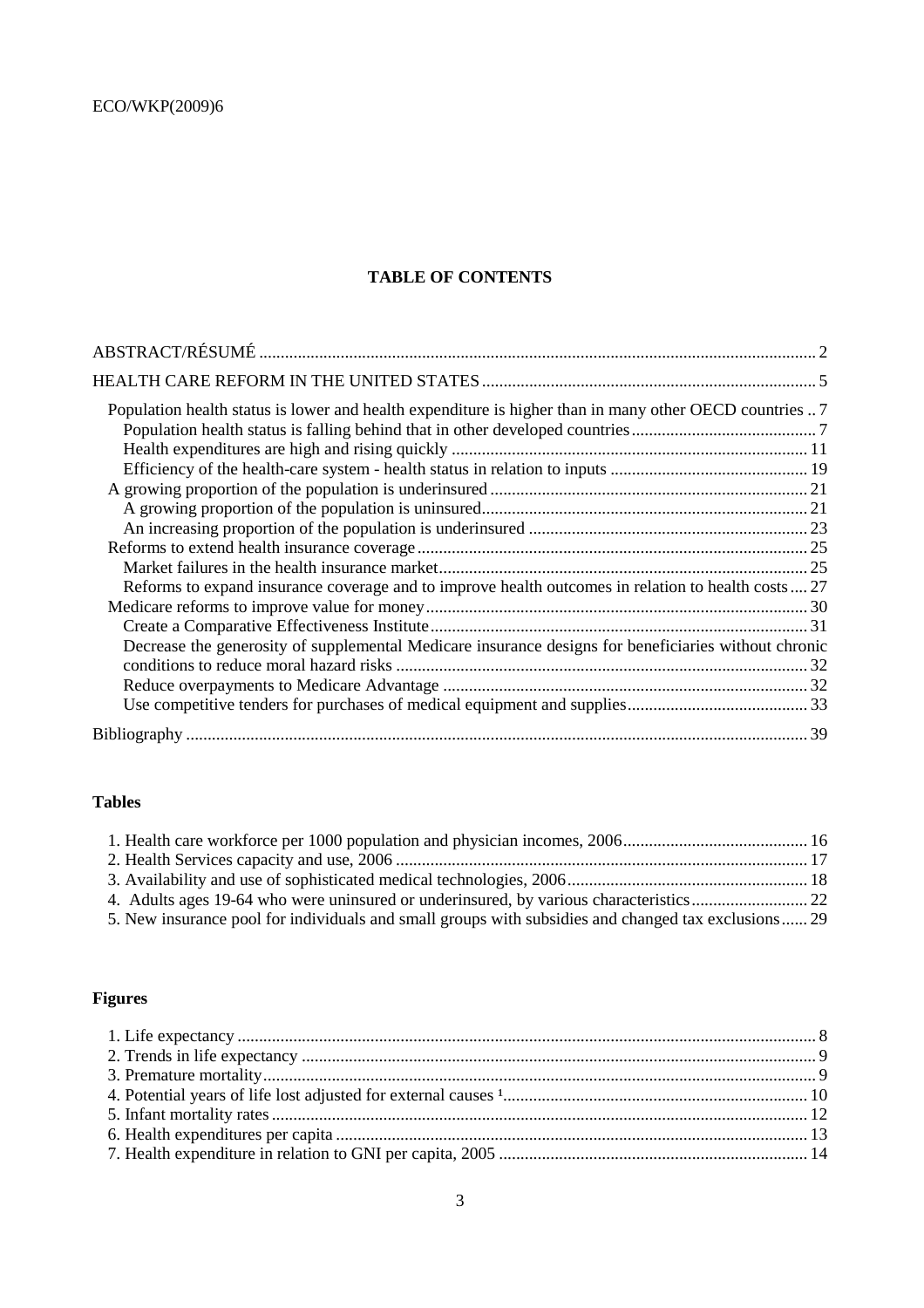## **Boxes**

| Box 6. The Sustainable Growth Rate mechanism to control growth in Medicare expenditure on      |  |
|------------------------------------------------------------------------------------------------|--|
|                                                                                                |  |
| Box 7. Recommendations for improving value for money and insurance coverage in health care  33 |  |
|                                                                                                |  |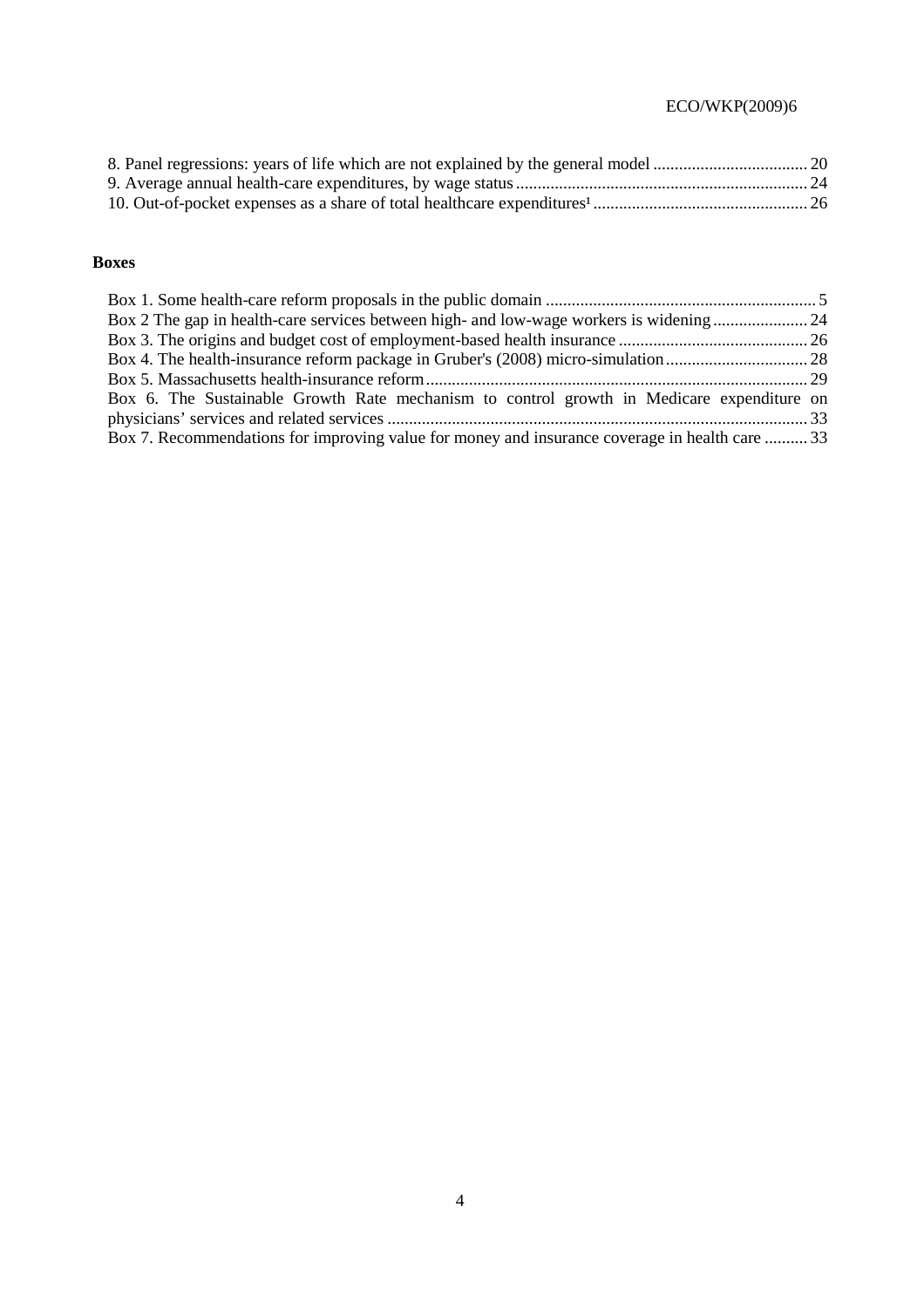## **HEALTH CARE REFORM IN THE UNITED STATES**

By David Carey, Bradley Herring and Patrick Lenain**<sup>1</sup>**

1. The US health-care system has many attractive features: in particular, most of the population has access to high standards of medical care, which are being continuously enhanced through cutting edge technological innovation. Nevertheless, the overall health status of the US population, as reflected in variables such as life expectancy and potential years of life lost, appears to rank among the lower third of OECD countries, despite much higher health expenditure *per capita* than in any other country. While many factors other than the performance of the health-care system affect health, the US health-care system can make a greater contribution to improving the health status of the US population without increasing expenditure, including by expanding access to health care. According to the *2008 Economic Report of the President*, there are "*substantial opportunities for reforms that would reduce costs, increase access, enhance quality, and improve the health of Americans*". Seizing these opportunities would thus contribute to achievement of the main objectives of the US Department of Health and Human Services (since 1990), namely: to reduce and ultimately eliminate health inequalities among various segments of the US population, including those among gender, ethnic, socioeconomic and geographic groups; and to increase life expectancy and quality of life among Americans of all ages.

2. There is growing public concern about rapidly increasing health costs and the growing number of uninsured people. In the longer term, rising Medicare expenditure is the main threat to the sustainability of public finances. Federal policymakers have tried to address these challenges with incremental reforms, including a shift to managed-care organisations (HMOs and PPOs), the introduction of health-savings accounts and reforms to Medicare. However, these reforms have not succeeded in containing the growth of health-care spending and there has been a trend increase in the number of uninsured and underinsured. Recently there has been a spate of proposals for health-care reform, including from both the major 2008 Presidential candidates (Box 1), and some significant reforms have occurred at the state level.

### **Box 1. Some health-care reform proposals in the public domain**

**Health-care reform plans of the main 2008 presidential candidates** 

### *Mr McCain (Republican)*

The McCain proposals for health-care reform aim to reduce costs by strengthening market competition. By making health care more affordable, these reforms are intended to make health insurance more accessible. The main reforms envisaged entail:

• Creating a uniform refundable tax credit (\$2 500 for singles, and \$5 000 for families) to replace the (open-

 $\overline{a}$ 1 The authors would like to thank Elizabeth Docteur and her colleagues in the Health Division of the Directorate for Employment, Labour and Social Affairs, Robert Ford, Andrew Dean, Isabelle Joumard and Christophe André for valuable comments on earlier drafts. Special thanks go to Jessica Hoel, Laure Meuro, Roselyne Jamin for statistical assistance and to Heloise Wickramanayake for technical preparation. David Carey and Patrick Lenain work in the OECD Economics Department while Bradley Herring is a professor at John Hopkins University. The views expressed in this paper are those of the authors and do not necessarily reflect the position of the OECD in its member countries.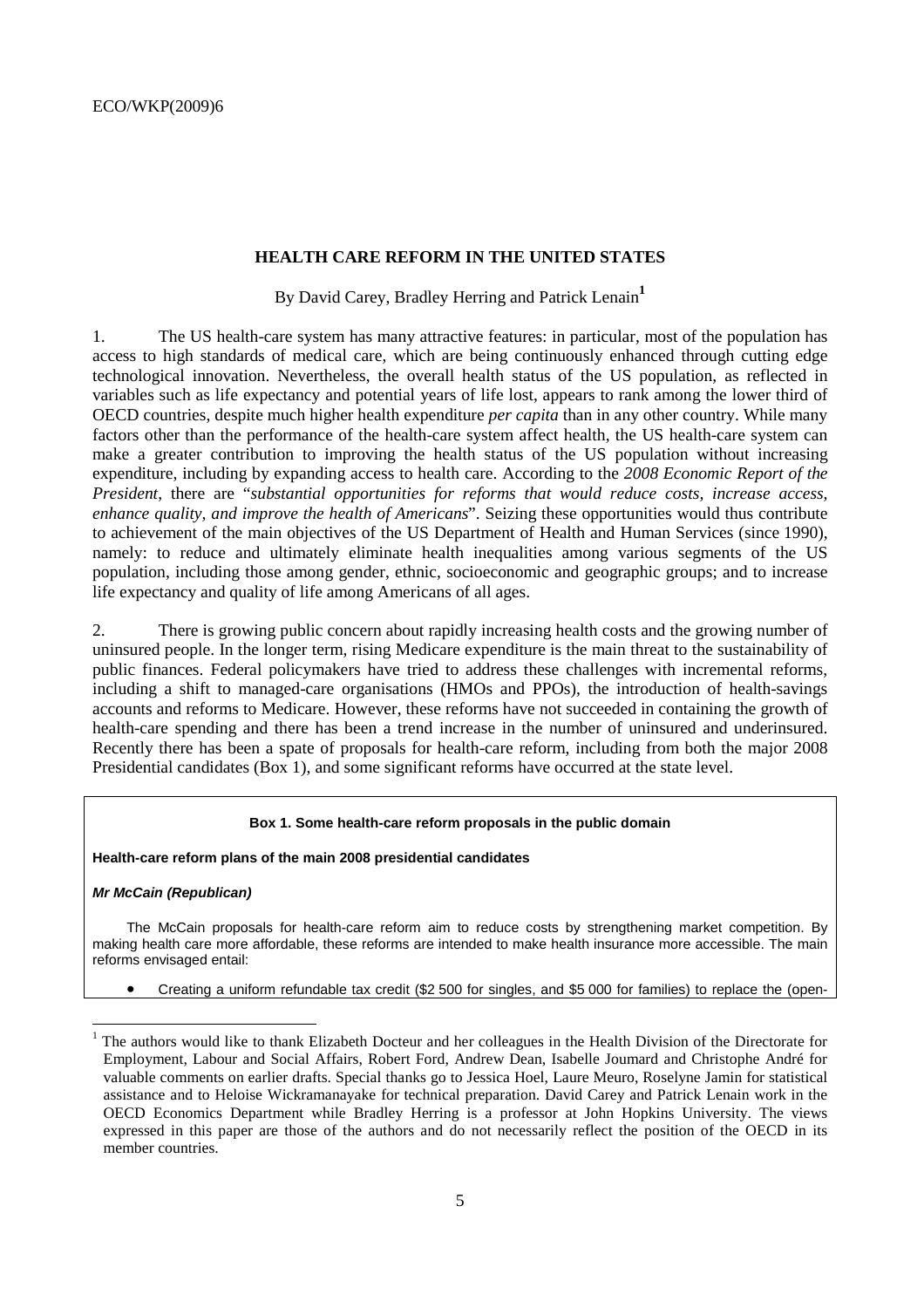ended) employment-based tax exclusion.

- Allowing individuals and small groups to buy health insurance nationwide instead of just from companies in their own state, which would circumvent state legal requirements (mandates) on the content of insurance policies and the conditions under which they can be sold, such as the degree of experience-rating that is permitted.
- Establishing a Guaranteed Access Plan in co-operation with states for individuals with pre-existing conditions who have been denied insurance.
- Developing routes for cheaper generic versions of drugs to enter the US market, including allowing for reimportation of drugs.
- Revamping Medicare payment systems to pay providers for diagnosis, prevention and care coordination without paying them for preventable medical errors or mismanagement.
- Reforming medical liability laws to eliminate lawsuits for doctors that follow clinical guidelines and adhere to patient safety protocols, and to cap damages awards.
- Increasing the focus on prevention, including through the use of drugs to manage conditions such as diabetes; and
- Improving the quality of purchasing decisions by using data from digital medical records and from comparative effectiveness trials.

The McCain team does not provide cost estimates for these proposals.

#### *Mr Obama (Democrat)*

The Obama health-care reform programme aims to achieve universal health insurance coverage, to reduce health-care costs, and to improve the functioning of the public health-care system. The centrepiece the programme is a package of measures to make insurance more affordable, by:

- Creating a National Health Insurance Exchange with a range of private insurance options where individuals without company plans can buy a private or a new public plan based on the benefits available to members of Congress.
- Establishing a minimum federal standard for the plans offered on the Exchange.
- Requiring that all individual insurance plans be community rated (to prevent companies off the Exchange from selecting healthy patients, leaving only the unhealthy in the Exchange).
- Giving tax credits (\$110 billion \$120 billion) for low- and middle-income people to buy insurance; and
- Considering the introduction of a legal requirement (mandate) to have insurance coverage once this system is up and running.

Such a reform programme should reduce administrative costs (mainly underwriting costs to reduce adverse selection risks). Other measures to improve the effectiveness of the health-care system in relation to costs include:

- Increasing the focus on prevention, including through the use of drugs to manage conditions such as diabetes; and
- Improving the quality of purchasing decisions by using data from digital medical records \$10 billion per year over five years has been set aside to put medical records online - and from comparative effectiveness trials.

The net cost of the whole plan after planned savings is estimated by the Obama team to be \$50 billion–\$65 billion per year. This would be paid for by allowing the tax cuts introduced by President Bush's administration for high-income households to lapse.

## **Health insurance reform proposals presented to the 110th Congress**

Many different pieces of health insurance legislation have been introduced to the 110<sup>th</sup> Congress (3 January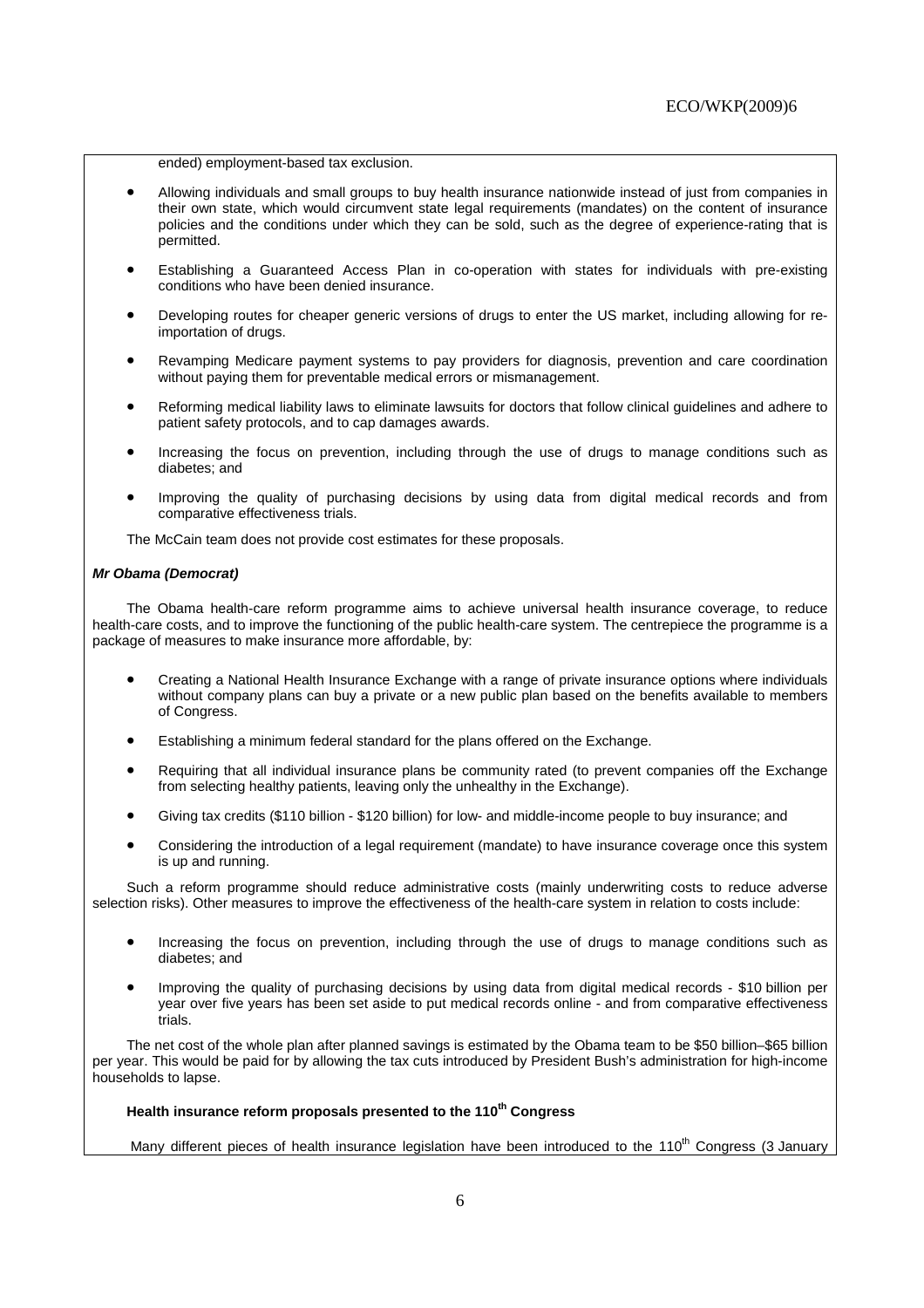2007 - 3 January, 2009). According to the Congressional Research Service (CRS, 2008), these reform bills have had a variety of primary objectives, including to:

- Reduce the number of people without health insurance.
- Reduce the reliance on health insurance for at least some part of needed medical care; and
- Reduce the cost of health insurance.

The CRS (2008) classifies these reform bills into the following categories:

- National Health Insurance (*i.e.,* a social insurance approach) or a National Health Service (universal coverage and reform of some or all factors of health-care production).
- Expansion of existing public programmes (Medicare, Medicaid, and the State Children's Health Insurance Program (SCHIP)).
- Expansion of privately sponsored coverage, including proposals to:
	- Expand employer-based health insurance.
	- Expand the individual market for health insurance; and
	- Improve the private market for health insurance.
- Implementation of state-based reforms; and
- Combinations of the above approaches.

More information about these proposals can be found in the CRS document http://www.cahc.net/RL34389.pdf

3. This paper begins with an examination of data on health status and health expenditure in the United States, in comparison with other OECD countries. The second section discusses access to health-care services in the United States. The third section looks at reforms to expand financial access to health care through private insurance while the final section considers Medicare reforms to improve value for money. Policy recommendations are summarised in the box at the end of the chapter.

## **Population health status is lower and health expenditure is higher than in many other OECD countries**

## *Population health status is falling behind that in other developed countries*

4. Population health status reflects performance of the health-care system amongst other factors. On the criteria of life expectancy, infant mortality and amenable mortality, for which we have reasonably reliable cross-country data, health status in the United States does not compare favourably with that in most other OECD countries. Other contributions of the health-care system to health status, such as quality of life associated with the reduction of symptoms and improved functional status are also important, as is the absence of waiting lists for elective surgery. Unfortunately, reliable data are not available to make cross-country comparisons on these aspects of health status, which could very well show the United States in a more favourable light.

5. Life expectancy at birth has continued to rise markedly over recent decades, increasing in the United States from an average of 70.2 years in 1960-62 to an average of 77.7 years in 2003-05. This increase was smaller than in most other OECD countries, especially so for women, and as a result US life expectancy at birth fell from above the OECD average to below it (Figures 1, 2 and 3). While some of the difference in life expectancy between countries can be attributed to the probability of death from violence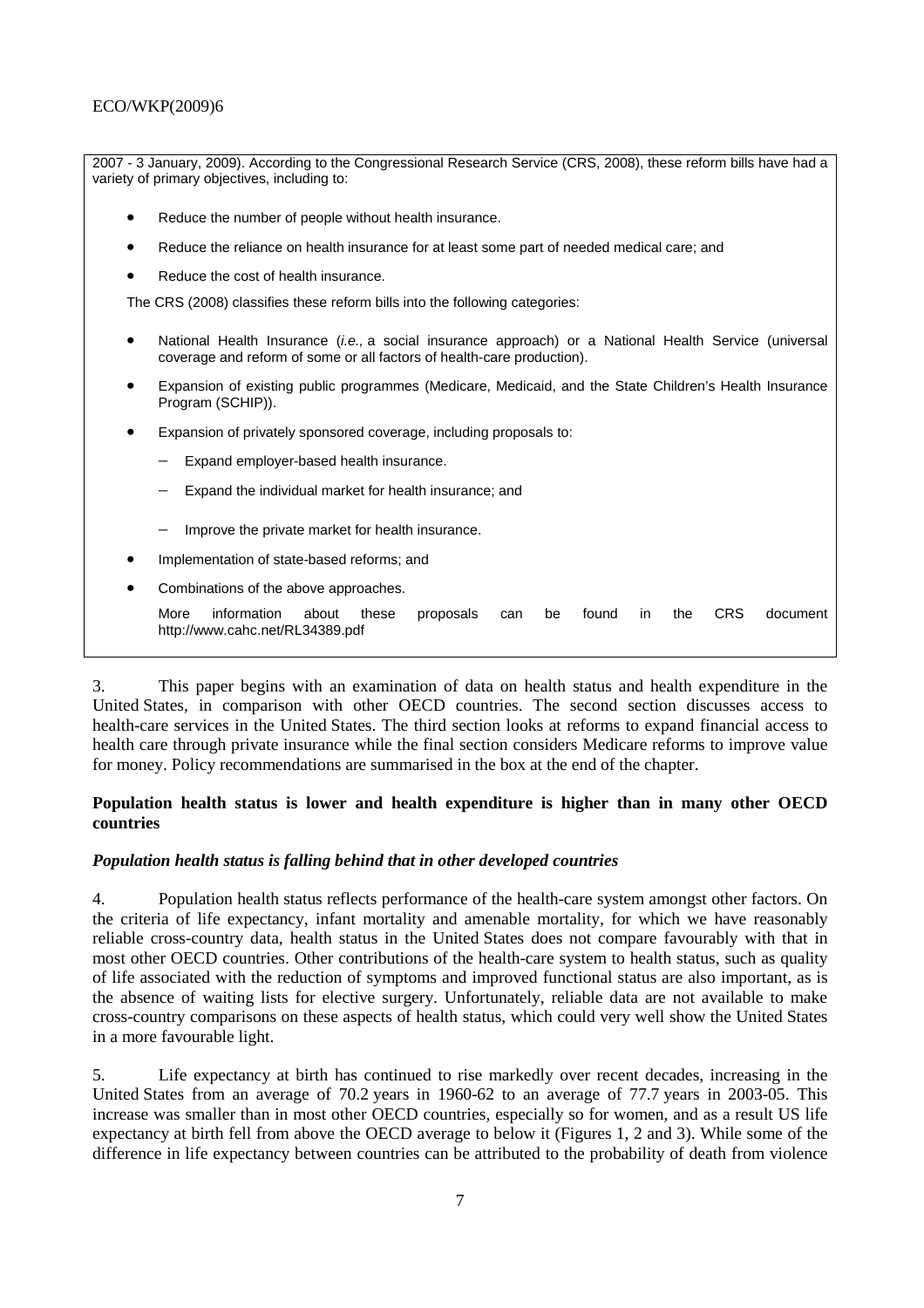or accidents,<sup>1</sup> this factor does not appear to explain the lower increase in life expectancy in the United States. Potential years of life lost (PYLL) for persons aged less than 70, adjusted for non-health related causes of death<sup>2</sup>, have also declined by less in the United States (Figure 4). It should also be noted that these comparisons do not adjust for country-specific changes in demographic composition and differences in life style, which may also help to explain the pattern.



**Figure 1. Life expectancy** 

1. Population weighted average of countries shown, excluding the United States. For Iceland, gains between 1963 and 2004-2006 average.

*Source*: OECD Health Data (2008).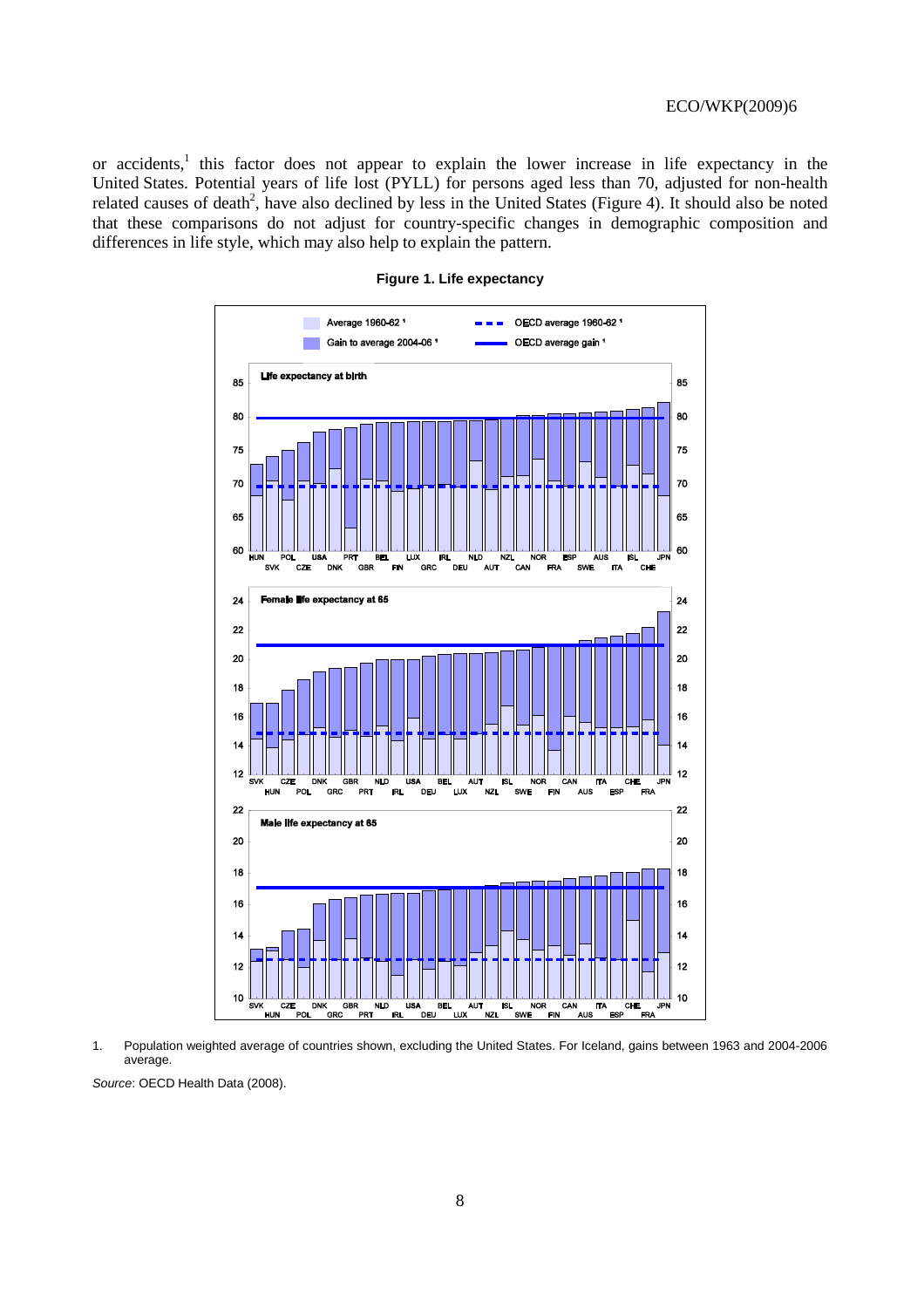

#### **Figure 2. Trends in life expectancy1**

1. Averages are population weighted. Also excludes Korea, Mexico, and Turkey.

*Source*: OECD Health Data (2008).

#### **Figure 3. Premature mortality**





- 1. Analysis for the population aged 0-69 years. Averages are population weighted. External causes include: land transport accidents; intentional self harm; accidental falls; and assaults.
- 2. OECD average excludes Belgium, the Czech Republic, Denmark, Korea, Mexico, the Slovak Republic, and Turkey in addition to the United States.

*Source*: OECD Health Data (2008).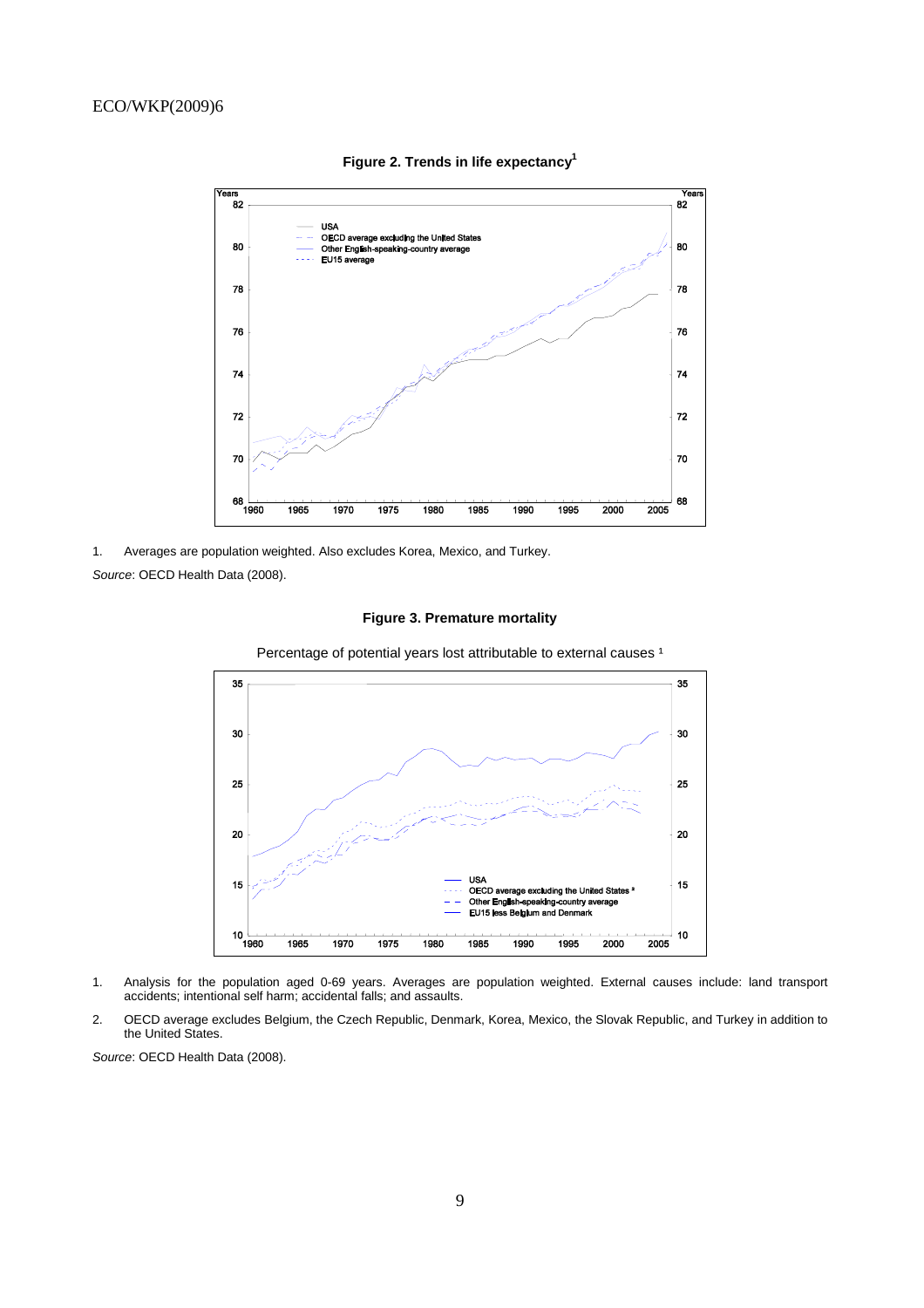

Figure 4. Potential years of life lost adjusted for external causes <sup>1</sup>

- 1. Analysis for the population aged 0-69 years. Averages are population weighted. External causes include: land transport accidents; intentional self harm; accidental falls; and assaults.
- 2. OECD average excludes Belgium, the Czech Republic, Denmark, Korea, Mexico, the Slovak Republic, and Turkey in addition to the United States.

*Source*: OECD Health Data (2008).

6. The increase in life expectancy in the United States at age 65 has also been less than the OECD average for both women and men, and since the early 1960s the US rank among OECD countries has fallen slightly for men but markedly for women. As in most other OECD countries, percentage gains in life expectancy at age 65 (33% for men and 25% for women in the United States versus OECD averages of 37% for men and 41% for women) have been considerably larger than at birth (12% for males and 10% for females in the United States versus OECD averages of 15% for both males and females).

7. Gaps in life expectancy between socio-economic groups have increased markedly in the United States in recent decades. Life expectancy at birth increased by 3.4 years between 1980-82 and 1998-2000 (to 79.2 years) for the least socioeconomically deprived tenth of the population, but by only 1.4 years (to 74.7 years) for the most socioeconomically deprived tenth of the population (Singh and Siahpush, 2006).<sup>3</sup> At age 65, the gap in life expectancy for these two groups rose from  $\overline{0.3}$  years in 1980-82 to 1.6 years in 1998-2000. The increase in this gap accounts for more than half of the rise in the gap in life expectancy at birth.<sup>4</sup> This pattern of widening inequalities in life expectancy contrasts with that observed in the United States between 1930 and 1960 (Kitagawa and Hauser, 1973), and with the experience in urban Canada between 1971 and 1996 (Wilkins, Bathelot and Ng, 2002). On the other hand, socioeconomic inequality in life expectancy has also increased in Great Britain, other European countries and New Zealand in recent decades (Hattersly, 1999; Kunst *et al*, 2004 and New Zealand Department of Health, Social Report, 2007). It is difficult to assess whether the gap in life expectancy between socioeconomic groups and its increase is large by international comparison because of differences in methodologies used in the various studies. The increasing inequality in life expectancy between socioeconomic groups runs counter to one of the main objectives of the US Department of Health and Human Services since 1990, namely to reduce and ultimately eliminate health inequalities among various segments of the US population, including those among gender, ethnic, socioeconomic and geographic groups; the other broad health goal for the nation seeks to increase life expectancy and quality of life among Americans of all ages (Singh and Siahpush, 2006, p. 969).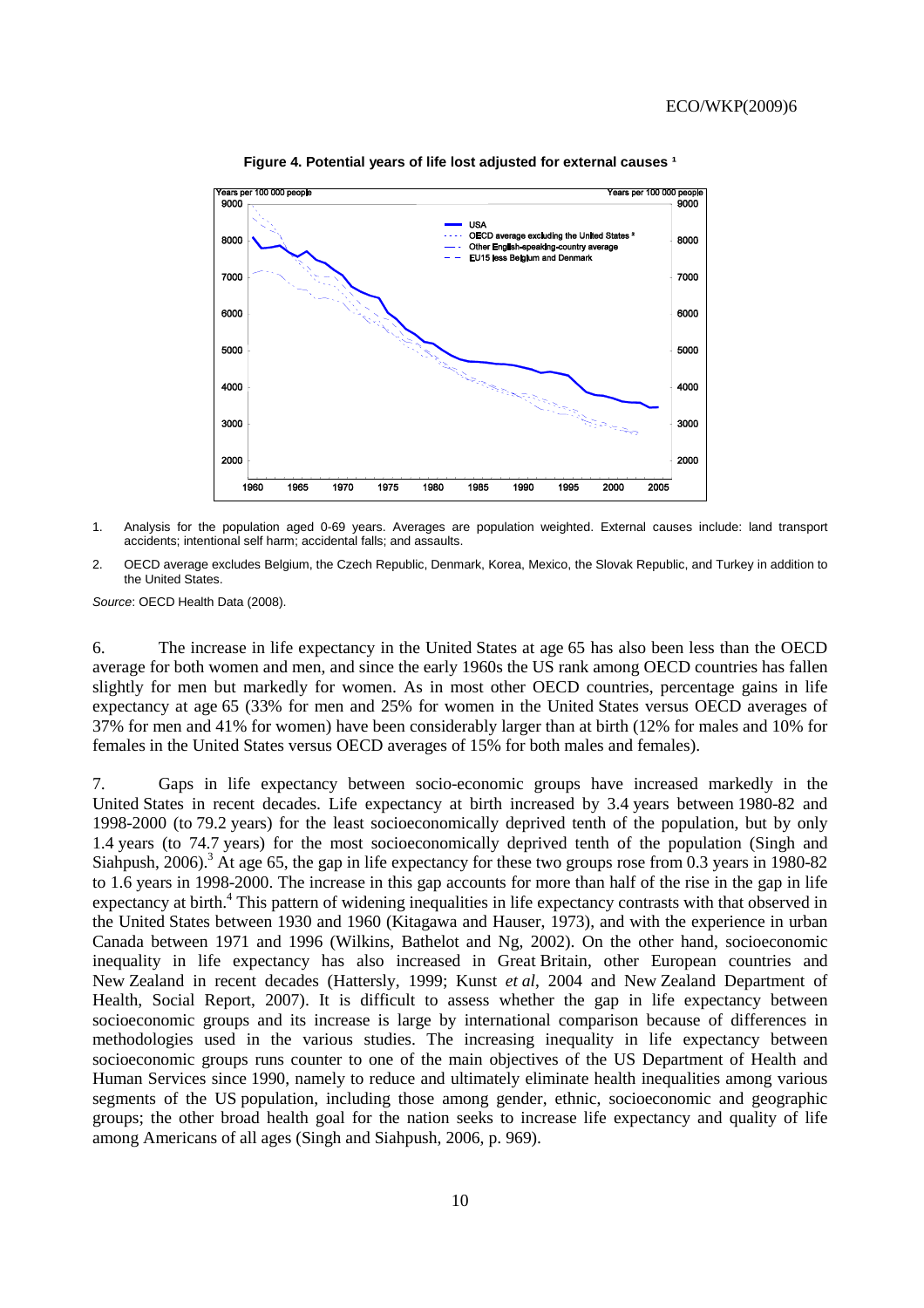8. Another health status indicator that reflects the performance of the health-care system along with other economic and social factors<sup>5</sup> is the infant mortality rate (*i.e.*, the rate at which babies of less than one year die). Like life expectancy, the infant mortality rate has also improved substantially in recent decades, falling from an average of 25.5 per thousand live births in 1960-62 to 6.9 per thousand live births in 2004-06 (Figure 5). Again, this reduction is less than the OECD average, taking US infant mortality rates from below the OECD average to above it; US infant mortality rates are currently amongst the highest in the OECD.

9. A factor to bear in mind when interpreting these mortality rates is that part of the international variation may be attributable to differences amongst countries in registering practices of premature infants (whether they are reported as live births or foetal deaths) (OECD, 2007). In the United States, as well as in Canada, Japan, and the Nordic countries, very premature babies with relatively low odds of survival are registered as live births, a practice that increases mortality rates compared with countries that do not register them as live births. Nevertheless, infant mortality has also declined more in all of the countries with the same registration practices as the United States, and has fallen to much lower levels than in the United States. Even if there were uniform reporting standards of infant mortality across countries, a second limitation to using it as an indicator for health outcomes is the potential effect of certain interventions on the likelihood of a live birth. It is conceivable that additional health care provided in the second or third trimester causes a pregnancy that would almost assuredly be a stillborn to become a pregnancy with an improved chance of a live birth but also an above-average likelihood of dying within the first year. These interventions increase health care expenditures and result in the birth of more low-weight- and very low-weight babies, with significantly greater health problems. It is not clear whether or not this factor helps to explain the apparent smaller decline and higher rates of infant mortality in the United States than in other countries. In addition to the above caveats, there may be other factors, including the mother's behaviour (e.g., smoking) and demographic factors (e.g., teen births), that are changing over time and contribute to the observed pattern of infant mortality that are independent of health-care system efficacy.

10. The United States also appears to be lagging other countries in reducing "amenable mortality" – deaths from certain causes that should not occur in the presence of timely and effective health care. Nolte and McKee (2008) examine recent trends in deaths from treatable conditions and find that while the United States was comparable to other OECD countries in 1997-1998, it ranked near the bottom in 2002-2003. The authors note, however, several potential data and measurement issues when comparing aggregate data across countries, including differences in interpretation regarding the concept of amenable mortality and reporting issues relating to conversion to the ICD-10<sup>6</sup> system. The authors also find large regional differences in amenable mortality. They estimate that if all states achieved levels seen in the bestperforming state, about 90 000 premature deaths could be avoided annually, compared with 101 000 if the United States were to achieve levels of amenable mortality seen in the three top-performing countries. They also note that US underperformance on this measure has coincided with an increase in the uninsured population (see below).

## *Health expenditures are high and rising quickly*

11. Health expenditures *per capita* in the United States are by far the highest among OECD countries (Figure 6). The public share of health expenditure (46%) is much lower than in any other OECD country, except Mexico, but nevertheless public health expenditure *per capita* is higher than in most other OECD countries.<sup>7</sup> For this amount of expenditure in the United States, government provides insurance coverage only for the elderly and disabled (through Medicare, which primarily insures persons aged 65 or over and individuals with disabilities and end-stage renal disease) and some of the poor (through Medicaid and the State Children's Health Insurance Program (SCHIP)), whereas in most other OECD countries this is enough for government to provide universal primary health insurance.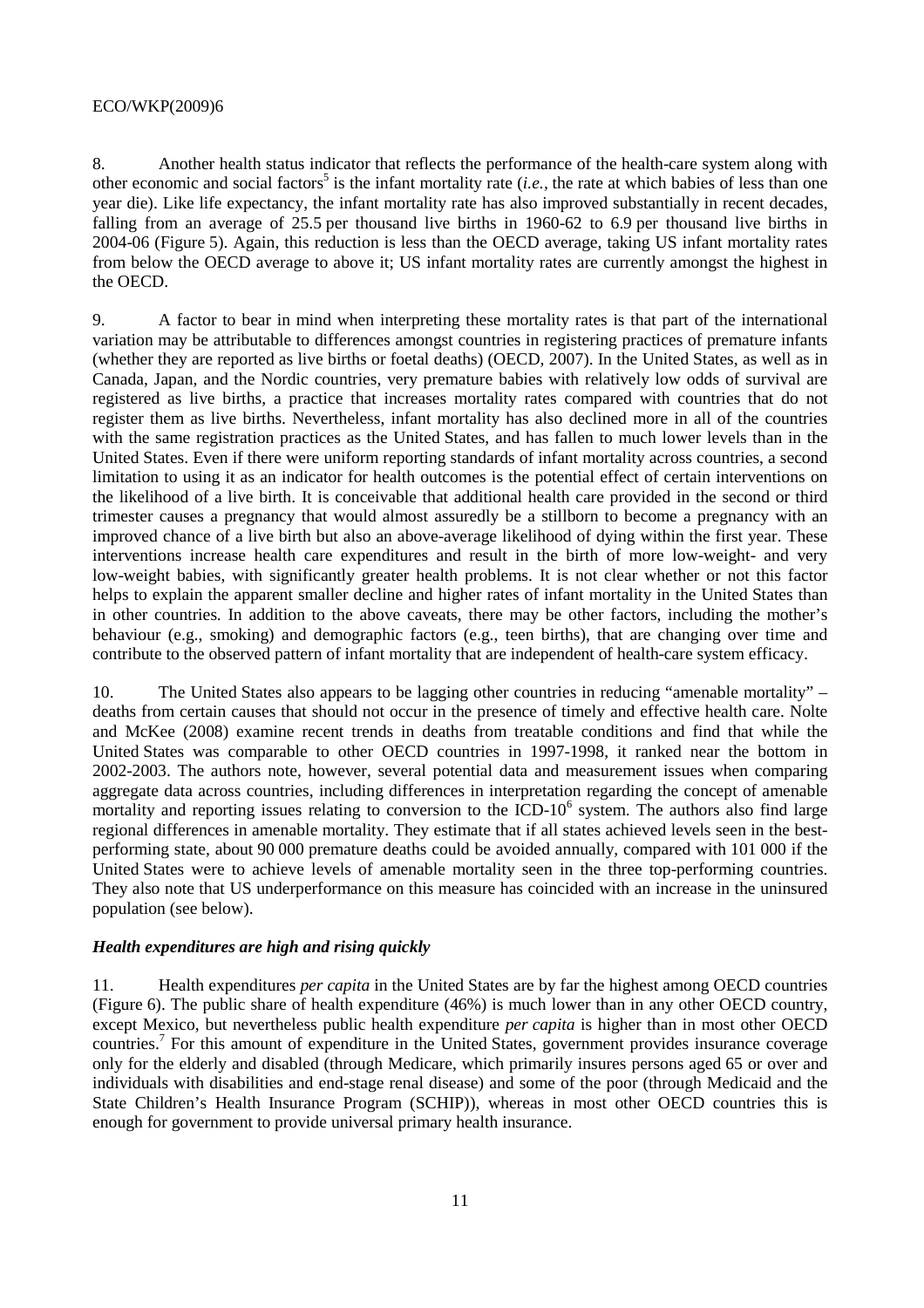

**Figure 5. Infant mortality rates** 

1. OECD average is population weighted and excludes Korea, Mexico, and Turkey in addition to the United States. *Source*: OECD Health Data (2008).

12. Real growth in health expenditure *per capita* over the past quarter century has also been considerably higher in the United States than in most other OECD countries (see Figure 6). Growth in public health expenditures was somewhat higher in the United States than in private health expenditures, because of one-time savings in private health insurance from the shift to managed care in the form of Health Maintenance Organisations (HMOs) and Preferred Provider Organisations (PPOs). Health expenditure *per capita* across OECD countries is positively related to GNI *per capita* (Figure 7). However, higher income levels in the United States only explain part of its high health spending.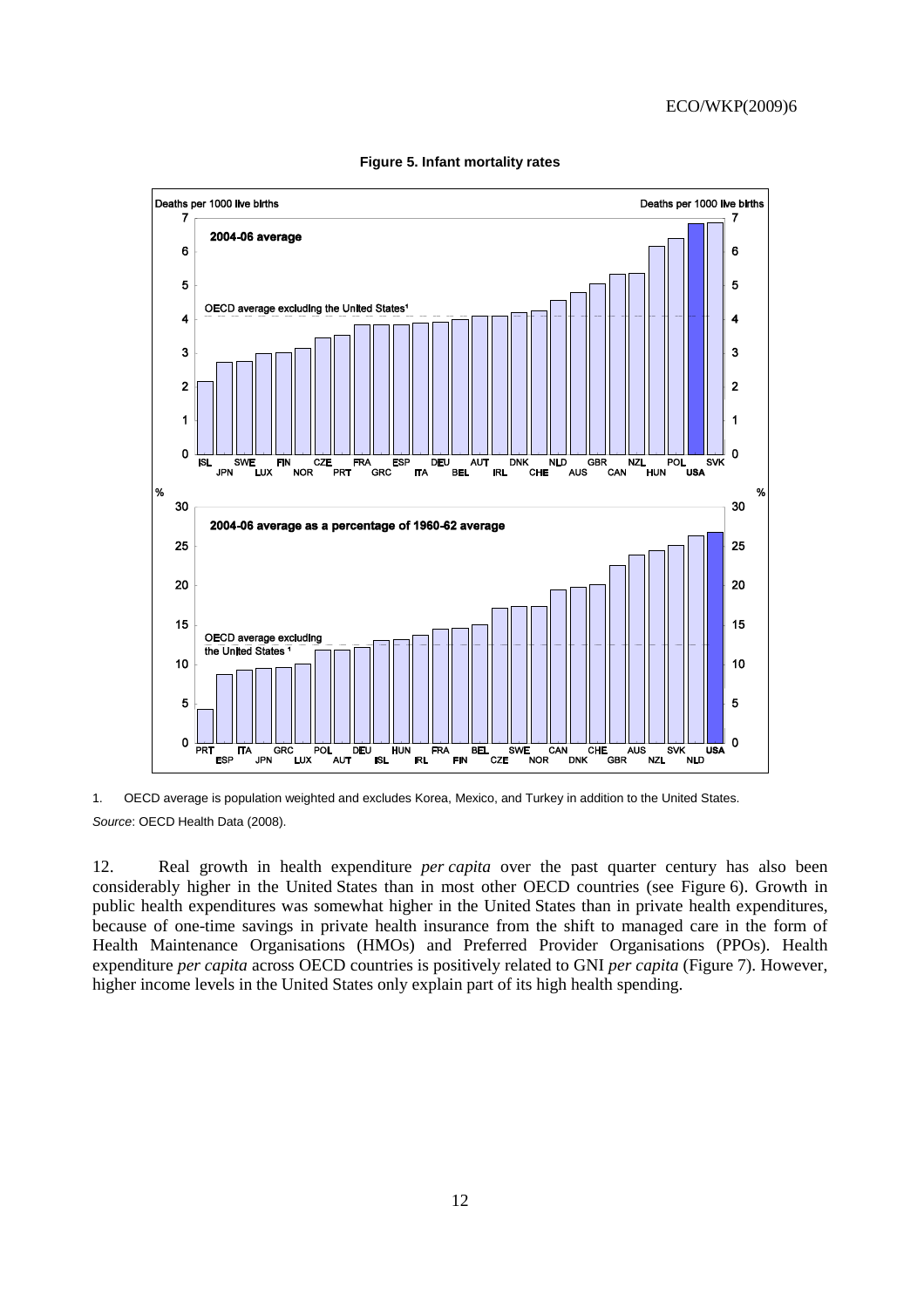

**Figure 6. Health expenditures per capita** 

1. Averages are population weighted.

*Source*: OECD Health Data (2008).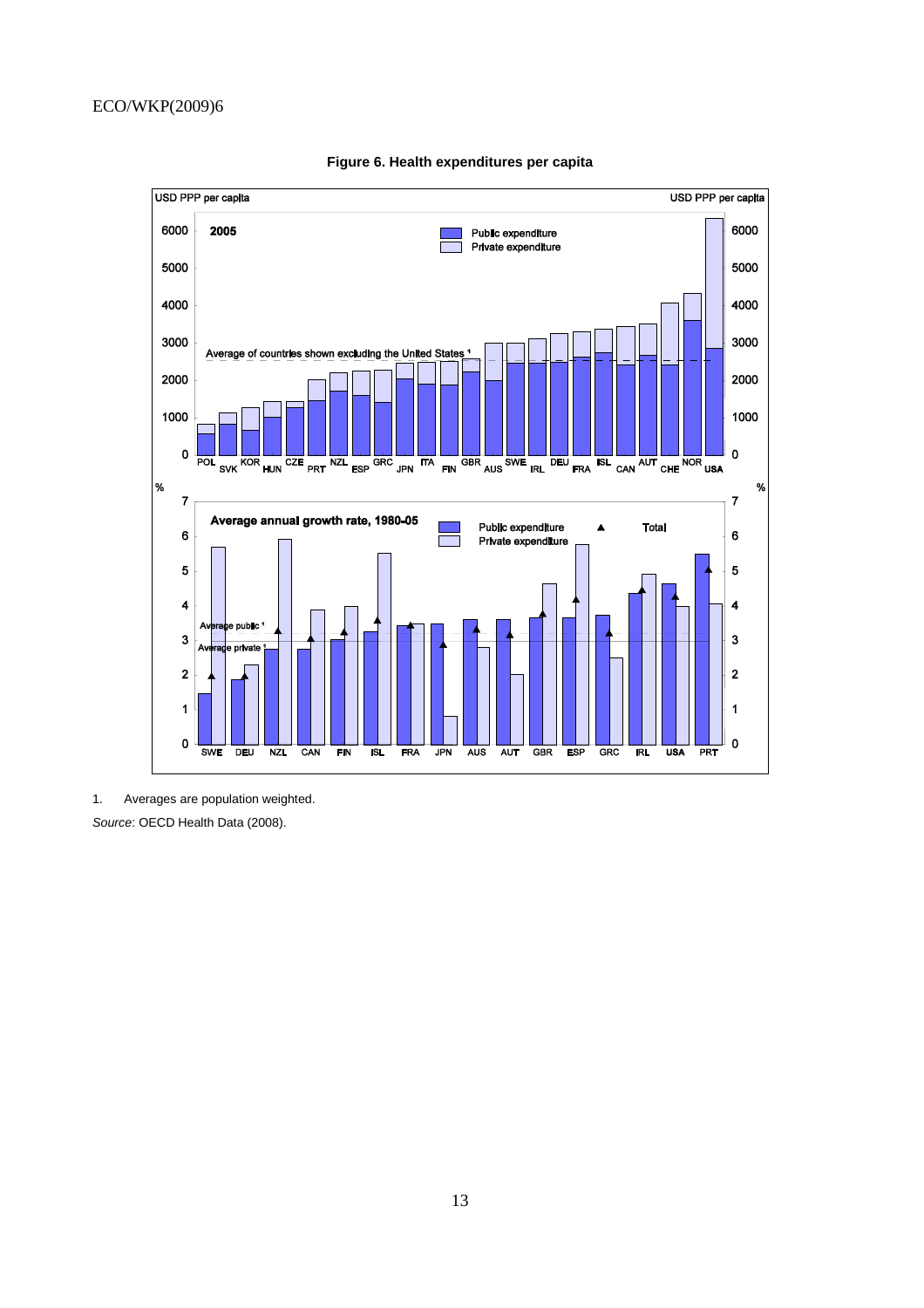



Thousand of USD PPP

1. These figures display GNI per capita with respect to real total health spending per capita. They exclude Luxembourg, Mexico, and Turkey. The data point for Norway displays mainland GNI per capita. The non-linear regression line in the second panel suggests that health spending may increase more than proportionally with rising income.

*Source*: OECD, Health data (2008).

#### *High health expenditure in the United States may partly reflect high relative prices for health-care services*

13. It is difficult to judge whether the high level of health expenditures in the United States mainly reflects high volumes of health-care services or high relative prices for health care - satisfactory purchasing power parity exchange rates for health-care services are unavailable. Nevertheless, the crude indicators of health-care service volumes that are available point to volumes in the United States not being out of line with those in other OECD countries, suggesting that high prices may be a factor contributing to high expenditures (Tables 1, 2, 3).<sup>8</sup> Physician density is below the OECD median, as are physician visits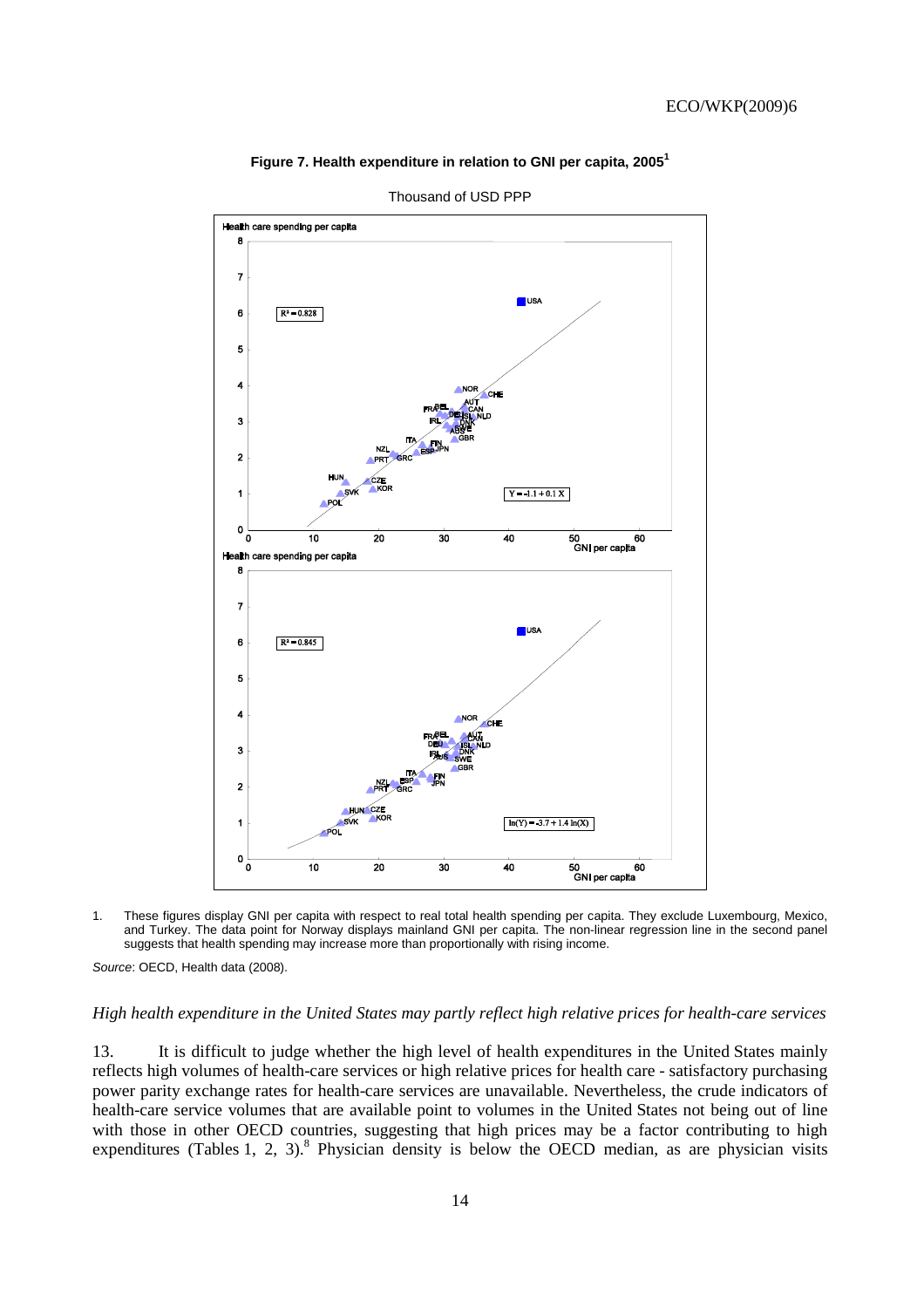*per capita*, while nurse density is slightly higher and hospital use is clearly lower. On the other hand, the availability and use of sophisticated medical technologies is significantly higher than in most other countries, except Japan (which has lower *per capita* health-care spending than the United States). Physician incomes relative to GDP *per capita* are high by international comparison, lending support to the view that high prices contribute to high expenditures in the United States. The relatively high physician incomes in the United States are likely mainly to reflect the relatively high compensation for professionals in general compared with that in other countries.

14. Likewise, pharmaceutical drug prices appear to be higher in the United States than in other OECD countries. Danzon and Furakawa (2008) find that price indexes of drugs in 12 countries indicate that foreign prices are up to 20% lower than public prices in the United States, even though prices of generic drugs are higher. This pricing pattern probably reflects the price controls imposed in many countries, but not in the United States, where the authorities do not interfere in the determination of drug prices in either non-public programmes or Medicare (Part D).<sup>9</sup> It might also, however, reflect less price elastic demand in the United States and, therefore, price discrimination by monopolistic (owing to patent protection) drug manufacturers. Either way, the relatively high prices paid for patented drugs in the United States strengthen incentives for the development of more effective drugs, which also benefit patients in other (notably OECD) countries.

15. High health expenditures in the United States may also reflect to some extent high costs beyond those strictly related to the delivery of health-care services. Angrisano *et al*. (2007) estimate that US health expenditure in 2005 was \$477 billion (out of a total of \$1.9 trillion) higher than in peer countries (Japan, Germany, France, Italy, Spain, and the United Kingdom) after adjusting for GDP per capita and that 36% of this amount was attributable to higher intermediation costs<sup>10</sup> (\$98 billion) and to higher profits and taxes on them (\$75 billion).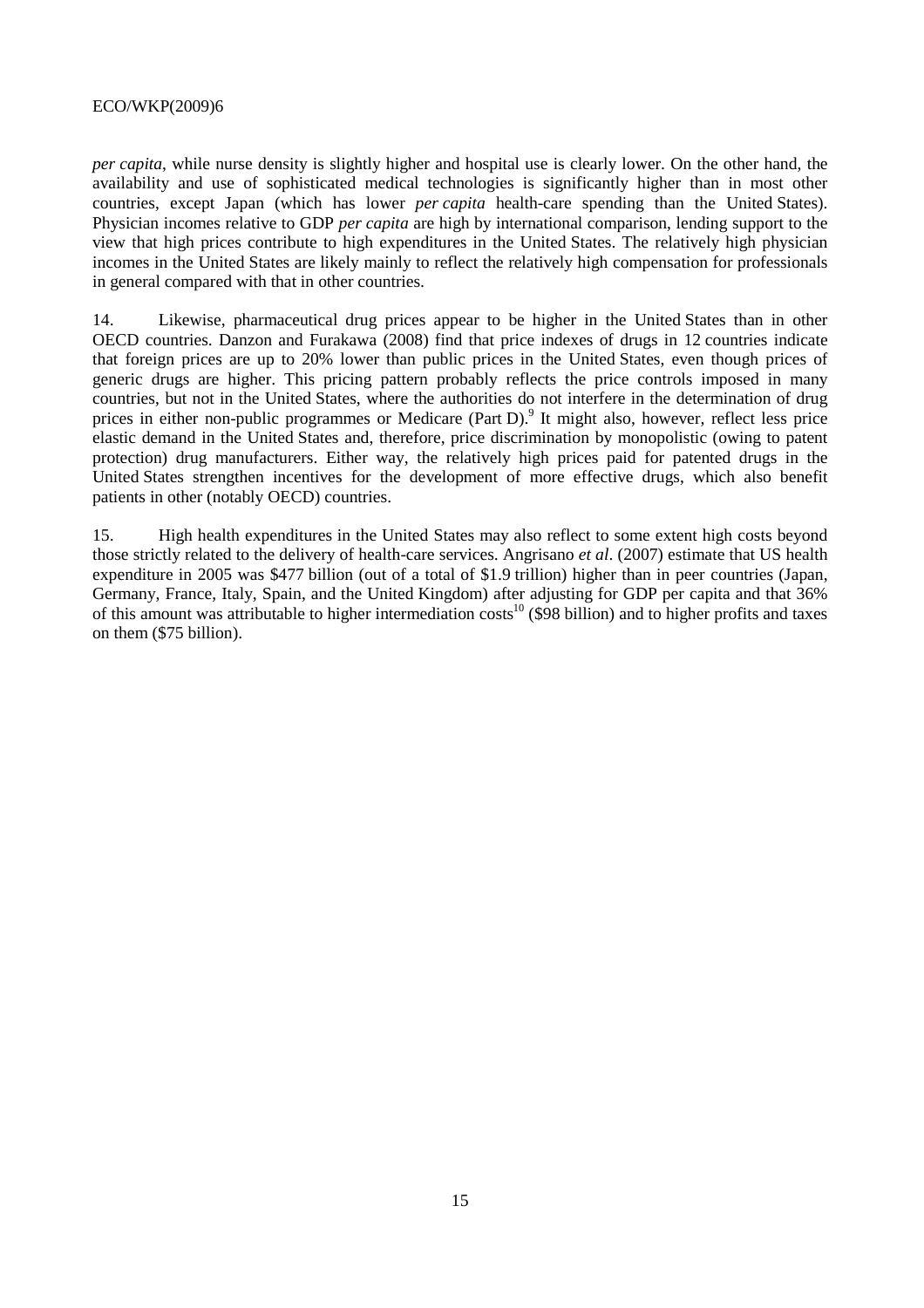|                       | Per 1000 population |                           |                       |                   |                  | Income ratio to GDP per capita |                       |                      |
|-----------------------|---------------------|---------------------------|-----------------------|-------------------|------------------|--------------------------------|-----------------------|----------------------|
|                       | Physicians          | Practicing<br>specialists | <b>Practicing GPs</b> | <b>Nurses</b>     | Specialists      |                                | General practitioners |                      |
|                       |                     |                           |                       |                   | Salaried         | Self employed                  | Salaried              | Self employed        |
| Australia             | 2.8 <sup>1</sup>    | $1.3^{1}$                 | $1.4^{1}$             | $9.7^{1}$         | $\cdots$         | $5.2^{1}$                      | $\cdots$              | $2.5^1$              |
| Austria               | 3.6                 | 2.1                       | 1.5                   | 7.3               | $\cdots$         | 7.4                            | $\cdots$              | $3.4^{3}$            |
| Belgium               | 4.0                 | 2.0                       | 2.1                   | 14.8              | $\cdots$         | 7.6                            | $\ldots$              | 2.4                  |
| Canada                | 2.1                 | 1.1                       | 1.0                   | 8.8               | $\cdots$         | 4.9 <sup>1</sup>               | $\cdots$              | $3.2^{1}$            |
| <b>Czech Republic</b> | 3.6                 | 2.8                       | 0.7                   | 8.1               | $\cdots$         | $2.3^1$                        | $\cdots$              | $1.8^1$              |
| Denmark               | $3.6^2$             | $2.3^{2}$                 | $0.8^2$               | 15.3              | 2.8 <sup>1</sup> | $\cdots$                       | 1.8                   | $\cdots$             |
| Finland               | 2.7                 | 1.6                       | 0.7                   | 8.3               | 2.6              | 4.8                            | $\cdots$              | 2.8                  |
| France                | 3.4                 | 1.7                       | 1.7                   | 7.6               | $\cdots$         | 4.5                            | $\cdots$              | 3.6                  |
| Germany               | 3.5                 | 2.5                       | 1.0                   | 9.8               | $\cdots$         | $\sim$ $\sim$                  | $\cdots$              | $\cdots$             |
| Greece                | 5 <sup>1</sup>      | $3.3^{1}$                 | $0.3^{1}$             | $3.3^{1}$         | 2.6 <sup>1</sup> | $2.7^{2}$                      | $\cdots$              | $\cdots$             |
| Hungary               | 3.0                 | 2.1                       | 0.7                   | 6.1               | 1.7              | $\cdots$                       | 1.6                   | $\cdots$             |
| Iceland               | 3.7                 | 2.2                       | 0.7                   | 13.7              | 2.9 <sup>1</sup> | $\cdots$                       | 3.0                   | $\cdots$             |
| Ireland               | 2.9                 | 0.8                       | 0.5                   | 15.4              | 4.0              | $\cdots$                       | $\cdots$              | 4.3                  |
| Italy                 | 3.7                 | $\cdots$                  | 0.9                   | 7.1               | $\cdots$         | $\cdots$                       | $\cdots$              | $\cdots$             |
| Japan                 | 2.1                 | $\ldots$                  | $\ldots$              | 9.3               | $\cdots$         | $\cdots$                       | $\ldots$              | $\cdots$             |
| Korea                 | 1.7                 | 1.1                       | 0.6                   | 4.0               | $\sim$ $\sim$    | $\cdots$                       | $\cdots$              | $\cdots$             |
| Luxembourg            | 2.8                 | 2.0                       | 0.8                   | 16.0              | $2.3^{1}$        | $3.5^{1}$                      | 1.6 <sup>1</sup>      | 1.8 <sup>1</sup>     |
| Mexico                | 1.9                 | 1.3                       | 0.6                   | 2.3               | 3.6              | 8.4                            | 3.3                   | $\cdots$             |
| Netherlands           | $\ldots$            | 0.7                       | 0.5                   | 8.6               | 3.8              | 8.3                            | $\cdots$              | 3.4                  |
| New Zealand           | 2.3                 | 0.8                       | 0.8                   | 10.0              | 3.6              | $\cdots$                       | $\cdots$              | $\cdots$             |
| Norway                | 3.7                 | 2.1                       | 0.8                   | 31.6              | 1.5              | $\cdots$                       | $\ddotsc$             |                      |
| Poland                | 2.2                 | 1.8                       | 0.1                   | 5.1               | $\cdots$         |                                |                       | $\cdots$             |
| Portugal              | $\cdots$            | 1.7 <sup>1</sup>          | $1.7^{1}$             | 4.6 <sup>1</sup>  | $3.3^{1}$        | $\cdots$                       | $\ddotsc$             | $\cdots$             |
| Slovak Republic       | $3.1^2$             | $2.3^{2}$                 | $0.4^{3}$             | $6.3^{2}$         | $\cdots$         | $\cdots$                       | $\cdots$              | $\cdots$             |
| Spain                 | 3.6                 | 1.9                       | 0.9                   | 7.3               | $\cdots$         | $\cdots$                       | $\cdots$              | $\cdots$             |
| Sweden                | $3.5^{1}$           | $2.5^{1}$                 | $0.6^1$               | 10.7 <sup>1</sup> | $2.5^{4}$        | $\cdots$                       | $2.2^4$               | $\cdots$             |
| Switzerland           | 3.8                 | 2.7                       | 0.5                   | 14.1 <sup>1</sup> | $\cdots$         | $3.7^{2}$                      | $\cdots$              | $3.2^2$              |
| Turkey                | 1.6                 | 0.8                       | 0.8                   | 2.1               | $\cdots$         | $\cdots$                       | $\cdots$              | $\sim$ $\sim$ $\sim$ |
| United Kingdom        | 2.5                 | 1.7                       | 0.7                   | 11.9              | $4.8^{2}$        | $\cdots$                       | $\cdots$              | $5.4^1$              |
| <b>United States</b>  | 2.4                 | 1.5                       | 1.0                   | 10.5              | $4.8^{5}$        | $6.5^{5}$                      | 3.8                   | $4.4^{5}$            |
| Median                | 3.1                 | 1.9                       | 0.8                   | 8.7               |                  |                                |                       |                      |

1. 2005.

2. 2004.

3. 2003.

4. 2002.

5. 2001

*Source:* OECD Health Data (2008).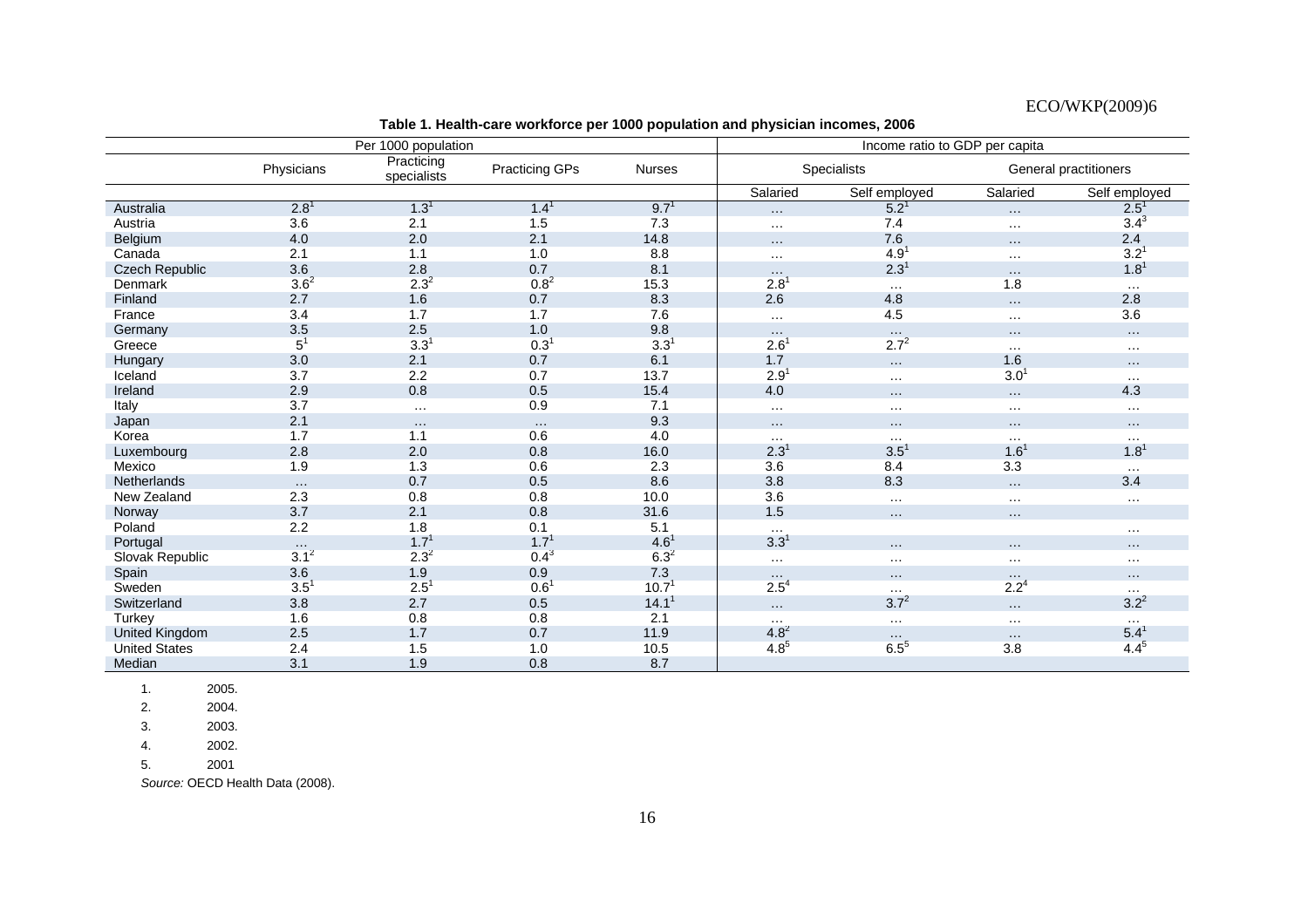| Table 2. Health services capacity and use, 2006 |  |  |  |  |
|-------------------------------------------------|--|--|--|--|
|-------------------------------------------------|--|--|--|--|

|                       | Physician visits<br>per capita | Acute care beds Per<br>1000 population | Average length of<br>hospital stay (days) | Acute care hospital<br>days per capita |
|-----------------------|--------------------------------|----------------------------------------|-------------------------------------------|----------------------------------------|
| Australia             | 6.1                            | $3.5^{1}$                              | 17.2 <sup>1</sup>                         | 1.0 <sup>1</sup>                       |
| Austria               | 6.7                            | 6.1                                    | 6.8                                       | 1.8                                    |
| Belgium               | $7.5^1$                        | 4.3                                    | $8.0^{1}$                                 | $1.2^2$                                |
| Canada                | $5.9^{1}$                      | $2.8^{1}$                              | $\cdots$                                  | $0.9^{1}$                              |
| <b>Czech Republic</b> | 12.9                           | 5.4                                    | 10.5                                      | 1.7                                    |
| Denmark               | $7.5^2$                        | $3.1^{1}$                              | 5.3                                       | 1 <sup>3</sup>                         |
| Finland               | 4.3                            | 3.1                                    | $9.9^{1}$                                 | 0.9                                    |
| France                | 6.4                            | 3.7                                    | 13.2                                      | 1.0                                    |
| Germany               | $7.0^2$                        | 6.2                                    | 10.1                                      | 1.7                                    |
| Greece                | $\ldots$                       | $3.9^{1}$                              | $7.8^2$                                   | $\mathbf{1}$                           |
| Hungary               | 12.9                           | 5.5                                    | 7.9                                       | 1.5                                    |
| Iceland               | 6.3                            | $\cdots$                               | $\ddotsc$                                 |                                        |
| Ireland               | .                              | $2.8^{1}$                              | $7.6^{1}$                                 | $0.9^{1}$                              |
| Italy                 | 7.0 <sup>1</sup>               | 3.3                                    | $7.4^1$                                   | $0.9^{1}$                              |
| Japan                 | $13.7^{1}$                     | 8.2                                    | 34.7                                      | 2.0                                    |
| Korea                 | $11.8^{1}$                     | 6.8                                    | $13.5^{4}$                                | $\cdots$                               |
| Luxembourg            | 6.0                            | 4.6                                    | $\ldots$                                  | 1.3                                    |
| Mexico                | $2.5^{2}$                      | 1.0                                    | 4.1                                       | 0.4                                    |
| Netherlands           | 5.6                            | 3.0                                    | $12.5^{5}$                                | 0.7                                    |
| New Zealand           | $3.2^{4}$                      | $\cdots$                               | $6.9^{4}$                                 | $0.4^6$                                |
| Norway                | Ш.                             | 3.0                                    | 7.7                                       | 0.9                                    |
| Poland                | 6.6                            | 4.7                                    | 7.2                                       | $1.4^7$                                |
| Portugal              | $3.9^{1}$                      | 3.0 <sup>1</sup>                       | $8.7^{1}$                                 | $0.8^{1}$                              |
| Slovak Republic       | 10.4                           | 4.9                                    | 9.0                                       | 1.2                                    |
| Spain                 | 8.1                            | $2.5^1$                                | $8.5^1$                                   | $0.8^{1}$                              |
| Sweden                | 2.8                            | 2.2                                    | 6.1                                       |                                        |
| Switzerland           | $3.4^7$                        | 3.5                                    | 11.3                                      | 1.1                                    |
| Turkey                | $3.1^2$                        | 2.5                                    | 5.1                                       | $0.4^7$                                |
| <b>United Kingdom</b> | 5.1                            | 2.2                                    | 8.7                                       | 0.9                                    |
| <b>United States</b>  | 4.0 <sup>1</sup>               | 2.7                                    | 6.4                                       | 0.7                                    |
| Median                | 6.3                            | 3.4                                    | $\bf 8$                                   | $\mathbf{1}$                           |

1. 2005.

2. 2004.

3. 1999.

4. 2003.

5. 2001.

6. 1997.

7. 2002.

*Source:* OECD Health Data (2008).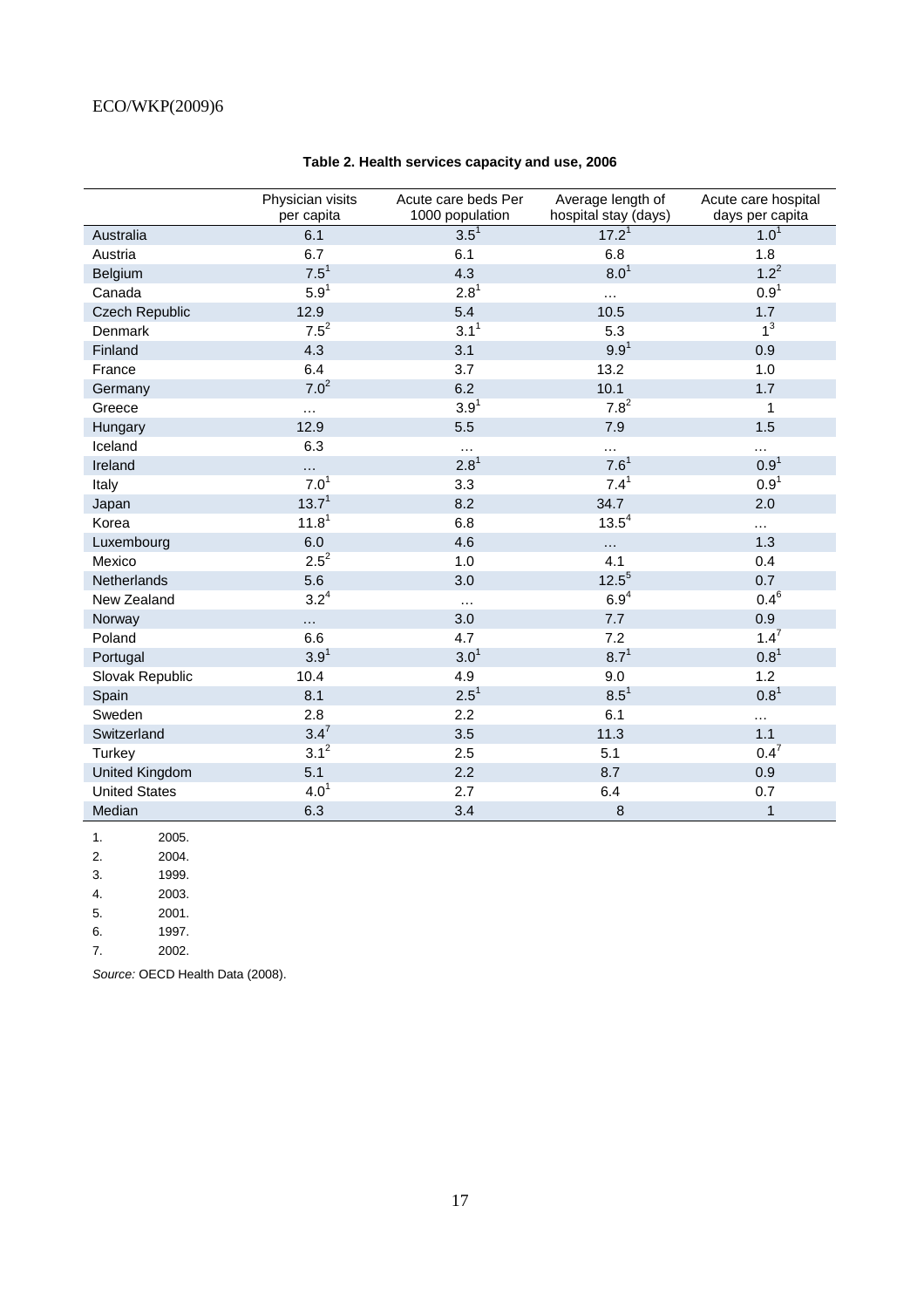|                       |                   | Per million population | Per 100 000 population    |                                 |  |
|-----------------------|-------------------|------------------------|---------------------------|---------------------------------|--|
|                       | <b>MRI</b> units  | CT scanners            | Coronary<br>angioplasties | Patients<br>undergoing dialysis |  |
| Australia             | 4.9               | $51.1^{1}$             | 0.4                       | 44.6                            |  |
| Austria               | 16.8              | 29.8                   | 0.7                       | 46.9                            |  |
| Belgium               | 7.1               | 39.8                   | $0.7^{1}$                 | 60.0 <sup>1</sup>               |  |
| Canada                | 6.2               | 12.0                   | 0.5                       | 62.8                            |  |
| <b>Czech Republic</b> | 3.8               | 13.1                   | 0.6                       | 57.3                            |  |
| Denmark               | $10.2^{2}$        | 15.8                   | 0.5                       | $46.8^{1}$                      |  |
| Finland               | 15.2              | 14.8                   | 0.3                       | 28.8                            |  |
| France                | 5.3               | 10.0                   | 0.6                       | 59.1                            |  |
| Germany               | 7.7               | 16.7                   | 0.5                       | 80.1                            |  |
| Greece                | 13.2 <sup>1</sup> | $25.8^1$               | 0.1 <sup>1</sup>          | $75.4^2$                        |  |
| Hungary               | 2.6               | 7.2                    | 0.1 <sup>1</sup>          | $54.1^1$                        |  |
| Iceland               | 19.7              | 26.3                   | 0.0                       | 16.8                            |  |
| Ireland               | 9.7               | 12.8                   | 0.3                       | 35.4                            |  |
| Italy                 | $15.0^{1}$        | $27.7^{1}$             | 0.6                       | $71.3^{1}$                      |  |
| Japan                 | 40.1 <sup>1</sup> | $92.6^3$               | 0.0                       | 207.0                           |  |
| Korea                 | 13.6              | 33.7                   | 0.1                       | $73.7^2$                        |  |
| Luxembourg            | 10.9              | 28.3                   |                           | 47.4                            |  |
| Mexico                | 1.4               | 3.6                    | 0.0                       | 42.5                            |  |
| Netherlands           | $6.6^{1}$         | $8.2^{1}$              | $0.2^2$                   | $32.2^{1}$                      |  |
| New Zealand           | $3.7^{4}$         | $12.1^2$               | 0.5                       | 47.6                            |  |
| Norway                | $\cdots$          |                        | $\ddotsc$                 | .                               |  |
| Poland                | 1.9               | 9.2                    | 0.3                       | .                               |  |
| Portugal              | 5.8               | 25.8                   | 0.4                       | $83.5^{1}$                      |  |
| Slovak Republic       | 4.5               | 12.1                   | 0.2                       | 53.5                            |  |
| Spain                 | 8.8               | 13.9                   | 0.6                       | 48.5                            |  |
| Sweden                | $7.9^{5}$         | $14.2^{5}$             | 0.5                       | .                               |  |
| Switzerland           | 14.0              | 18.7                   | $0.4^{1}$                 | .                               |  |
| <b>Turkey</b>         | 3.5               | 7.8                    | 0.1                       | $46.1^7$                        |  |
| <b>United Kingdom</b> | 5.6               | 7.6                    | 0.3                       | 38.9                            |  |
| <b>United States</b>  | 26.5              | 33.9                   | 0.7                       | 114.7 <sup>1</sup>              |  |
| Median                | 7.7               | 14.8                   | 0.4                       | 51.0                            |  |

#### **Table 3. Availability and use of sophisticated medical technologies, 2006**

1. 2005.

2. 2004.

3. 2002.

4. 2003.

5. 1999.

*Source:* OECD Health Data (2008).

*Health expenditures are likely to continue to rise quickly* 

16. Health expenditures are likely to continue to increase rapidly. The Office of the Actuary in the Centers for Medicare & Medicaid Services projects that health expenditures will increase from 15% of GDP currently to 19.5% of GDP by 2017 (Keehan *et al*., 2008). Looking further ahead, the Congressional Budget Office projects that health expenditures will increase to 31% of GDP by 2035, to 41% by 2060, and to 49% by 2082 (CBO, 2007a). Spending a rising share of income on health, as has occurred in the United States and other developed countries and is likely to continue occurring, makes economic sense as rising incomes increase the relative benefits of investing in health-care consumption to extend life (Hall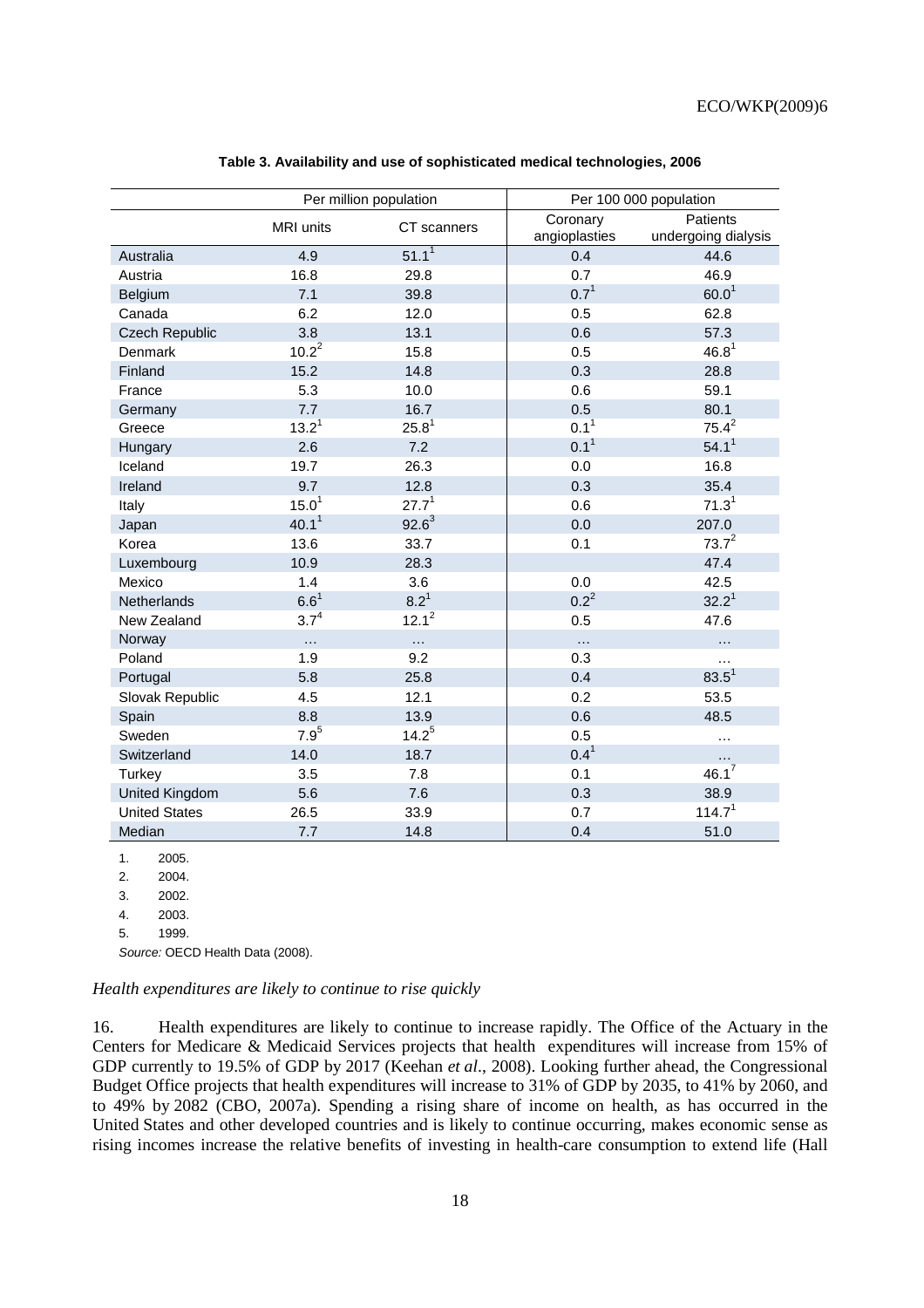and Jones, 2004); the elasticity of health expenditure *per capita* (in \$US PPP) with respect to GNI *per capita* (in \$US PPP) across OECD countries is 1.4, further supporting the view that health-care consumption is a superior good (see Figure 7, second panel). The large and growing size of health spending underscores the importance of ensuring that the sector functions efficiently and equitably.

#### *Efficiency of the health-care system - health status in relation to inputs*

17. While US health spending seems out of proportion to the gains in terms of indicators such as life expectancy, many other factors affect health status, and health expenditure may not have a significant impact on life expectancy, being more relevant for reducing morbidity (Fogel, 2004), which, as noted above, is also an important objective of health-care systems. Joumard *et al*. (2008) explore other factors that might affect life expectancy at birth using a panel regression of OECD countries. They find that health spending, education attainment, tobacco consumption, alcohol consumption, diet, pollution and GDP all have a significant impact on life expectancy at birth; the same is true for other measures of health status – life expectancy at age 65, adjusted premature mortality, and infant mortality – except that diet does not have a significant impact on either adjusted premature mortality or infant mortality. Actual US life expectancy at birth is lower than what is predicted by this model (Figure 8). This suggests that there are other unobserved factors that may influence this health outcome. These might include growing disease prevalence, obesity, or even measurement issues relating to live births. It is also possible that these unobserved factors may reflect a less effective health-care system. However, health expenditure may not be an accurate reflection of resource inputs because, as discussed above, evidence suggests that high spending partly reflects prices rather than quantities of inputs. Joumard *et al*. (2008) repeated their analysis using health practitioner numbers to proxy resource inputs and data envelopment analysis, and found a somewhat lower relative underperformance of the US health-care system, but also still some unexplained ineffectiveness.

## *Higher prevalence of costly chronic health conditions in the United States than in other countries*

18. A factor that may help to explain the apparent relative underperformance of the US health-care system is the much higher prevalence of chronic health conditions in the United States than in other countries, at least insofar as this reflects the underlying population health status as opposed to screening rates. Thorpe, Howard, and Galactionova (2007) find that disease prevalence and treatment rates for ten of the most costly conditions<sup>11</sup> are much higher in the United States than in 10 European countries, based on surveys of the non-institutionalised population aged 50 or over. The much higher obesity rates and higher proportion of this age group that smokes or has smoked in the United States than in the other countries are likely to have contributed to higher prevalence rates of these costly conditions in the United States. Thompson and Wolf (2001) estimate that 5-7% of total health-care costs in the United States in the late 1990s could be attributed to obesity, compared with 2-3.5% in other countries such as Canada, Australia and New Zealand (where data collection methodologies are the same as in the United States).<sup>12</sup> The cost of health-care services is estimated to be 36% higher for obese people than for normal weight people in the United States and the cost of medications to be 77% higher (Sturm, 2002). On the other hand, Angrisano *et al.* (2007) find that the total US population is not much sicker than the populations in other advanced countries and that this factor accounts for a minor part of the excess in health expenditure in the United States compared with the other countries in their study.<sup>13</sup> Another factor that contributes to higher US health expenditure levels, but which may improve outcomes, is that the US medical system tends to screen for disease more aggressively than in many other countries and to treat less severe cases of disease (Thorpe, Howard, and Galactionova, 2007). For example, these authors conclude that more intensive screening in the United States contributes to the higher prevalence of (diagnosed) cancer there, but also that mortality rates from cancer tend to be lower.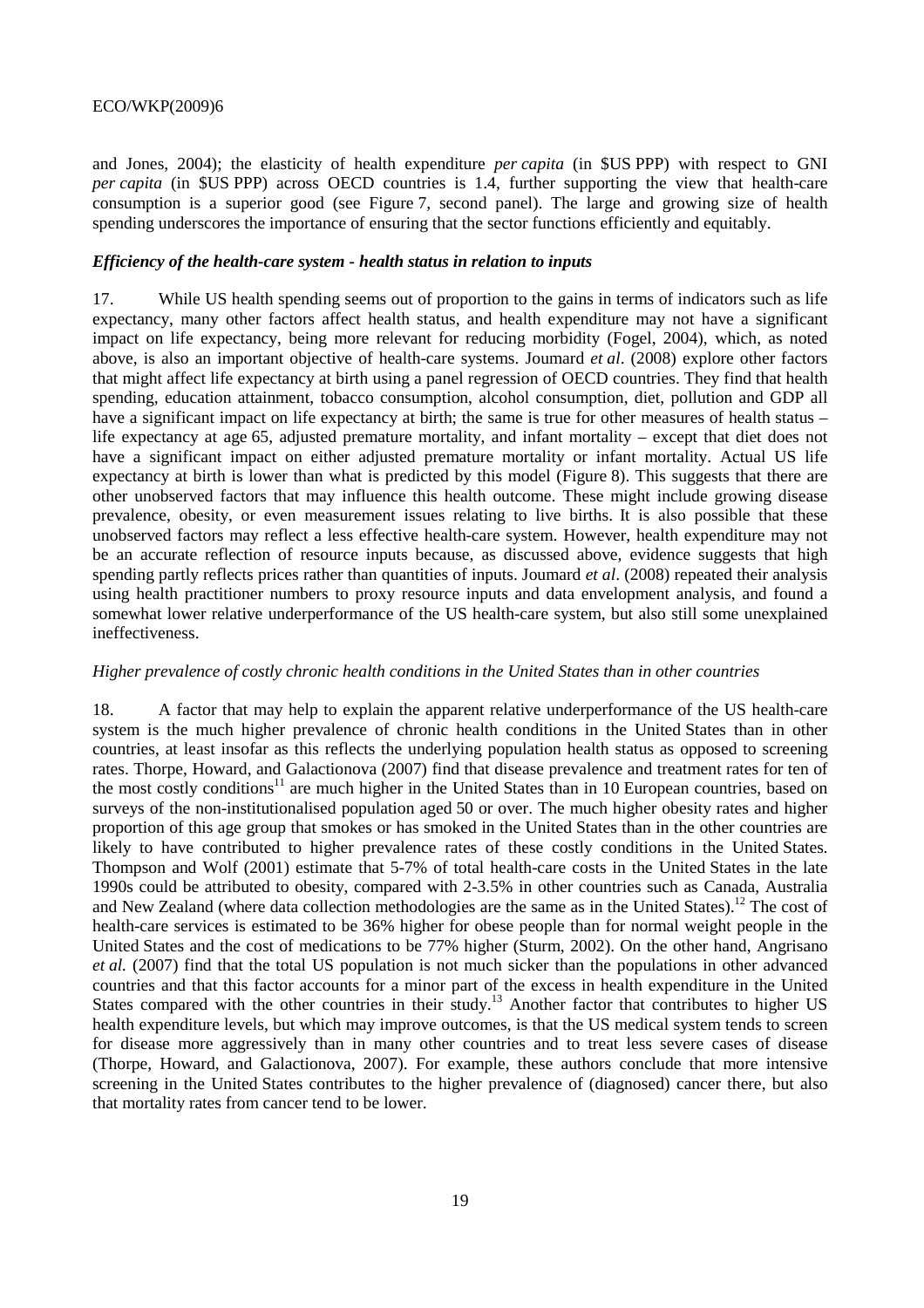



*Source*: Joumard I., C.André, C.Nicq and O.Chatel (2008), 'Health Status Determinants; Lifestyle, Environment, Health Care Resources and Efficiency', OECD Economic Department Working Paper no 627.

#### *Overutilisation of procedures and technologies*

19. Another issue of concern is the extensive variation in the application of procedures and technologies geographically, for which there does not appear to be any association with health outcomes. The Dartmouth Atlas of Health Care provides extensive data to illustrate the large variations in utilisation of treatments among Medicare beneficiaries. For instance, Skinner, Staiger and Fisher (2006) examine variation in the costs and survival gains across regions in the United States and find that increased spending on the treatment of heart attacks is not associated with comparable increased benefits. This factor may be more important in the United States than in other countries owing to the greater utilisation of new technologies and weaker controls on their use than in systems with single payers.

20. Such findings do not, however, imply that treatments, even new and expensive ones, are globally inefficient. On the contrary, three recent studies suggest that, on average, the increases in associated life expectancy outweigh the costs. Cutler and McClellan (2001) examined the costs and benefits of advances in the treatment of heart attacks and advances in the treatment of low birth-weight babies and concluded that the benefits significantly exceeded the costs. Cutler (2007) updated this work on the technological improvements in revascularisation following a heart attack and found that costs of about \$40 000 were outweighed by the greater than one-year increase in life expectancy, valued at about \$100 000 per year. Likewise, Murphy and Topel (2006) found that the gains from reductions in mortality from investments in medical research and development greatly outweighed the costs, even after allowing for the socially wasteful use of such technologies induced by distorted *ex post* utilisation incentives (arising from the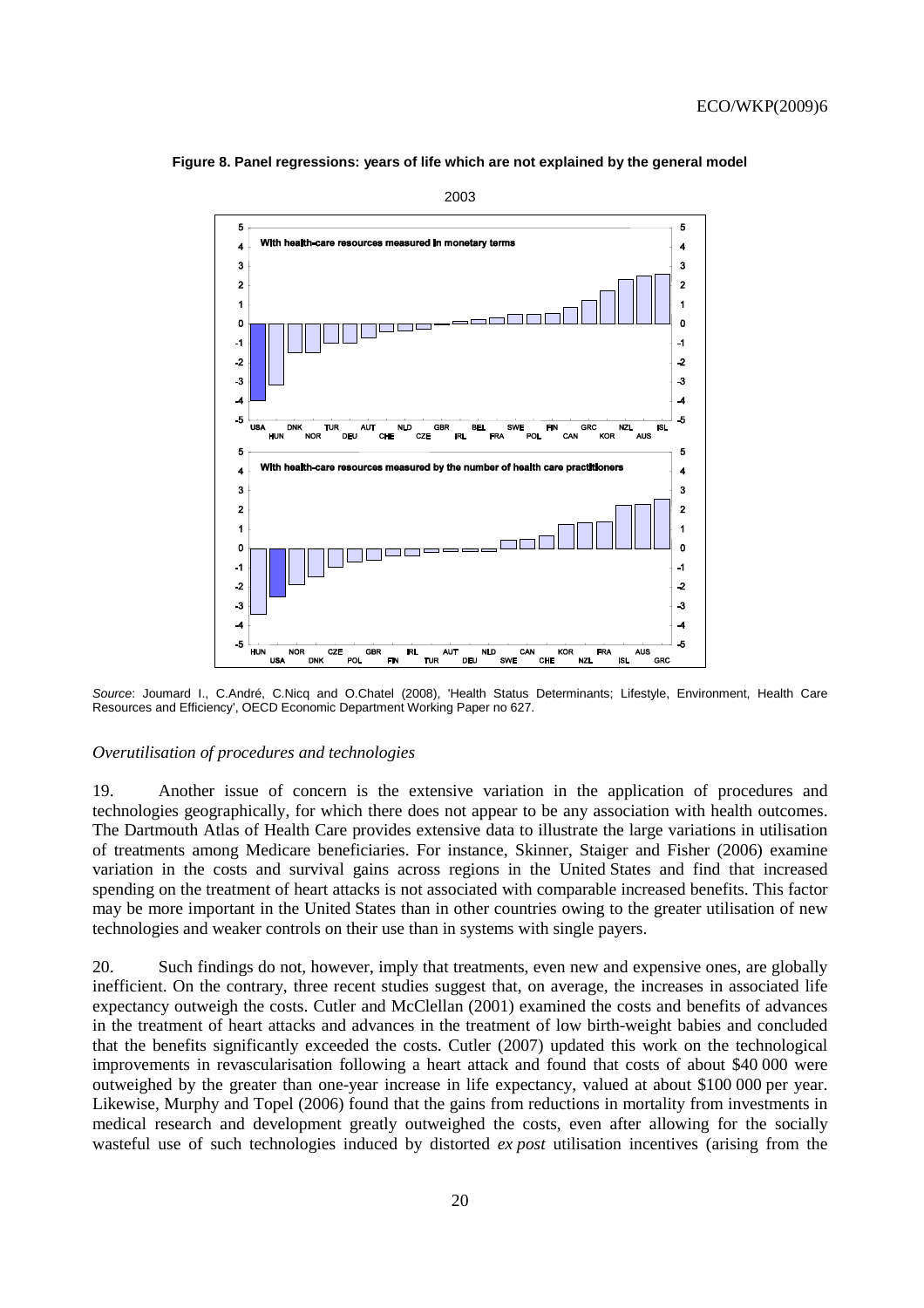prevalence of third-party payer arrangements and the availability of many public and private pension benefits as annuities).

## *The costs of medical malpractice insurance and of defensive medicine*

21. In the United States, malpractice awards can be enormous, and certainly much greater than in most other countries. This risk encourages physicians to practice defensive medicine, prescribing tests to rule out potential health problems with a low probability of occurring. It also drives up the cost of buying professional liability insurance,<sup>14</sup> and hence providers' cost of doing business. Based on data for elderly Medicare beneficiaries treated for serious heart conditions in 1984, 1987, and 1990, Kessler and McClellan (1996) found that malpractice reforms that directly reduced provider liability pressure led to reductions of 5-9% in medical expenditure, potentially reflecting both the practice of less defensive medicine and lower professional liability insurance costs, without substantial effects on mortality or medical complications. They concluded that professional liability reforms do indeed reduce the practice of defensive medicine.

## **A growing proportion of the population is underinsured**

### *A growing proportion of the population is uninsured*

22. The United States is one of only three OECD countries – the other two are Mexico and Turkey – that do not have universal health insurance coverage. The number of persons without health insurance has increased significantly in recent years, from 38 million (14% of the population) in 2000 to 46 million  $(16\% \text{ of the population})$  in 2007.<sup>15</sup> This increase mainly reflects developments in the non-elderly adult population (aged 18-64), as the number of uninsured children has been broadly stable owing to the expansion of the State Children's Health Insurance Program  $(SCHIP)$ , <sup>16</sup> and almost all older people (over 65) are insured with Medicare. The large increase in the number of uninsured adults is largely attributable to employers – particularly smaller ones – being less likely to offer health insurance coverage to their workers (Clemens-Cope and Garret, 2007).<sup>17</sup> At least three-quarters of the uninsured are not offered health insurance by an employer<sup>18</sup> (Gruber, 2008). Part-time employees do not generally have access to employer-sponsored health insurance, which would be very costly in relation to their overall labour compensation.

23. The absence of health insurance is much more prevalent among low-income groups than high-income groups (Table 3.4). Some 48% of households with incomes less than twice the poverty threshold (less than \$40 000) were uninsured at some point during 2007, while for households with higher incomes than this the rate was 16%. The uninsured rate drops steadily as household income rises, to 9% for households with incomes four times or more the poverty rate. Households with adults who are in fair/poor health and/or have certain chronic health conditions are more likely to be uninsured than healthier adults. Younger adults are more likely to be uninsured than older adults.

24. Rapidly increasing health-care costs have pushed up health insurance premiums and reduced the number of people privately insured, despite the growing risk of being exposed to large losses (Kronick and Gilmer, 1999; Chernew, Cutler, and Keenan, 2005); health insurance premiums increased at an annual average rate of 10.3% over 2000-2007, while average workers' earnings (excluding non-wage benefits, such as employer contributions to health insurance premiums or costs) only rose at an annual average rate of 3.1% (The Kaiser Family Foundation and Health Research and Education Trust, 2007). For poorer persons, out-of-pocket premiums represent a considerably higher proportion of household income than for higher-income persons, suggesting that as premiums rise, ever more households are unable to afford them. There is a wide variety of estimates of the proportion of the uninsured population that is able to afford insurance. At the low end, Dubay *et al*. (2006) estimate that less than one fifth of the uninsured population is able to afford insurance, defining the affordability threshold as household income of 300% of the federal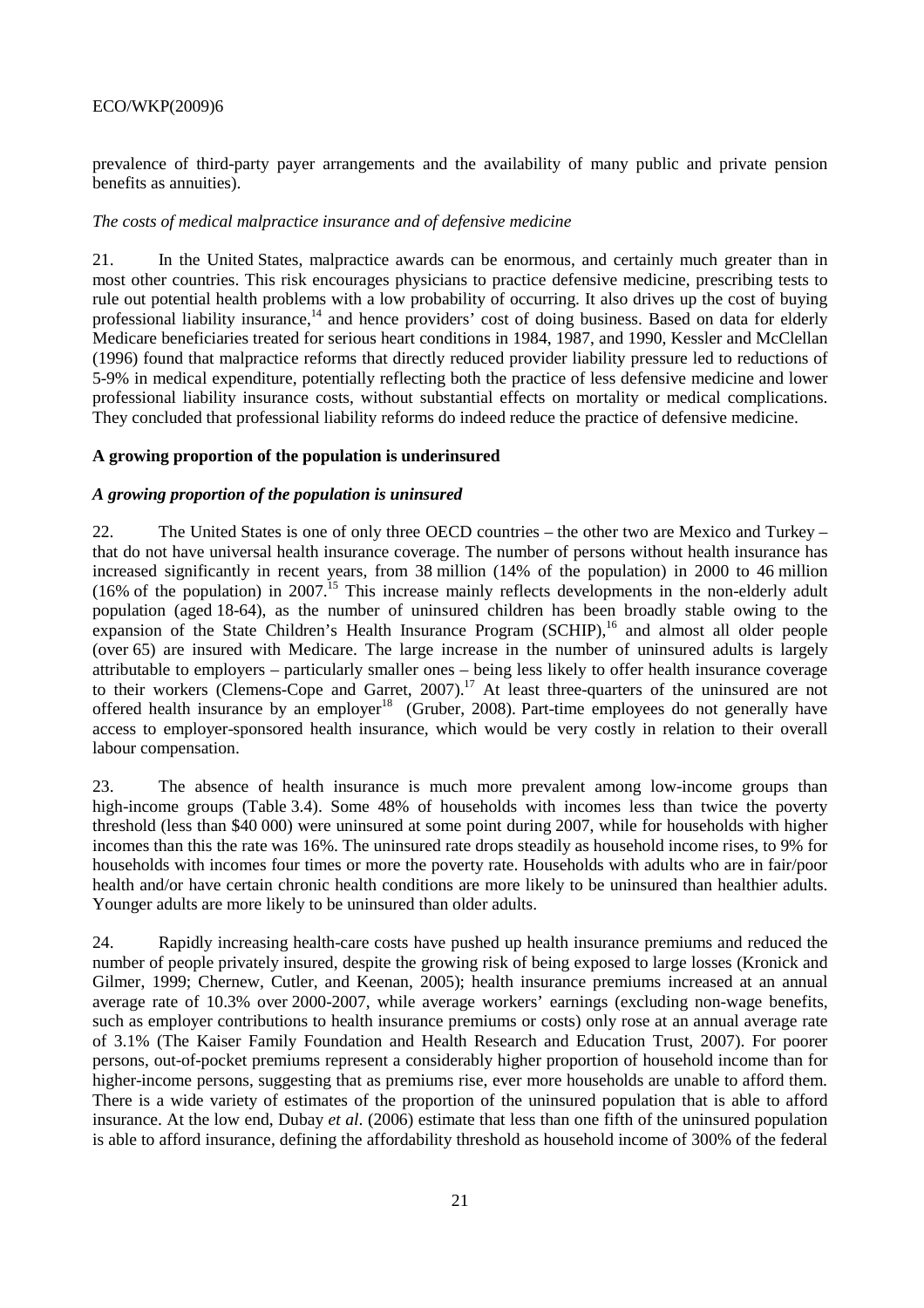poverty level (annual income in 2004 of \$28 935 for a single person and \$57 921 for a family of four). At this level of income, average premiums<sup>19</sup> would be about 14% of income for a single person and 17% of family income for a family of four, with premiums representing a higher share of income at lower income levels and a lower share at higher income levels. At the high end, Bundorf and Pauly (2006) estimate that almost 60% of the uninsured in 2000 could afford insurance in the base case, which assumes that insurance is affordable if at least half of the population in similar circumstances is insured, allowing for financial resources, loading<sup>20</sup> and health status.

|                                               |                                                          | 2003                             |                                                | 2007                                                           |                                  |                                                |  |
|-----------------------------------------------|----------------------------------------------------------|----------------------------------|------------------------------------------------|----------------------------------------------------------------|----------------------------------|------------------------------------------------|--|
| <b>Characteristic</b>                         | Insured, all<br>year, not<br>underinsured<br>$(n=2,031)$ | <b>Underinsured</b><br>$(n=310)$ | <b>Uninsured</b><br>during the<br>year (n=952) | <b>Insured all</b><br>year, not<br>underinsured<br>$(n=1,535)$ | <b>Underinsured</b><br>$(n=334)$ | <b>Uninsured</b><br>during the<br>year (n=747) |  |
| All adults, millions                          | 110.9                                                    | 15.6                             | 45.5                                           | 102.3                                                          | 25.2                             | 49.5                                           |  |
| All adults, percent                           | 65%                                                      | 9%                               | 26%                                            | 58%                                                            | 14%                              | 28%                                            |  |
| Age (years)                                   |                                                          |                                  |                                                |                                                                |                                  |                                                |  |
| 19-29 (%)                                     | 51                                                       | 9                                | 40                                             | 41                                                             | 13                               | 46                                             |  |
| 30-49 (%)                                     | 66                                                       | 8                                | 26                                             | 61                                                             | 12                               | 27                                             |  |
| 50-64 (%)                                     | 74                                                       | 11                               | 15                                             | 65                                                             | 18                               | 17                                             |  |
| Sex                                           |                                                          |                                  |                                                |                                                                |                                  |                                                |  |
| Male                                          | 67                                                       | 6                                | 27                                             | 61                                                             | 13                               | 27                                             |  |
| Female                                        | 62                                                       | 12                               | 26                                             | 55                                                             | 16                               | 29                                             |  |
| Race                                          |                                                          |                                  |                                                |                                                                |                                  |                                                |  |
| White, non-Hispanic                           | 70                                                       | 9                                | 21                                             | 60                                                             | 16                               | 24                                             |  |
| Black non-Hispanic                            | 54                                                       | 9                                | 37                                             | 51                                                             | 17                               | 31                                             |  |
| Hispanic                                      | 44                                                       | $\mathsf g$                      | 47                                             | 49                                                             | $6\phantom{1}6$                  | 45                                             |  |
| Income <sup>1</sup>                           |                                                          |                                  |                                                |                                                                |                                  |                                                |  |
| Less than \$20,000                            | 31                                                       | 17                               | 53                                             | 24                                                             | 26                               | 50                                             |  |
| \$20,000-\$39;999                             | 47                                                       | 17                               | 35                                             | 41                                                             | 19                               | 41                                             |  |
| \$40,000-\$59,999                             | 79                                                       | 5                                | 16                                             | 69                                                             | 13                               | 18                                             |  |
| \$60,000-\$99,999                             | 91                                                       | 4                                | 6                                              | 82                                                             | 9                                | $\boldsymbol{9}$                               |  |
| \$100,000 or more                             | 96                                                       | $\mathbf{1}$                     | $\overline{2}$                                 | 87                                                             | $\overline{7}$                   | 6                                              |  |
| <b>Poverty Status</b><br>(percent of poverty) |                                                          |                                  |                                                |                                                                |                                  |                                                |  |
| <b>Under 100%</b>                             | 28                                                       | 17                               | 55                                             | 21                                                             | 31                               | 49                                             |  |
| 100%-199%                                     | 35                                                       | 21                               | 44                                             | 33                                                             | 19                               | 48                                             |  |
| 200% or more                                  | 83                                                       | $\overline{4}$                   | 13                                             | 73                                                             | 11                               | 16                                             |  |
| 200%-299% <sup>2</sup>                        | $\cdots$                                                 | $\cdots$                         | $\cdots$                                       | 53                                                             | 16                               | 31                                             |  |
| 300%-399% <sup>2</sup>                        | .                                                        | .                                | .                                              | 70                                                             | 13                               | 16                                             |  |
| 400% or more $2$                              | $\cdots$                                                 |                                  |                                                | 84                                                             | 8                                | $\boldsymbol{9}$                               |  |
| <b>Health status</b>                          |                                                          |                                  |                                                |                                                                |                                  |                                                |  |
| Healthier                                     | 69                                                       | $\overline{7}$                   | 24                                             | 64                                                             | 11                               | 25                                             |  |
| Sicker <sup>3</sup>                           | 57                                                       | 13                               | 30                                             | 50                                                             | 18                               | 32                                             |  |

#### **Table 4. Adults ages 19-64 who were uninsured or underinsured, by various characteristics**

1. In 2003 the categories were "less than \$20 000"; "\$20 000-\$34 999"; "\$35 000-\$59 999", and "\$60 000 or more".

2. The 2003 survey did not collect income data that were detailed enough to report these poverty groups.

3. Includes adults in fair/poor health, any one of five conditions (high blood pressure, heart disease, lung disease, diabetes, or asthma), or disability. (In 2003 it also included cancer, arthritis, and high cholesterol but not lung disease or asthma).

*Source:* Commonwealth Fund Biennial Health Insurance Surveys, 2003 and 2007.

25. The uninsured are protected to some extent as hospitals that treat Medicare patients and nonprofit hospitals are obliged to provide medical care to any such person who comes to the emergency room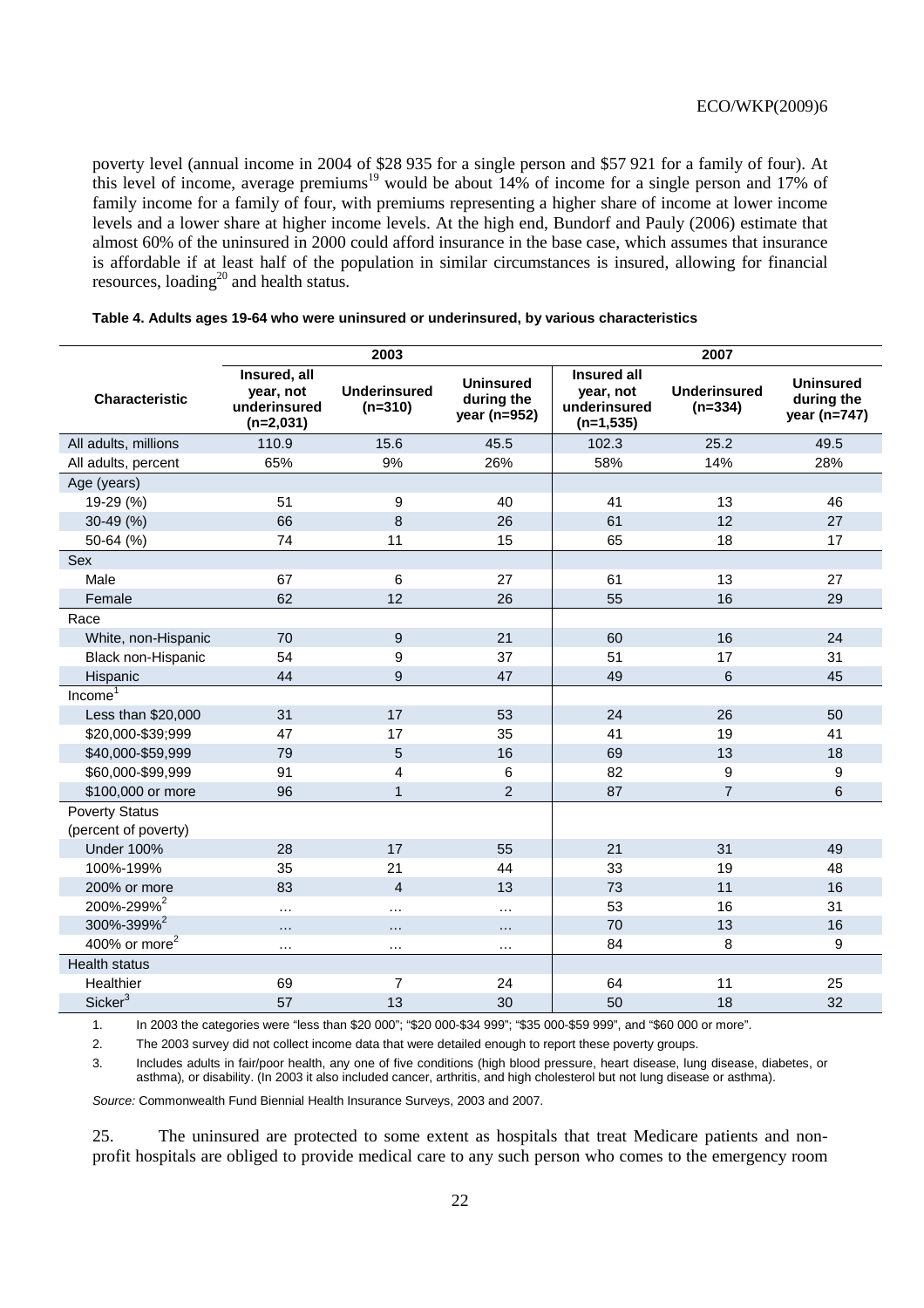with an emergency medical condition<sup>21</sup> to stabilise it, as well as by the free care provided by hospitals and other providers. If the uninsured are unable to pay for treatment, they can declare bankruptcy and not pay. Hospitals are protected from the costs of treating these uninsured patients. The federal government, through the Medicare and Medicaid disproportionate share adjustments, provides subsidies to hospitals that treat a large number of uninsured individuals. Total payments under these two programmes in fiscal year 2008 exceeded \$18 billion. Additional subsidy payments to hospitals – including medical education payments and capital payments – are also available to hospitals through the Medicare programme. Moreover, non-profit hospitals (the vast majority of hospitals in the United States) receive tax subsidies in exchange for agreeing to be organised and operated exclusively for charitable purposes. In all, state and federal governments reimburse 85% (\$35 billion in 2004) of the costs of uncompensated care<sup>22</sup> (Hadley and Holahan, 2004). Herring (2005) finds that these alternatives reduce the purchase of private health insurance coverage.

26. Despite the existence of the safety net and government payments for uncompensated care, uninsured persons receive much less health care than the rest of the population, with adverse consequences for their health. Health expenditures *per capita* for the uninsured are roughly half of those for the fully insured (Hadley and Holohan, 2004). Uninsured persons are less likely to receive preventative and screening services, less likely to receive appropriate care for chronic conditions, and are more likely to die from cancer, largely because such persons tend to be diagnosed when it is more advanced (Bernanke, 2008; Institute of Medicine, 2002). The uninsured also receive inferior treatment. For example, Doyle (2005) found that uninsured victims of car accidents received 20% less treatment in hospitals and were 37% more likely to die of their injuries than the insured. Comparing hospital admissions for "nondeferrable" conditions on either side of the Medicare qualification threshold, Card *et al.* (2007) found that those who were just over the threshold (and therefore almost all insured) enjoyed significantly more treatment and a 20% reduction in the 7-day mortality rate than those just under the threshold. Glied and Mahato (2008) finds that differences in rates of insurance coverage between high-and low-wage workers are the main factor accounting for the increasingly large differences in access to health-care services between these two groups (Box 2).

27. The delay in treating the uninsured not only reduces the effectiveness of treatment, as noted above, but also increases costs; insofar as the conditions concerned are communicable diseases, these delays in prevention and treatment also expose the rest of society to health risks. Another factor that unnecessarily raises the costs of treating the uninsured is that they often get treated in emergency rooms for conditions that could have been treated more cheaply elsewhere.<sup>23 24</sup>

## *An increasing proportion of the population is underinsured*

28. A significant and growing proportion of the population incurs medical costs that are large relative to income as a consequence of requiring health care but being underinsured against medical costs. Schoen, Collins, Kriss, and Doty (2008) estimate that the proportion of the population aged 19-64 that is underinsured has increased from 9% in 2003 to 14% in  $2007$  (see Table 4);<sup>25,26</sup> this corresponds to an increase in the proportion of the insured population that is underinsured from 12% in 2003 to 20% in 2007. The incidence of underinsurance falls with household income, is higher for sicker households than for healthier ones, and rises with age, reaching 18% for those aged 50-64. Underinsured adults, as with uninsured adults, experience much greater cost-related problems of access to medical care, tend to delay preventive care screening because of cost, more often do not take treatment for a chronic condition because of cost and have greater care coordination problems.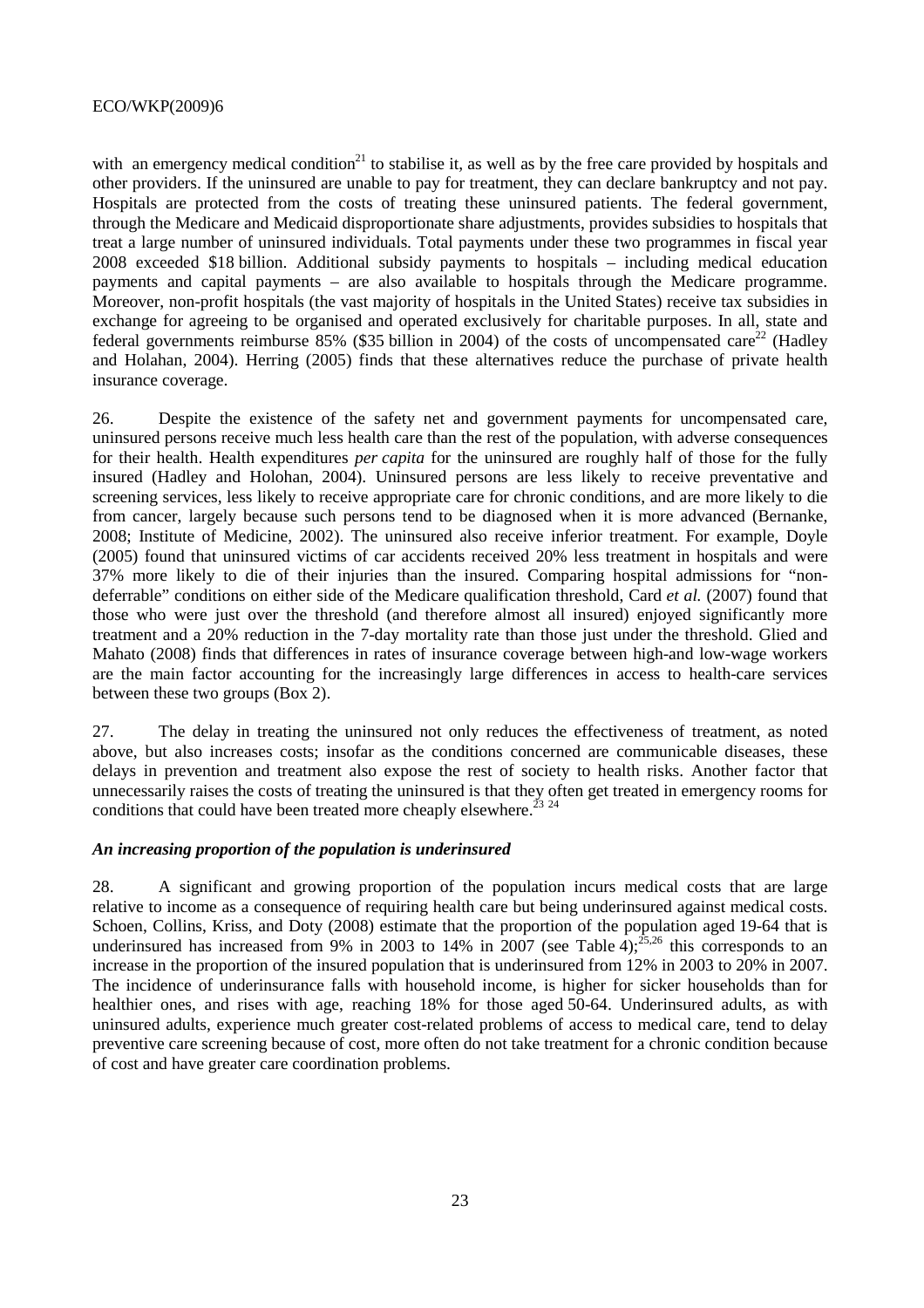#### **Box 2 The gap in health-care services between high- and low-wage workers is widening**

Access to health-care services has declined for low-wage full-time, full-year workers in recent years, whereas it has increased markedly for high-wage full-time, full-year workers<sup>1</sup>. Glied and Mahato (2008) report that low-wage workers were less likely to visit a physician in 2003 than in 1996, less likely to have a regular source of care, to have made only small improvements in terms of receiving basic preventive services and in some cases (blood pressure checks) to have received fewer services. High-wage workers, by contrast, enjoyed increases across all of these service dimensions, raising the already large gap that existed in 1996 between the services they received and those received by low-wage workers. Average annual health-care expenditures by high-wage workers nearly doubled between 1996 and 2003, whereas for low-wage workers the increase was only 14%. Such expenditures for high-wage workers are now almost double the level for low-wage workers (Figure 9). High-wage workers are more likely to report being in good health than are low-wage workers.



1. Top 20% of the wage distribution.

2. Bottom 20% of the wage distribution.

\_\_\_\_\_\_\_\_\_\_\_\_\_\_\_\_\_\_\_\_\_\_\_\_

*Source*: Glied and Mahato (2008).

The main factor driving up health-care costs for high-wage workers appears to be that they are given much greater access to new medical technologies than are low-wage workers. Glied and Mahato (2008) cite the example of newer drugs, which are associated with higher rates of survival. The proportion of prescription drugs that were less than 20-years old rose from 17% in 1996 to 23% in 2003 for high-wage workers, whereas the increase for low-wage workers was only from 13% to 15%.

Many, though not all of the gaps in access to health care described above disappear once differences in the rates of health insurance coverage between high- and low-wage workers are controlled for. In this regard, Glied and Mahato (2008) find that the proportion of full-time, full-year workers without insurance coverage increased from 22% to 31% in the bottom quintile of earnings between 1996 and 2003 but was stable at 6% in the top quintile of earnings. Moreover, a much higher proportion of low-wage households have high out-of-pocket expenses for health care in relation to income than is the case for high-wage households, and this gap has increased in recent years.

1. Low-and high-wage workers correspond to workers in the bottom and top quintiles of earnings, respectively.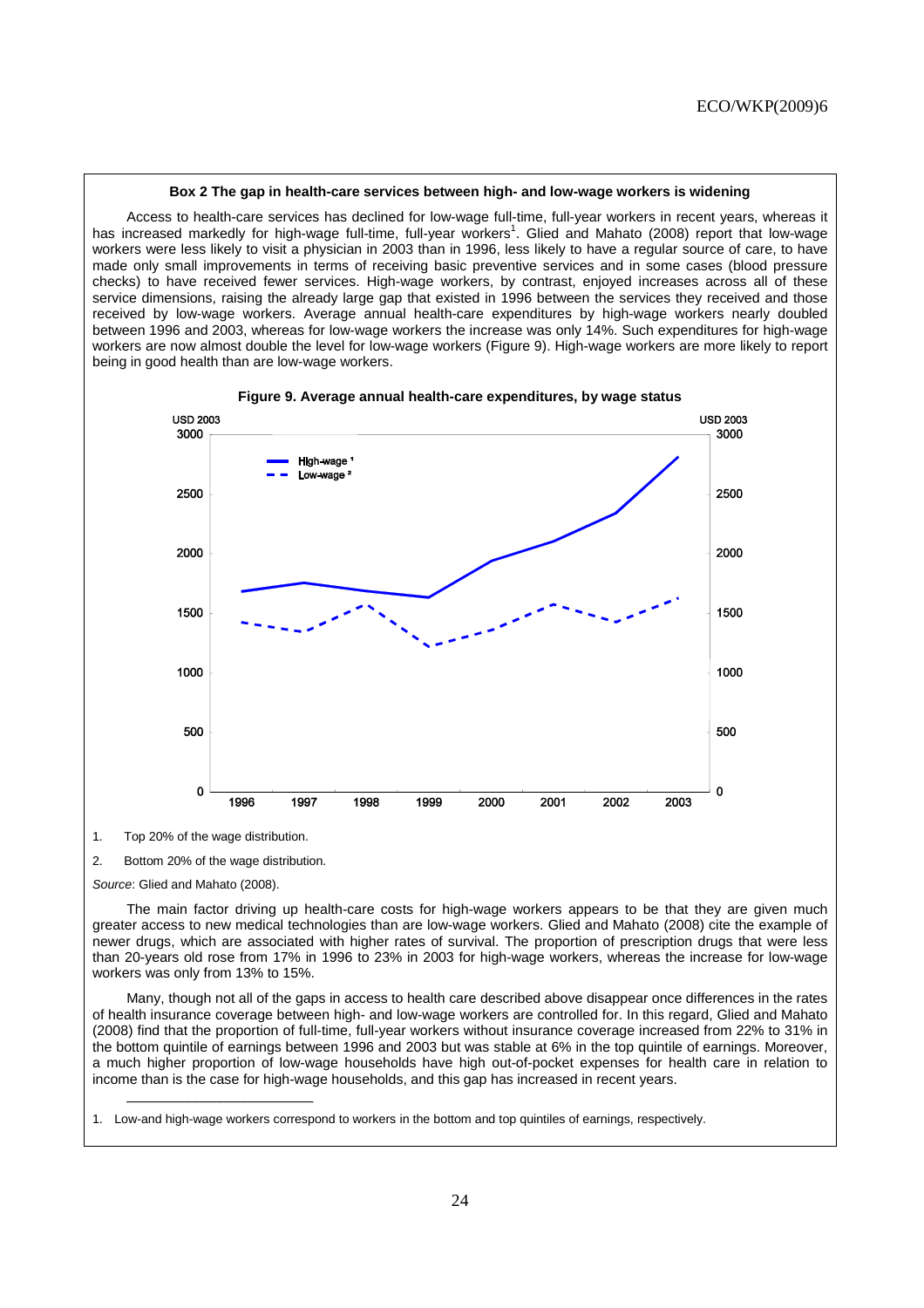29. Schoen, Collins, Kriss, and Doty (2008) also found that the "underinsured were more likely to report benefit limits, including limits on the total dollar amount a plan would pay for medical care and on the number of yearly visits to doctors, and were less likely to report dental or prescription drug benefits" than the insured population that was not underinsured; total dollar limits on benefits limit the usefulness of insurance in protecting against major financial risks from medical costs. Despite benefit limits and higher deductibles, the underinsured reported paying premiums similar to those paid by the more adequately insured population. A factor contributing to this apparent anomaly is that the underinsured are less likely to have employer-sponsored insurance and are therefore more likely to buy coverage through the individual market, where insurance is more expensive. Insurance is more expensive (*i.e.,* load factors – the proportion of premiums not going to pay medical claims – are higher) in the individual (and small group) market because adverse selection risks and administrative costs are higher than in the employer-sponsored market and because there is also a larger risk premium to compensate for greater variance in medical expenditures over time.

## **Reforms to extend health insurance coverage**

## *Market failures in the health insurance market*

30. Imperfect information results in two main market failures in the private health insurance market. First, insurers are not fully informed about an applicant's *characteristics* that affect the expected value of future claims. This exposes the insurer to the risk that someone wants to buy health insurance because they are a bad risk. To reduce exposure to losses from this risk, known as *adverse selection*, insurers invest in obtaining information about the applicant's true characteristics and adjust premiums accordingly or refuse to offer insurance. Second, insurers lack information about the future behaviour of the individual. Insurance increases *incentives* to behave in ways that increase claims, notably by consuming more medical services than otherwise. To limit this risk, known as *moral hazard*, insurers propose policies with lower premiums that have more cost sharing (deductibles, copayments, or coinsurance).<sup>27</sup><sup>28</sup>

31. Adverse selection risk can be overcome by constituting large pools of persons to be insured that are independent of individuals' risk characteristics. In the private health-care insurance market in the United States, such pools are mainly employment based. The fact that insurers do not have to invest in obtaining information to avoid bad risks is a major factor underlying the lower administrative costs for insurance of large employment-based pools than of individuals or small groups: loading charges range from 5-8% of benefits for large groups (more than 1 000 employees), to 15-20% of benefits for mediumsized groups (100-200 employees) and 60–80% of the benefits for individual policies, although some of these differences also reflect the more comprehensive cover obtained by large firms (fixed distribution costs spread across more medical benefits) (Phelps, 2002).<sup>29</sup> In almost all other OECD countries, adverse selection (at least for primary health insurance) is overcome by creating universal entitlements, making the pool the country's entire population.

32. While the dominance of employer-based health insurance emerged in the United States mainly owing to an historical accident, government has supported these arrangements through the "tax exclusion", so called because labour compensation in the form of health insurance benefits is not treated as income subject to personal income or payroll taxation (Box 3), as well as through the Employee Retirement Income Security Act of 1974 (ERISA), which exempts employee benefit plans from various state insurance regulations (mandates). Although the tax exclusion plays a valuable role in supporting the constitution of large insurance pools, it also has some drawbacks. In particular, it is an open-ended subsidy that encourages the purchase of policies that have little cost sharing, accentuating moral hazard risks. It has this effect because employer-sponsored health-care insurance policies are purchased out of pre-tax income whereas out-of-pocket payments are made out of net-of-tax income. This factor is estimated to reduce the cost of health-care insurance by about 35% relative to the cost of out-of-pocket payments (and other goods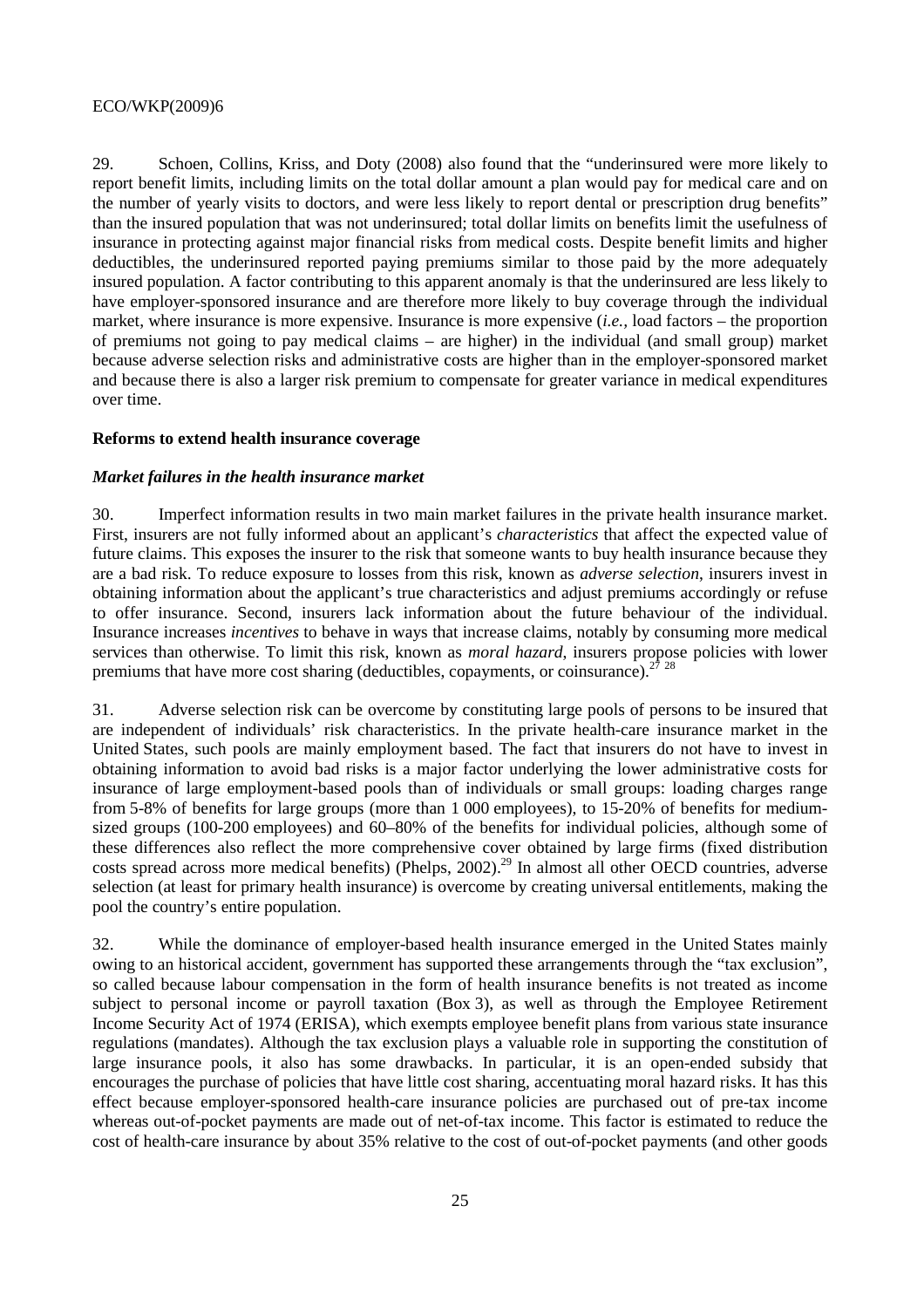and services purchased out of net-of-tax income) for a typical worker (Gruber, 2008).<sup>30</sup> Partly in response to these incentives, approximately 87% of health-care spending is paid through insurance, while the remaining 13% comes from out-of-pocket payments (Figure 10). The share of out-of-pocket expenses in total health-care expenditure in the United States is relatively low by international comparison (the median among OECD countries is  $18\%$ ).<sup>31</sup>





1. 2006, except for Australia, Slovak Republic, Turkey and Japan: 2005.

*Source*: OECD Health data (2008).

#### **Box 3. The origins and budget cost of employment-based health insurance**

The predominance of employment-based health insurance in the United States is unique amongst OECD countries: even in the Netherlands and Switzerland, where residents also obtain (primary) health insurance from private insurers rather than from a single payer (as in most other countries), such insurance is not predominantly employment based but rather mainly purchased in the individual market. The situation in the United States largely results from an historical accident: wage controls instituted during the second-world war led to a proliferation of nonwage benefits. A subsequent IRS ruling made them exempt from payroll and income taxes, making this form of remuneration attractive even after the wage controls were rescinded. A provision in the Stabilization Act of 1942, which limited the wage increases that employers could grant, permitted employer-paid health insurance to be provided as a fringe benefit exempt from wage controls. The preference was extended to the tax code shortly thereafter. Under a 1943 administrative tax-court ruling and 1954 changes to the Internal Revenue Code, employer contributions to employees' health-insurance costs became deductible to the employer and non-taxable to the employee (Cogan *et al*, 2005).

Today, approximately 164 million non-elderly persons receive health insurance benefits from their employer, while only 16 million purchase private insurance directly themselves. The tax exclusion cost the federal budget \$200 billion in 2004 (Final Report of the President's Advisory Panel on Tax Reform, 2005; the tax exclusion probably amounts to about \$225 billion in 2008) and is rising at the same rate as health-care expenditures (*i.e*., considerably faster than GDP).

33. The effect of benefit designs with little cost sharing on consumption of health-care services was documented in the RAND Health Insurance Experiment in the early 1980s, in which individuals were randomly assigned to insurance plans with different levels of enrolee cost sharing up to annual costs of \$1 000 (at 1984 prices), beyond which all costs were covered by insurance (Manning *et al*., 1987). The experiment showed that the amount of health-care consumption varied inversely with the level of cost sharing. For instance, enrolees placed in the plan with no cost sharing spent \$777 for the year, while enrolees placed in the plan with a 25% coinsurance rate spent \$630 for the year. Despite these different levels of spending, there were no significant differences in the health outcomes of these two groups except for low income and unhealthy individuals, who had worse health outcomes in the group with higher cost sharing. The elasticity of medical care use with respect to its price in this study was -0.2. Based on this low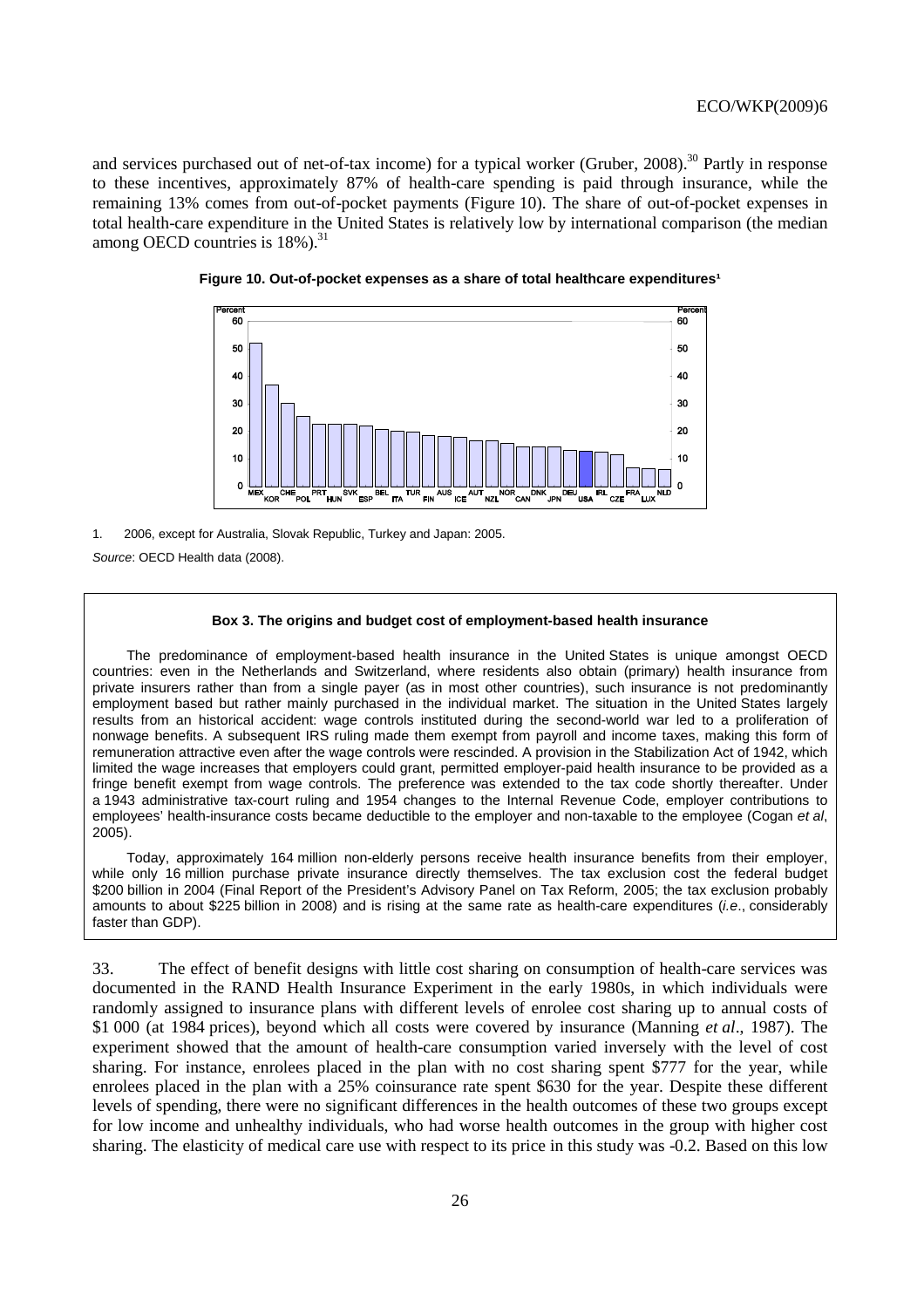elasticity, Feldman and Dowd (1991) estimate that the deadweight loss due to moral hazard in employer-sponsored health insurance was \$33.4 billion–\$109.3 billion in 1991, equivalent to 4½ per cent– 14½ per cent of total health-care expenditures at the time.

34. The tax exclusion also raises equity concerns. It violates vertical equity, as the subsidy rises with income, as well as horizontal equity, as the subsidy results in different taxation of two individuals with identical incomes and circumstances except that one benefits from employer-sponsored-health insurance and the other does not. As noted above, most of the underinsured, who tend to have lower incomes, cannot benefit from this subsidy as they are not even offered such insurance.

## *Reforms to expand insurance coverage and to improve health outcomes in relation to health costs*

35. An expansion in access to health-care services for lower-income Americans may facilitate achievement of the US federal government's health goals laid out in Healthy People 2000 - to reduce and ultimately eliminate health inequalities amongst various segments of the population and to increase life expectancy and quality of life for Americans of all ages, as noted above. Insofar as financial access to health-care services becomes less unequal, some improvement in population health status in relation to health expenditures could also be expected, given diminishing returns to health expenditures at any point in time (*i.e.,* with unchanged technology).

36. One approach to advancing these objectives would be to create a *pooling mechanism* in the individual market to reduce adverse selection risks, which currently contribute to high load factors (owing to high underwriting costs aimed at weeding out bad risks) in the individual and small-group health insurance markets, reducing the attractiveness of such insurance. Such a pooling mechanism could be provided by creating geographically-based health exchanges or a national exchange subject to a number of regulations, such as requiring insurers to offer policies on a guaranteed-issue- and community-rated basis through the exchange, to prevent adverse selection from concentrating all the bad risks in the exchange. A risk equalisation fund could compensate insurers for enrolees with predictably high medical expenses. Adverse selection risks could be reduced further by introducing a requirement (*mandate*) for individuals to be insured. This would expand the risk pool, notably by encouraging younger, healthier individuals to buy insurance. For a requirement to be insured to be enforceable, it would be necessary to provide *subsidies* for lower-income persons to buy health-care insurance as many of them could not otherwise afford to comply. Such subsidies could be financed by *eliminating the tax exclusion*. Provided that the subsidies are provided in a way that is independent of the choice of health plan, financing them in this way would reduce incentives to buy policies with little cost sharing, thus tackling moral hazard, and would make government measures to support the purchase of health insurance more equitable. While reforms along these lines could help to improve the relationship between the health status of the US population and health-care expenditures, such reforms would not, however, reduce the high long-run rate of growth in health expenditures, which many consider to be another weakness of the US health-care system. Indeed, by expanding insurance coverage, such reforms could even cause a step-up in health expenditures. Also, the drawbacks of a requirement to be insured should not be underestimated, including: the complexity of defining the required coverage; the risk that this requirement will become unduly inflated; the inherent reduction in consumer choice; and difficulties in designing and implementing appropriate enforcement mechanisms.

37. Gruber (2008) reports results from a micro-simulation model of the effects of a reform package along these lines; the specific details of his package are spelled out in Box 4, including the means-testing of subsidies for the purchase of health insurance. Such a package is assumed to reduce the uninsured population by 45 million, essentially achieving universal coverage (Table 3.5, Column 3). The population covered by employer-sponsored insurance would shrink by 24 million (15% of the base population).<sup>32</sup> This contraction, which no longer matters as individuals have access to the new insurance pool, along with takeup by the uninsured accounts for most of the increase in the size of the new insurance pool (78 million).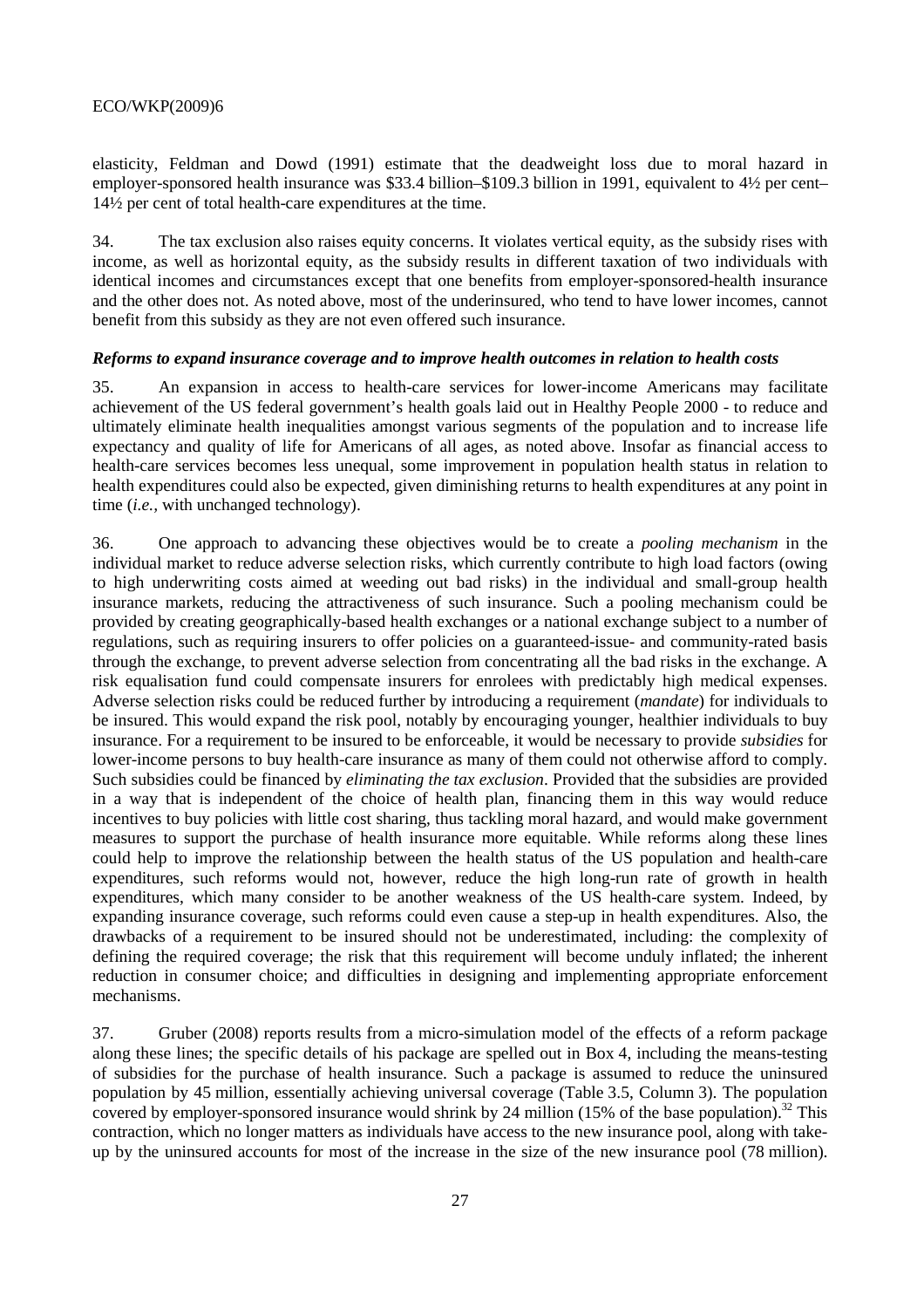The reform package would yield a fiscal surplus of \$50 billion assuming that the tax exclusion costs \$200 billion. It would also cause a large redistribution of federal government policy benefits towards low-income households from the rest of the population – households with incomes of 300% of the poverty level or more would lose federal benefits from this reform. The \$50 billion surplus could be returned to households up to the median income level to ensure that none of them is made worse off by the reform, as is illustrated in the fourth column of Table 5.<sup>33</sup> Such a measure would increase the political viability of the reform package.

#### **Box 4. The health-insurance reform package in Gruber's (2008) micro-simulation**

- Low income individuals not entitled to enrol in existing public insurance programmes and without access to employer-sponsored insurance are enrolled in new state-specific pools. Insurers can only offer insurance in these pools on a guaranteed issue, community-rated basis. There is redistribution across plans within this pool to offset very high cost cases. Low-income individuals offered employer-sponsored insurance can join the pools provided that they bring with them their employer's contribution.
- The benefits package within the pools varies based on income, from complete coverage with minimal cost sharing for persons with incomes below the poverty line to more cost sharing at higher incomes. Selective provider networks are used.
- Subsidies limit the share of income that individuals must pay for these insurance policies. These shares of income range from 2% between 100% and 150% of the poverty line (approximately \$20 000–\$30 000 per year) up to 12% of income between 350% and 400% of the poverty line, which roughly corresponds to median income in the United States. Beyond this income level, there are no more subsidies.
- An individual requirement (mandate) to have health insurance cover is introduced with dissuasive penalties for non-compliance - it is assumed that 97% of the uninsured obtain insurance cover.
- The subsidies are financed by removing the tax exclusion for employer-sponsored health insurance benefits.

38. A reform package with a pooling mechanism, mandate and subsidies for low-income persons to buy insurance in the individual market was recently implemented in Massachusetts, the main differences being that dissuasive penalties for not having insurance cover are only being phased in progressively in Massachusetts and that, naturally, the federal tax exclusion remains in place (Box 5). Indeed, the Massachusetts reform package extends the tax exclusion to individuals who work for an employer that does not offer health insurance and therefore must buy insurance on their own by creating a mechanism that allows such insurance to be purchased out of pre-tax income.<sup>34</sup> The first year of experience of the Massachusetts reform showed some promising results. As of May 2008, about 350 000 residents – 5.5% of the state's population – were newly insured, leaving approximately 4% of the population uninsured. About half of the newly insured – far more than the State expected - were enrolled in Commonwealth Care, a subsidised insurance programme for adults who earn no more than 300% of the federal poverty guidelines, while about a third had purchased private insurance or gained employer-sponsored coverage. Because of higher than anticipated enrolment, the State is facing a funding shortfall that it had not anticipated. It should also be borne in mind that the Massachusetts experience may not be indicative of what the US experience would be as Massachusetts is more affluent and had a lower uninsured rate than the national average.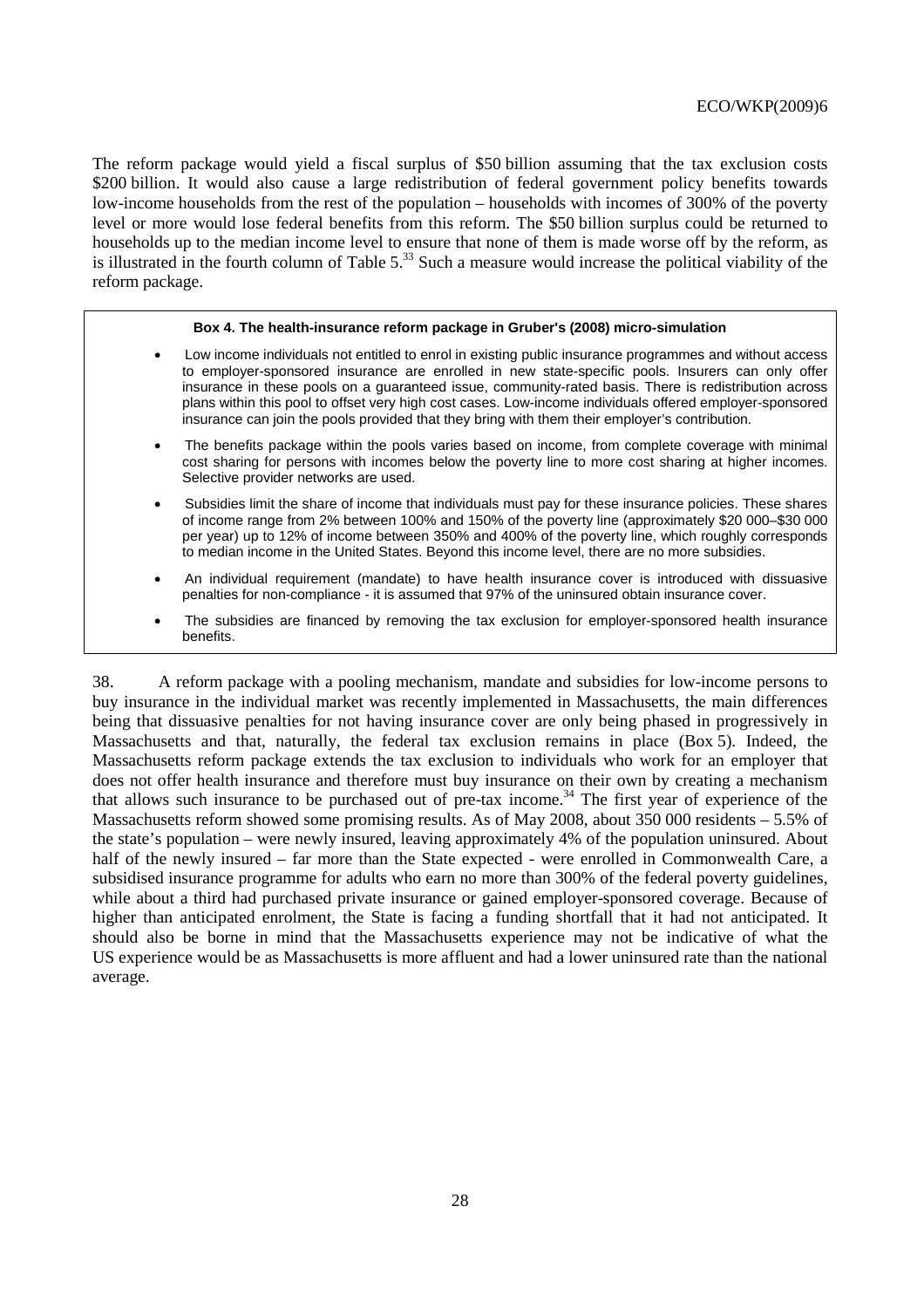| Tax exclusions                                              | None      | None     | Eliminate    | Distributionally |
|-------------------------------------------------------------|-----------|----------|--------------|------------------|
|                                                             |           |          | All          | Neutral          |
| Individual mandate                                          | <b>No</b> | Yes      | Yes          | Yes              |
| Voucher                                                     | Yes       | Yes      | Yes          | Yes              |
| Changes in population (millions of persons)                 |           |          |              |                  |
| Uninsured take-up                                           | 25        | 33       | 34           | 34               |
| Uninsured share of take-up (%)                              | 48        | 53       | 43           | 43               |
| Uninsured increase                                          | 2         | $\Omega$ | 0            | $\Omega$         |
| Net decrease in uninsured                                   | 23        | 45       | 45           | 45               |
| Net change in employer insured                              | $-16$     | $-7$     | $-24$        | $-24$            |
| Net change in non-group insured                             | $-7$      | $-7$     | $-7$         | $-7$             |
| Net change in publicly insured                              | $-7$      | -3       | $-3$         | $-3$             |
| Net change in new pool                                      | 53        | 62       | 78           | 78               |
| Costs                                                       |           |          |              |                  |
| Total cost (USD 2006 millions)                              | 101,900   | 124,100  | (50,000)     | (14,500)         |
| Cost per newly insured (USD 2006)                           | 4,400     | 2,700    | (1, 100)     | (400)            |
| Targeting                                                   |           |          |              |                  |
| Average age of newly insured                                | 32        | 31       | 31           | 31               |
| Newly insured fair/poor health (%)                          | 10        | 10       | 10           | 10               |
| Average cost of newly insured (USD<br>2006)                 | 3,400     | 3,400    | 3,400        | 3,400            |
| Spending per \$ of insurance (USD<br>2006)                  | 1.10      | 0.81     | (0.33)       | (0.10)           |
| Distribution of federal policy benefits (USD 2006 billions) |           |          |              |                  |
| <100% poverty                                               | 50        | 63       | 63           | 63               |
| 100-200% poverty                                            | 39        | 49       | 42           | 43               |
| 200-300% poverty                                            | 14        | 20       | $\mathbf{0}$ | $\mathbf 0$      |
| 300-400% poverty                                            | 1         | 2        | (28)         | 0                |
| 400-500% poverty                                            | (1)       | (0)      | (28)         | (21)             |
| >500% poverty                                               | (3)       | (2)      | (87)         | (87)             |

*Source:* Gruber, J. (2008), "Covering the uninsured in the U.S.", *NBER Working Paper No. 13758*.

#### **Box 5. Massachusetts health-insurance reform**

The main elements of the health-insurance reform enacted in 2006 are the following:

- *A legal requirement (mandate) for all state residents to purchase health insurance coverage* as of 1 July 2007. Penalties for non-compliance were loss of the personal deduction (\$219) on state income tax in 2007, rising to 50% of the average cost of a health insurance plan in the geographic region in which the person lives for 2008 and beyond, up to a maximum of \$912. Two per cent of the population is exempt from this legal requirement because insurance coverage has been deemed not to be affordable for them.
- *A legal requirement (mandate) for employers with 11 or more employees to make a "fair and reasonable" contribution towards health insurance coverage for their employees* or pay a "Fair Share" contribution since 1 July 2007. These employers must also offer a Section 125 "cafeteria plan" to employees that enables them to purchase health insurance with pre-tax dollars.
- *Expansion of Medicaid* (*MassHealth*) to cover children in families with incomes up to 300% of the federal poverty level.
- *Creation of a new programme (the Commonwealth Care Health Insurance Program, or CommCare) that provides subsidized health insurance* coverage for persons with incomes below 300% of the federal poverty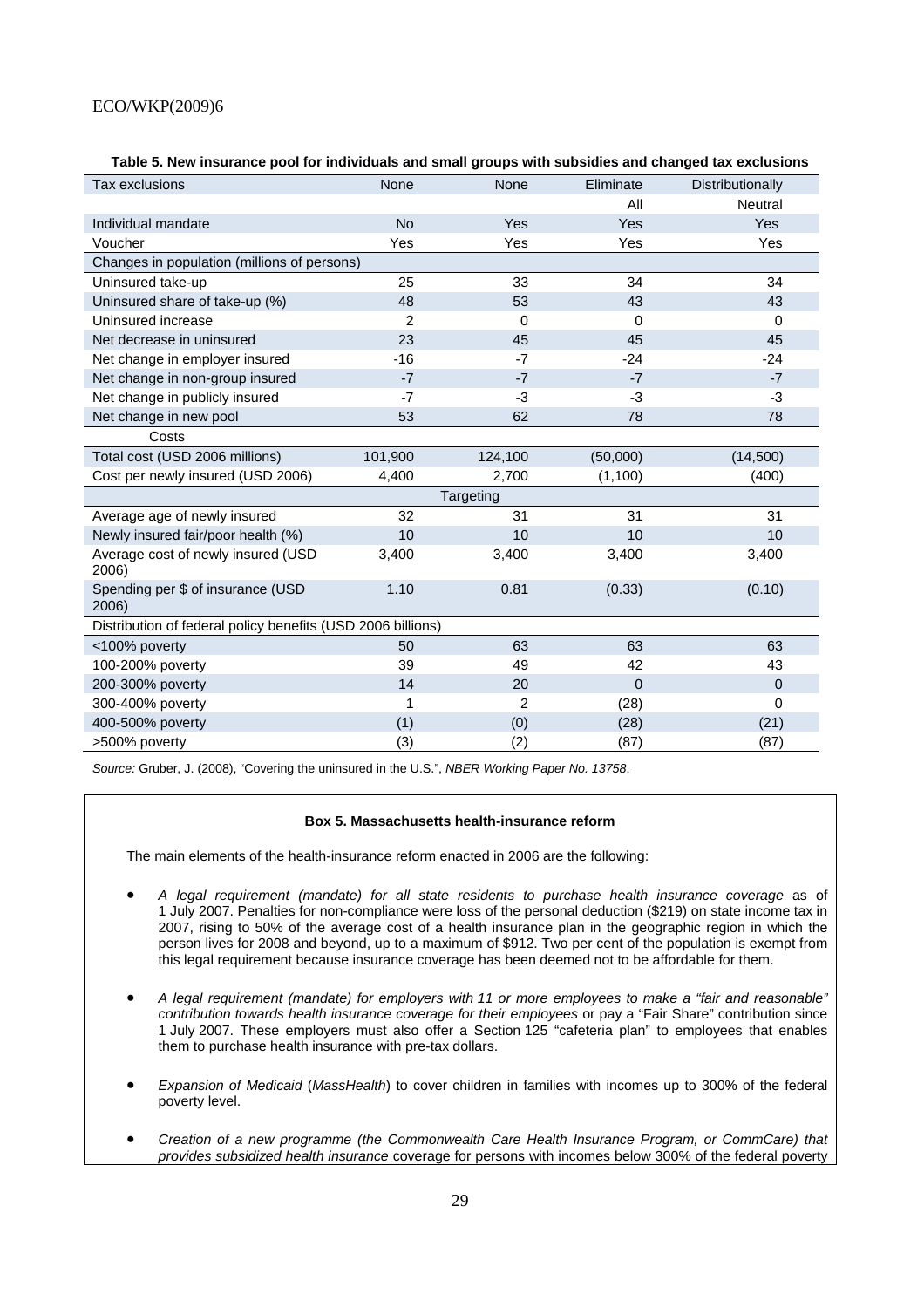- level (amounting to \$30 630 for an individual) who do not have access to employer coverage and who are not eligible for Medicaid (*MassHealth*). Subsidies are on an income-based sliding scale. Low-income employees with access to employer coverage may still join *CommCare* provided that they bring their employer's contributions with them.
- *Creation of an independent public authority, the Commonwealth Health Insurance Connector*, which acts like an insurance exchange to provide individuals and small businesses access to easily comparable insurance products. The Connector Board must approve plans sold on the exchange, which are known as *Commonwealth Choice Plans* (*CommChoice*). Insurers must offer plans on a guaranteed issue (an insurer is not allowed to refuse to sell the plan to anyone) and community-rated (except for a maximum two-to-one price differential based on age) basis. Under these arrangements, the non-group and small-group markets have been merged.
- *Creation of a risk equalisation fund (the Health Safety Net Trust Fund*) to compensate insurers for enrollees with predictably high medical expenses.

39. In addition to helping to make progress towards the US government's health objectives for the nation and improving the relationship between health outcomes and health-care expenditures, the reforms put forward here have a number of other advantages. First, they are incremental, building on the dominant role of private insurers for the non-elderly population, not radical, as would be moving to single-payer arrangements, which are found in most other OECD countries. Second, they are fiscally neutral, as demonstrated by Gruber's simulations. Third, they appear to be in the mainstream of reform plans in the public domain, sharing important features of the plans put forward by the 2008 Democratic Presidential candidate (health-insurance exchange, subsidies for low-income persons) and the 2008 Republican Presidential candidate (removing the tax exclusion)<sup>35</sup>. These reforms do not preclude expanding insurance coverage to certain target groups through an extension of Medicaid or Medicare. The option of increasing insurance coverage through these public plans was already recommended in the 2002 OECD *Economic Survey* of the United States and remains valid.<sup>36</sup> Nevertheless, political support for such a reform appears to be weak at the moment, underlining the importance of other reform fronts where it may be more feasible to make progress. On the other hand, such reforms could lead to an increase in health expenditure.<sup>37</sup> The withdrawal of subsidies in the individual health income market as income rises would also increase marginal effective tax rates, leading to a reduction in total hours worked. Similarly, abolition of the tax exclusion would increase income tax rates for persons in employer-sponsored schemes, also reducing work incentives.<sup>38</sup>

## **Medicare reforms to improve value for money**

40. Public spending on the Medicare programme for the elderly (and the disabled, who represent a small minority of enrolees) has generally increased more rapidly than total health-care expenditures since its creation in 1965; Medicare outlays have increased from around 15% of total health care expenditures in 1980 to 19% in 2006, representing approximately 3% of GDP. While population ageing accounts for some of the increase – the 65 or over age group has been growing faster than the rest of the population – expenditure per person has also been increasing faster than for the rest of the population. Two recent policy changes have boosted Medicare spending. The first is the Medicare Part D prescription drug benefit in 2006 as the result of the 2003 Medicare Modernization Act (MMA).39 About three quarters of spending on the prescription drug benefit is financed through general tax revenues. The second is the expansion of private Medicare Advantage (MA) plans, which also resulted from the 2003 MMA.

41. The Office of the Actuary in the Centers for Medicare & Medicaid Services (CMS) projects that total Medicare spending will rise to 10.8% of GDP in 2082, implying only a slightly higher rate of increase than in total health-care expenditures, which are projected by the CBO (2007b) to rise from 15% of GDP in 2006 to 49% of GDP in 2082. From these projections it can be deduced that population ageing as such is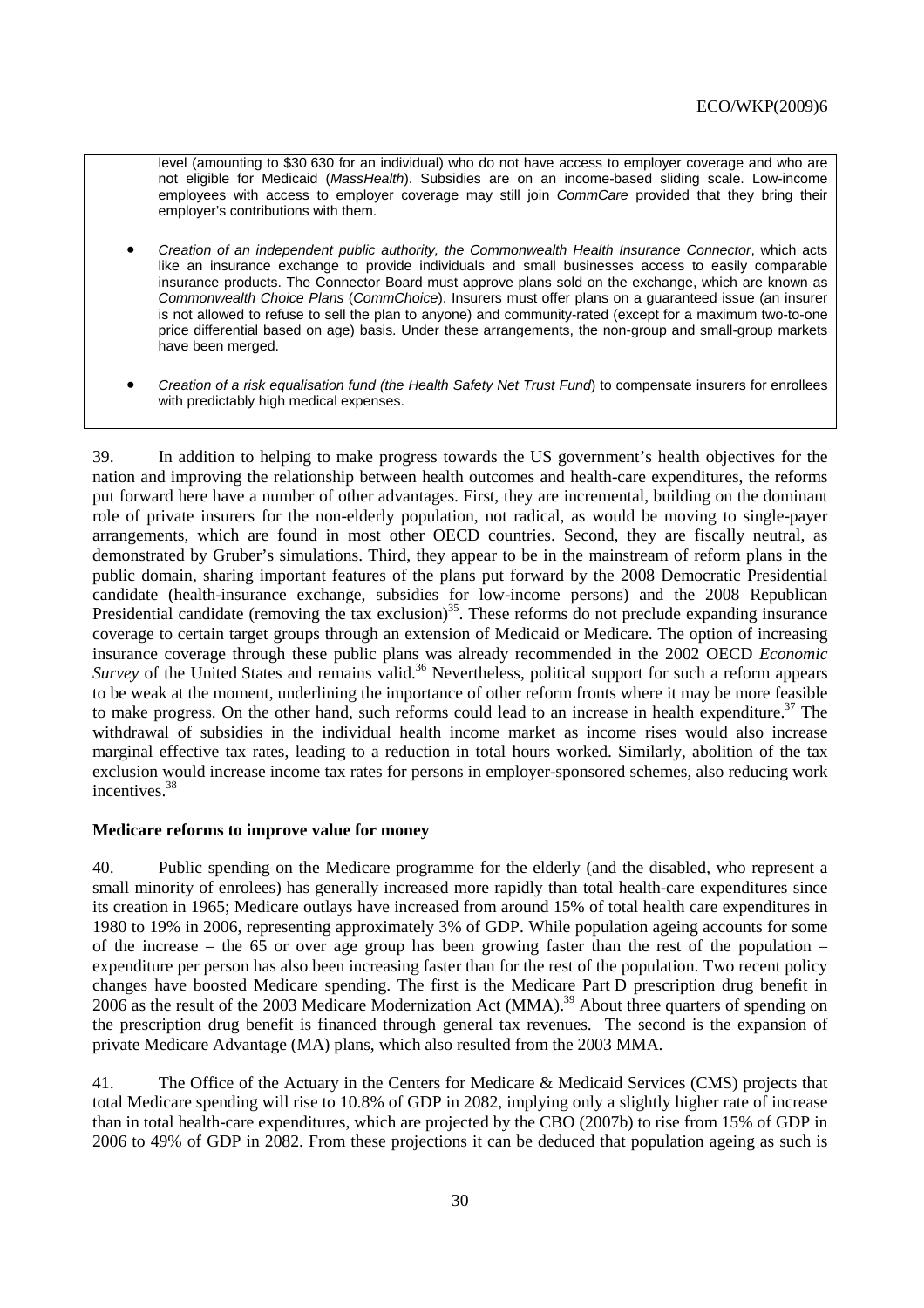not the dominant influence on the projected growth in Medicare expenditures.<sup>40</sup> Rather, the factors that are driving health-care expenditure in general higher are having the same effect on Medicare outlays. The main driver of higher health-care expenditure appears to be the introduction of new technologies (Newhouse, 1992), which, as discussed above, seem to be worthwhile as the improvements in life expectancy and in the quality of life that they yield on average are more valuable than the cost of the technologies. Even so, financing these increases in expenditure (as well as in expenditure on Medicaid, which is currently about three quarters of the size of Medicare expenditure) is a major challenge for government. An immediate increase in the combined Part A payroll tax from 2.9% to 6.4% would be necessary to achieve solvency over the 75-year window. About half of total federal Medicare spending is financed by the payroll tax, so there would have to be an associated increase in general tax revenues for Parts B and D of Medicare. In the absence of increased tax revenue, either spending on non-health items or in Medicare itself would have to be reduced.

42. While there may not be much that can or should be done to slow the long-term growth of Medicare expenditures, a variety of measures could be taken to reduce costs without having any adverse effect on the quality of health-care services available to enrolees. One compelling piece of evidence, as noted above, is based on data drawn from the Dartmouth Atlas of heath care, which shows that Medicare health-care spending *per capita* varies widely across the United States without associated variation in health outcomes. Providers in some regions of the country have practice styles that are more aggressive and costly, and that do not appear to provide significant benefits in terms of patients' health outcomes. Extrapolating these potential efficiency gains to the whole country indicates that Medicare spending could be reduced by as much as 30% without hurting the health status of the population. Policy settings should be changed to encourage best practice.

### *Create a Comparative Effectiveness Institute*

43. The establishment of a Comparative Effectiveness Institute outside of the federal government could be a useful step to help achieve greater efficiency; similar agencies (operating within the government) exist in the United Kingdom, Australia, Canada, and Germany. A Comparative Effectiveness Institute would conduct and/or coordinate large-scale cost-effectiveness studies on medical treatments and disseminate the results to both insurers and providers. Promoting the use of the least costly effective treatment that is appropriate for a patient could yield considerable savings in total health-care expenditures given the findings of the Dartmouth Atlas study quoted above, particularly if providers have incentives to do so. One option for promoting the use of such treatments by Medicare patients would be for the Medicare Payment Advisory Commission (MedPAC) to issue specific guidelines about which services are actually covered by Medicare, while another option would be to use the cost-effectiveness findings to determine the copayments for various services (*i.e*., lower copayments for more cost-effective and appropriate treatments and higher copayments for less cost-effective and less appropriate treatments). Such a mechanism would certainly strengthen incentives to develop cost-saving technologies. It would also, however, represent a radical departure from Medicare policy of providing coverage for services that are medically effective and appropriate irrespective of cost. Pedagogy would be required for the American public to accept that cost is a relevant factor in determining what an appropriate treatment is for any given patient. It would also have to be structured in such a way as not to restrict access to innovative medical technologies, as is sometimes claimed to have occurred at similar entities in other countries.

44. A secondary benefit from establishing an independent Comparative Effectiveness Institute in this manner might be to better establish a system for determining Medicare benefits that is less subject to interference from Congress. For instance, the MedPAC makes recommendations each year for improving the efficiency and equity of payments to providers that are usually ignored by Congress. Finding political support for the creation of the Institute would not be easy, however. There was strong opposition to similar arrangements in the past in the United States.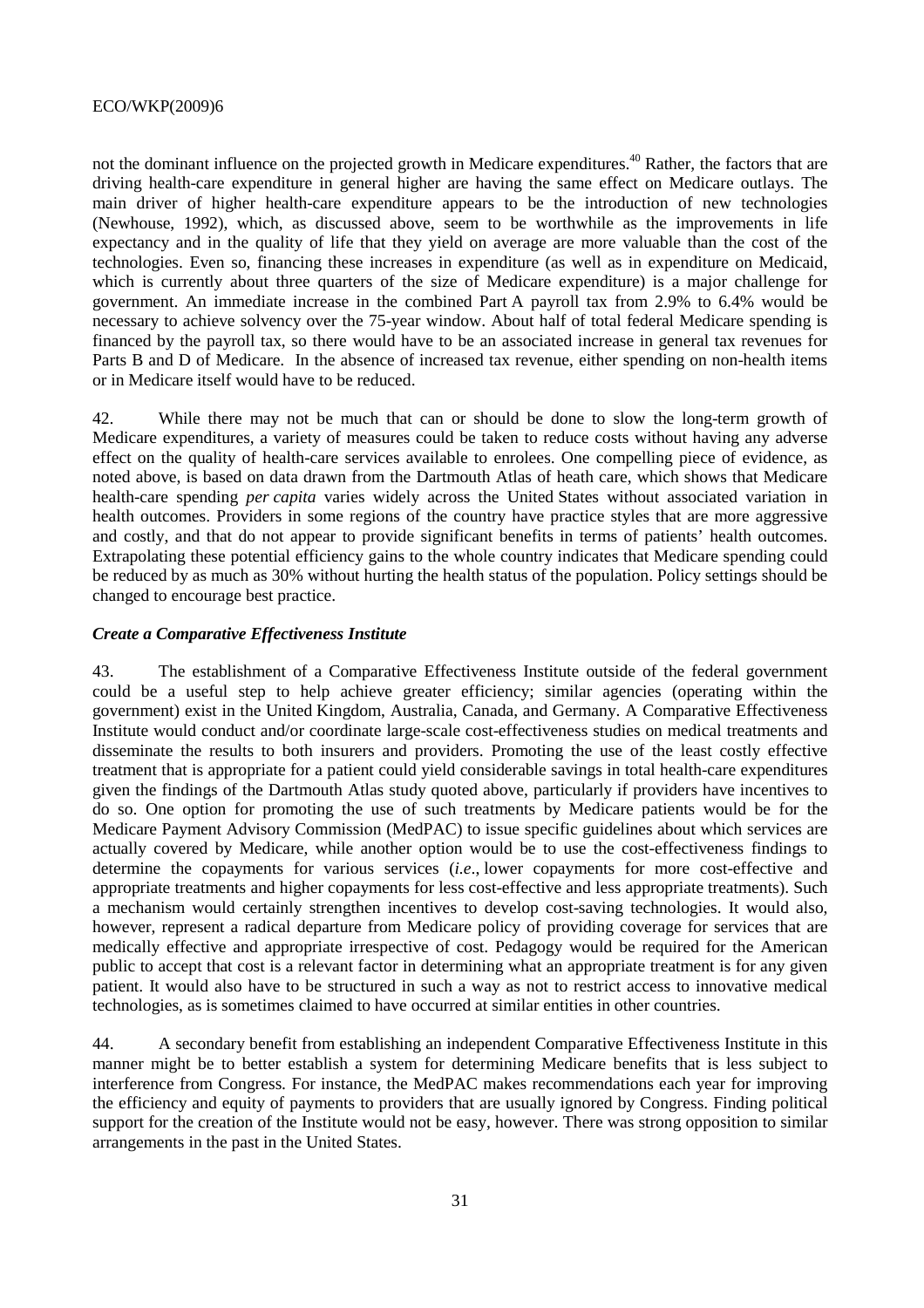## *Decrease the generosity of supplemental Medicare insurance designs for beneficiaries without chronic conditions to reduce moral hazard risks*

45. Medicare pays physicians under the Original Medicare Plan, which is a fee-for-service plan to which most Medicare enrolees belong, according to a fixed schedule of fees. Although Medicare reimbursements come with notable out-of-pocket payments, about 90% of Medicare beneficiaries have supplemental insurance covering them (such as employer-sponsored supplemental coverage, Medigap and Medicaid) that insulates them from cost-sharing provisions. In addition, the assignment of supplemental benefits directly to the provider of service reduces price transparency and makes the patient insensitive to price signals, a situation that has been shown to alter consumer behaviour and reduce the elasticity of demand to prices (CBO, 2008). The CBO traditionally estimates that Medigap policyholders use at least 25% more services than Medicare enrolees who have no supplemental coverage, although this has been criticized for being an overestimate by a recent empirical study (Lemmieux *et al*, 2008). Another study shows that elderly patients are quite price sensitive in their health care consumption: a 10% increase in price is associated with a 14% decline in utilisation of physician visits, a far greater effect than that found in the RAND study, which did not cover the elderly (Chandra *et al*. 2007). This would argue for decreasing the generosity of supplemental Medicare insurance benefit designs to reduce moral hazard risks. The above study also shows, however, that the saving from reduced physician visits and pharmaceutical consumption is partly offset by greater use of hospitalisation, notably among chronically-ill patients. Hence, while less generous supplemental insurance might yield more efficient health insurance for some patients, the opposite holds for chronically-ill patients, who should not be deterred from seeing the doctor and buying prescribed drugs for their chronic condition. While less generous supplemental insurance-benefit designs for Medicare beneficiaries without a chronic health condition would yield some savings, they would not be large as this group only represents 18% of Medicare beneficiaries and a subset of these is dually eligible for Medicaid.

#### *Reduce overpayments to Medicare Advantage*

46. Medicare Advantage (MA) plans (also known as Medicare Part C) provide Part A (hospital) and Part B (medical) coverage as well as medically-necessary services. They are often managed plans (like HMOs or PPOs). These plans generally offer more services, such as prescription drug coverage, than the Original Medicare plan and tend to have less cost sharing. Unfortunately, these plans have proved to be more expensive than the cost to Medicare of providing these services directly. The nonpartisan Congressional MedPAC organisation estimates that these plans receive payments that are 13% higher than the payments to providers under the traditional fee-for-service Medicare programme for similar beneficiaries (MedPAC, 2008); fee-for-service MA plans are estimated to cost 17% more than the cost of Medicare providing the same benefits itself. According to MedPac, a significant portion of these extra payments goes to fund plan administration and profits and not to services for beneficiaries. MedPac also notes that the extra payments raise equity concerns as they are funded by all Medicare Part B beneficiaries (through their Part B premiums) and by all taxpayers (through general revenues) while only MA enrolees benefit, although it should be noted in this regard that almost all Medicare beneficiaries have the opportunity to join a MA plan. In addition, such payments enable MA plans to attract new clients without improving efficiency, a problem underlined by the rapid growth in fee-for-service plans. A start to overcoming these problems was made in recent legislation, which reduced payments to MA plans and required most fee-for-service MA plans to form provider networks; the savings were used to avoid implementing a programmed reduction in physicians' fees (Box 6).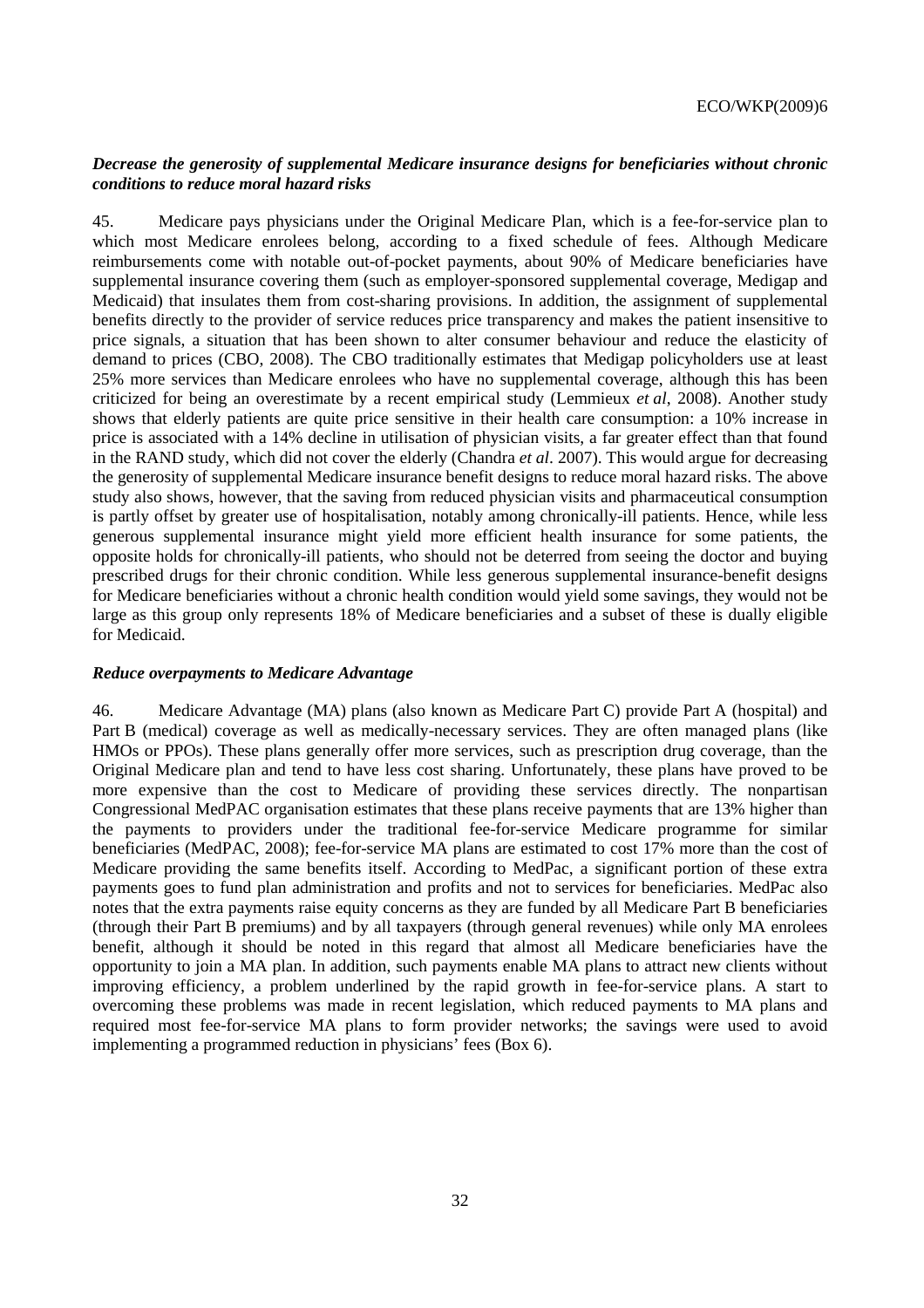#### **Box 6. The Sustainable Growth Rate mechanism to control growth in Medicare expenditure on physicians' services and related services**

In view of repeated overruns in payments to physicians, Congress established in 1998 a new mechanism called the "sustainable growth rate" (SGR) aimed at controlling payments made for physicians' services and in connection to visits to physicians (such as laboratory tests and drugs administered by physicians).<sup>1</sup> The goal was to subject aggregate payments to a ceiling. Under the SGR mechanism, fees paid to physicians are adjusted downward if the pre-established spending ceiling is exceeded or upwards in the opposite situation. Left unaltered, the SGR formula ultimately recoups spending that exceeds the cumulative target by reducing payment rates for physicians' services or by holding increases below inflation. Five years after the SGR was established, spending overruns triggered the SGR mechanism to demand a cut in doctors' fees of 5.4%, which was approved by Congress. Subsequent overruns of ceilings should have again triggered cuts in physician payment rates but, in the face of opposition, these were averted by the adoption of legislative action that allocated additional spending to override cuts in the doctors' fee schedules. A cut in doctors' fee schedule of 10.6% was to take place on 1 July 2008 to begin recouping these slippages. This was strongly opposed by physicians, who said that this would cause doctors to limit the number of new Medicare patients that they see (AMA, 2008). In reaction, legislation was proposed to avoid cuts in payment rates, with funding taken from cuts in federal payments to the Medicare Advantage programme. Despite a Presidential veto, a large enough majority was achieved in Congress to pass this Bill into law.

1. A similar mechanism operates in Germany.

### *Use competitive tenders for purchases of medical equipment and supplies*

47. Medicare pricing policy for medical equipment could be reformed to produce cost-saving gains. Current policies dictate that Medicare use fee schedules primarily based on historical charges. The Government Accountability Office (GAO) has established that Medicare has paid higher than market rates for medical equipment and supplies provided to beneficiaries under Medicare Plan B (GAO, 2008). The Balanced Budget Act of 1997 required that Medicare administrators test competitive bidding as a new way to set payments. This test was administered in two locations in which suppliers could compete on the basis of price and other factors for the right to provide their products. The results were that a competitive bidding programme would reduce payments by 26% on average, based on strict criteria of product quality and security of suppliers, and without significantly reducing access of beneficiaries to supplies. Anecdotal information also suggests that Medicare pays much higher prices than charged by retail outlets for the same products. If competitive bidding were extended, it could save Medicare \$1 billion a year. While competitive bidding was to have been spread to 70 more locations soon, the new law recently passed by Congress that avoided a cut in physicians' fees and reduced payments to Medicare Advantage also delayed the generalisation of competitive bidding until 2009. It is important that there be no further delays in the implementation of this cost-saving measure.

#### **Box 7. Recommendations for improving value for money and insurance coverage in health care**

#### *Reforms to increase health insurance coverage and encourage more cost-conscious purchasing*

*Reform the individual and small-group market to facilitate greater pooling.* One approach to doing this would be to increase the size of risk pools and reform these markets by requiring community-rated and guaranteed-issue policies, thus disconnecting premiums from individual health risks. Such reforms would tend to reduce adverse selection, resulting in lower premiums on average in relation to the actuarial value of policies, making health insurance in these markets more attractive. This approach would have a greater impact if accompanied by a requirement to be insured, although such a requirement would have its own drawbacks, such as the complexity of defining the required coverage and the risk that this requirement could become inflated.

*Provide income-related subsidies for the purchase of insurance that are unrelated to the choice of plan* to lowand middle income persons not offered health insurance by their employer so that they are able to afford such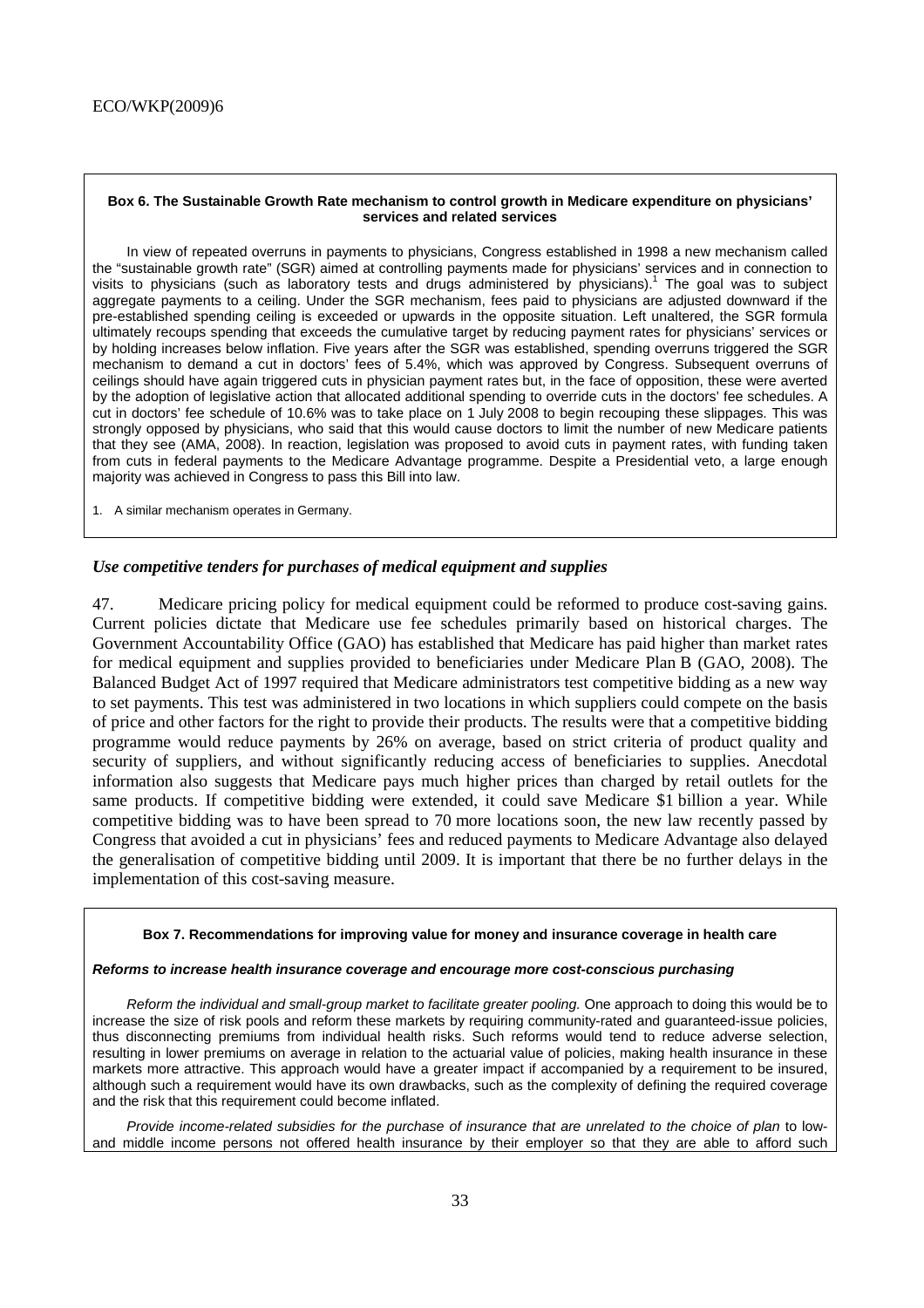insurance and *finance these subsidies by eliminating the tax exclusion* (*i.e*., the exclusion from taxable personal income and payroll tax of compensation paid in the form of health insurance cover). Financing the subsidies in this way would have the advantage of removing incentives inherent in the tax exclusion to buy plans with little cost sharing, thus facilitating more cost-conscious purchasing decisions.

#### *Medicare reforms to improve value for money*

*Create a comparative effectiveness institute* outside of the federal government to conduct and/or co-ordinate cost-effectiveness studies and use those results to decide how services would be covered or reimbursed by Medicare. These arrangements would need to be structured in such a way as not to restrict access to innovative medical technologies that are cost effective.

*Decrease the generosity of supplemental Medicare insurance designs* for beneficiaries without chronic conditions to reduce moral hazard risks, which supplemental insurance accentuates by insulating Medicare beneficiaries from Medicare's cost-sharing provisions.

*Gradually lower Medicare Advantage (MA) payments to the level for traditional fee-for-service Medicare plans,*  thereby increasing the pressure on insurers to improve efficiency to attract new clients.

*Do not delay further the use of competitive tenders for purchases of medical equipment and supplies.* 

# **Notes**

- 1. It has been claimed (Ohsfeldt and Schneider, 2006) that adjusting for the higher death rate from accident or injury in the United States over 1980-99 than the OECD average would increase US life expectancy at birth from 18th out of 29 OECD countries to the highest. In fact, what the panel regression estimated by these authors shows is that predicted life expectancy at birth based on US GDP per capita and OECD average death rates from these causes is the highest in the OECD. The adjustment for the gap in injury death rates between the United States and the OECD average alone only increases life expectancy at birth marginally, from 19th among 29 countries on average over 1980-1999 to 17th. Hence, the high ranking of adjusted life expectancy at birth mainly reflects high US GDP per capita, not the effects of unusually high death rates from accident of injury. For information, the most recent data (which were used to make these calculations) on average standardised death rates per 100 000 population from accident or injury over 1980-1999 for land transport, suicides, homicides, and falls, respectively are 17.4, 11.4, 9.2, and 4.6 for the United States and 15.5, 13.3, 3.0, and 10.4 for the OECD average (OECD Health Data, 2008). Life expectancy at birth on average over 1980-1999 was 75.3 years for both the United States and the OECD average (29 countries) (OECD Health Data, 2008).
- 2. These causes of death, referred to below as external, include: land transport accidents; intentional self-harm; accidental falls; and assaults.
- 3. This study used factor analysis to construct a deprivation index consisting of 11 education, occupation, wealth, income distribution, unemployment, poverty, and housing quality indicators.
- 4. These results are broadly corroborated in a study by Meara, Richards and Cutler (2008), which finds that all of the increase in US life expectancy at age 25 since the 1980s occurred in the better-educated population (defined as persons with 13 years or more of education, which corresponds to any college-level education). Life expectancy did not rise significantly for the lesser-educated population.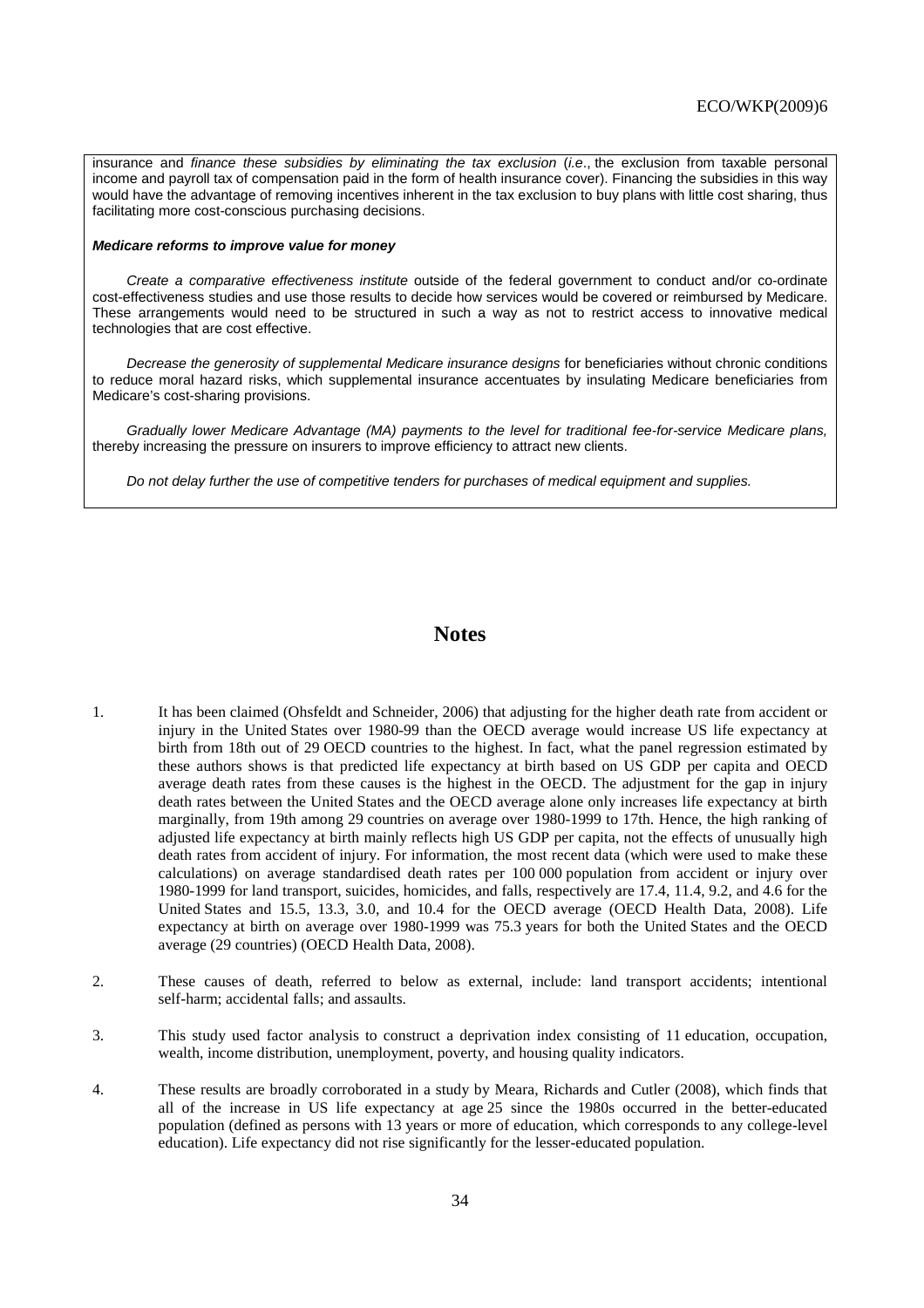- 5. Specifically, the infant mortality rate reflects the effects of economic and social conditions on the health of mothers and newborns as well as the effectiveness of health systems (OECD, 2007).
- 6. ICD-10 refers to the International Statistical Classification of Diseases and Related Health Problems  $(10^{th}$  Revision).
- 7. The share of public expenditure in the United States is, however, understated compared with some countries (including Australia and Germany) where tax expenditures to encourage the purchase of private health insurance are included in the public share. Such expenditures are high in the United States (2% of GDP) by international comparison.
- 8. Anderson *et al*., (2003) reached the same conclusion when they conducted a similar exercise a few years ago.
- 9. Medicare Part D provides cover for outpatient prescription drugs. Persons eligible for Medicare may enrol for Part D cover.
- 10. According to Agrisano *et al*. (2007), \$84 billion of the \$98 billion in excess spending on administration can be traced to private stakeholders. These authors estimate that in the US private sector, some 64% of the administrative costs incurred by private payers are due to underwriting health risks, sales and marketing – costs that do not arise in the public systems of most OECD countries. Agrisano et al. (2007) report further that in the public sector, administrative expenses account for 3% of the Medicare budget and 3-5% of the Medicaid system, compared with 2% spent in Britain's National Health Service.
- 11. These conditions are: heart disease; high blood pressure; high cholesterol; stroke/cardiovascular disease; asthma; arthritis; osteoporosis; and cancer.
- 12. Estimates of overweight and obesity rates in Australia, the Czech Republic, Luxembourg, New Zealand, the United Kingdom, and the United States are derived from health examinations in which actual measures of people's height and weight are taken. Data collection in other OECD countries is by self-reporting. Based on experience with both methodologies in the United States, self reporting tends to result in underestimates of overweight and obesity incidence in the population (OECD, 2007).
- 13. Angrisano *et al.* (2007) find that the prevalence of 130 diseases, including the most common disease groups, is not much greater in the United States than in peer countries (Japan, Germany, France, Italy, Spain, and the United Kingdom). The slightly higher prevalence of these diseases in the United States than in the other countries only adds \$25 billion to treatment costs in the United States. This compares with the authors' estimate of the excess of expenditure in the United States compared with these countries after adjusting for GDP per capita of \$477 billion in 2005 (out of total expenditure of \$1.9 trillion), as noted above.
- 14. Professional malpractice insurance premiums amounted to approximately 7% of total physicians' expenses in 2000, which is similar to their share in expenses in 1970 (Rodwin, Chang, and Clausen, 2006).
- 15. The number of uninsured persons actually declined in 2007, to 45.7 million, from 47.0 million the year before. This decline reflected an expansion in the number of people covered by government health insurance programmes. It should also be noted that around 5 million of the uninsured are uninsured for less than one year. A further 3½ million are illegal immigrants.
- 16. SCHIP is an expansion to the public Medicaid programme for lower-income families. It started in 1997. States have expanded eligibility at varying rates since its inception, resulting in a steady number of uninsured children after 2000. There is currently a great deal of uncertainty about the future of SCHIP; there was bipartisan agreement for re-authorisation of the programme in 2007 but the Bill was vetoed by the President a number of times without enough support among Congress to override the veto.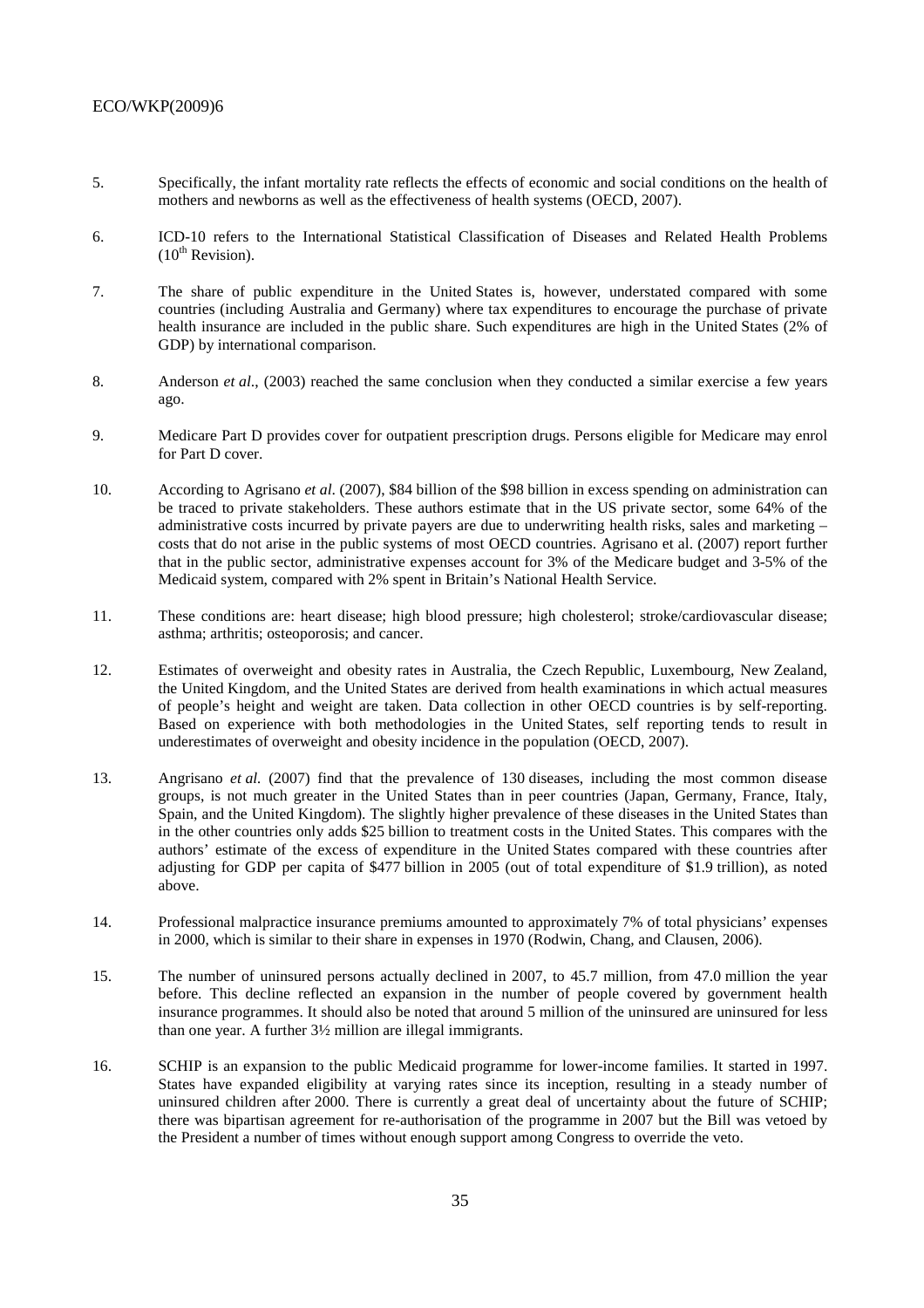- 17. While almost all large firms offer health insurance benefits, only about 59% of employers at small firms (3-199 workers) do so. This percentage has been falling since 1999, mainly on account of rising costs (The Kaiser Family Foundation and Health Research and Education Trust, 2007). New small firms (less than 5 years of existence) are much less likely to offer employer-sponsored health insurance than are older smaller firms (Jacobs and Claxton, 2008).
- 18. In addition to individuals working in firms that do not offer health insurance to any employees, about 20% of workers in firms with insurance plans are not eligible (mostly part-time workers).
- 19. Estimates of premiums came from those available to firms with fewer than ten workers using the 2004 Medical Expenditure Panel Survey Insurance Component.
- 20. Loading is the proportion of the insurance premium not going to pay medical claims.
- 21 An emergency medical condition is defined in The Emergency Medical Treatment Act (EMTALA, which was passed as part of the Consolidated Omnibus Budget Reconciliation Act of 1986) as:

 "A medical condition manifesting itself by acute symptoms of sufficient severity (including severe pain) such that absence of immediate medical attention could reasonably be expected to result in:

- o placing the health of the individual (or, with respect to a pregnant woman, the health of the woman or her unborn child) in serious jeopardy,
- o serious impairment to bodily functions, or
- o serious dysfunction of any bodily organ or part, or
- o with respect to a pregnant woman who is having contractions that there is inadequate time to effect a safe transfer to another hospital before delivery, or that the transfer may pose a threat to the health or safety of the woman or her unborn child."
- 22. Uncompensated care is care provided to uninsured persons for which payment is due but cannot be collected.
- 23. A survey of individuals in a Los Angeles emergency room showed that 38% of respondents would trade their current emergency room visit for a visit to a doctor's office within three days (Grumbach *et al.,* 1993).
- 24. Treatment of the uninsured in emergency rooms is not, however, the main reason that they are overcrowded in the United States. Rather, the main group contributing to such overcrowding is individuals with Medicaid. They often seek care in emergency departments because they are unable to find a primary care physician willing to treat them for Medicaid fee rates, which are set by the government.
- 25. They define the underinsured as insured persons with at least one of the following three indicators of financial exposure relative to income: out-of-pocket medical expenses for care amounted to 10% of income or more; among low-income adults (below 200% of the federal poverty line), medical expenses amounted to at least 5% of income; or deductibles equalled or exceeded 5% of income.
- 26. The underinsured in the 19-64-age group correspond to approximately 9% of the total population in 2007.
- 27. A deductible is the amount of healthcare costs that the individual must pay per year before receiving any reimbursements from the health insurance company. A copayment is the fixed amount the individual pays each time they purchase an insured medical good or service. Coinsurance means that the patient pays a percentage of each medical bill.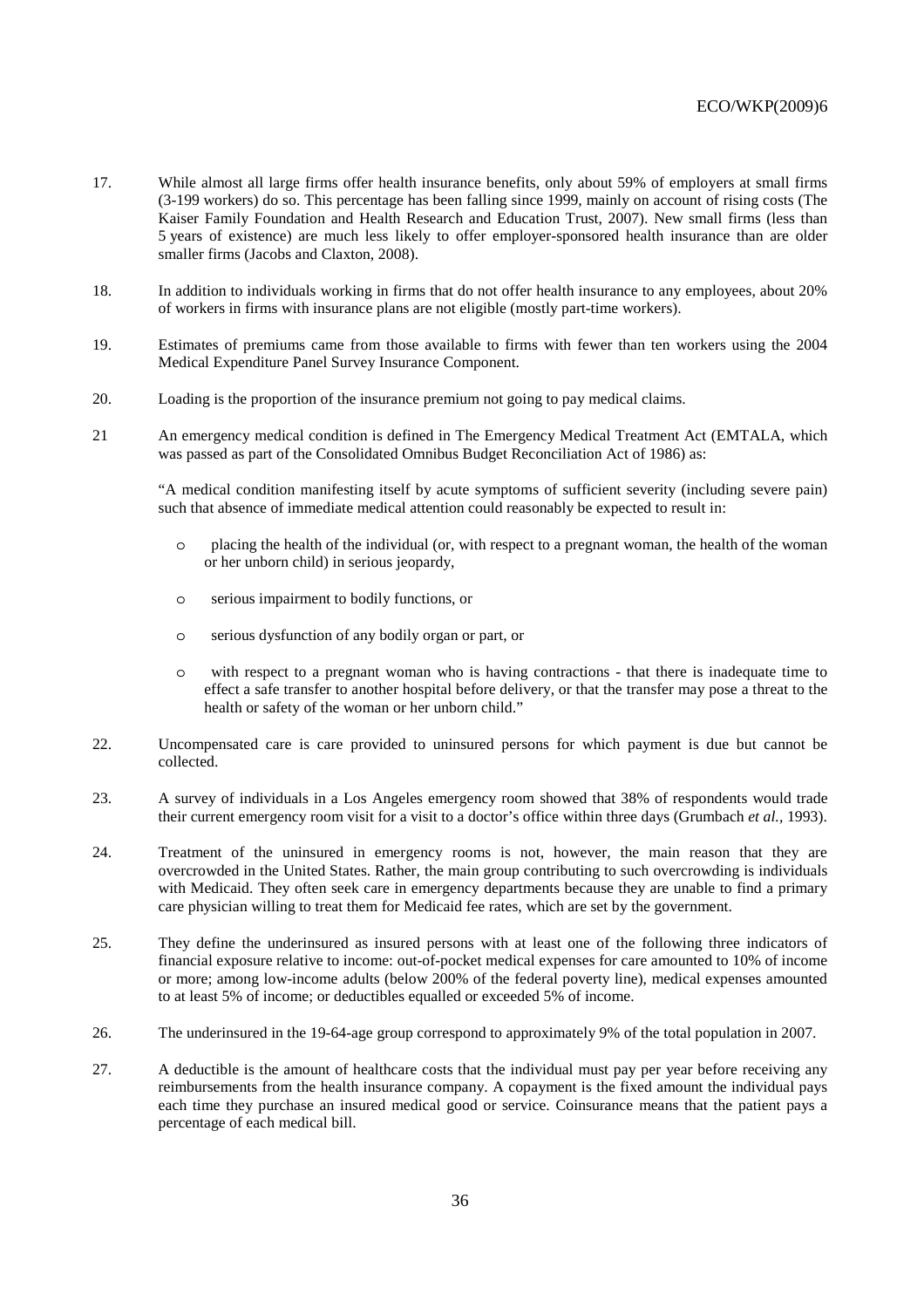- 28. Moral hazard, of course, is also a concern in social insurance schemes.
- 29 The other factors that account for this difference in loading charges are: that fixed costs of administering a plan can be spread over more beneficiaries in a large-group plan; and that such plans can negotiate lower premiums with insurers, lowering their profit margins.
- 30. The typical worker is assumed to be in the 15% federal income tax bracket and to face a 5% state tax rate and a 15.3% combined payroll tax rate.
- 31. Out-of-pocket expenses include both cost sharing and payments for healthcare services that are not covered by insurance. The latter payments can be thought of as an extreme form of cost sharing, in which the patient cost share is 100%.
- 32. Gruber and Lettau (2004) find an elasticity of firms offering health insurance to their employees with respect to the after-tax price of health insurance of -0.3, with this response being concentrated in small firms. Assuming that the tax exemption reduces the after-tax price of health insurance by 35%, removing it would increase this price by 50%, leading to a 15% decline in firms offering health insurance. There is also empirical evidence (Gruber and Washington, 2005) that changes in the after-tax price of employer-sponsored health insurance do not affect the odds of employees taking it up. Together, these pieces of evidence do not support the view that removal of the tax exclusion would lead to the collapse of individual employer-sponsored schemes.
- 33. Gruber (2008) assumes that tax credits of \$380 per individual and \$950 per family are given to those with incomes between 300% and 400% of the poverty line, falling to \$120 per individual and \$340 per family for those earning between 400% and 500% of the poverty line.
- 34. Employers are required to establish a section 125 "cafeteria plan", but not to fund it. Participation in the fund by the employee, however, qualifies him or her for the federal tax exclusion.
- 35. In the Republican Presidential candidate's programme, termination of the tax exclusion would be accompanied by tax credits for persons purchasing health insurance.
- 36. Gruber (2008) considers the effects of extending Medicaid to all individuals under 100% and 185% of the poverty line, respectively as a stand-alone reform. The more restrictive expansion would reduce the number of uninsured persons by 5 million. The deadweight costs of crowding out private insurance would be modest in this case - the crowd-out rate (1- change in uninsured/change in publicly insured) is only 17%. Such an expansion in Medicaid would cost approximately \$26 billion per year. The larger expansion would reduce the number of uninsured persons by 10 million but would have a much higher crowd-out rate (25%). This policy would cost \$47 billion.
- 37. This would occur if the increase in health expenditure resulting from the measures to reduce the after-tax price of health insurance outweighted the reduction caused by the abolition of the tax exclusion, which has been estimated to be 4½ per cent t0 14½ per cent of total health expenditure (Feldman and Dowd, 1991).
- 38. The CBO (2007a) estimates labour-supply elasticities by earnings groups, to be the following: lowest decile, 0.168; second decile, 0.126; third and fourth deciles, 0.084; fifth and sixth deciles, 0.063; and top four deciles, 0.028.
- 39. Medicare Parts A, B, and C pre-date Part D. Generally speaking, Medicare Part A is free to eligible recipients and helps pay for in-hospital care. Part B is optional and helps pay for regular medical care (*e.g*., doctor's bills, X-rays, laboratory tests). Individuals who choose to enrol in Part B must pay a premium, a deductible and co-payments. Medicare Part C (originally called Medicare + Choice, renamed Medicare Advantage in 2003 when certain rules were changed under the MMA to give enrolees better benefits and lower costs) became available in 1997 to persons eligible for Part A and enrolled in Part B. Under Part C, private health insurance companies can contract with the federal government to offer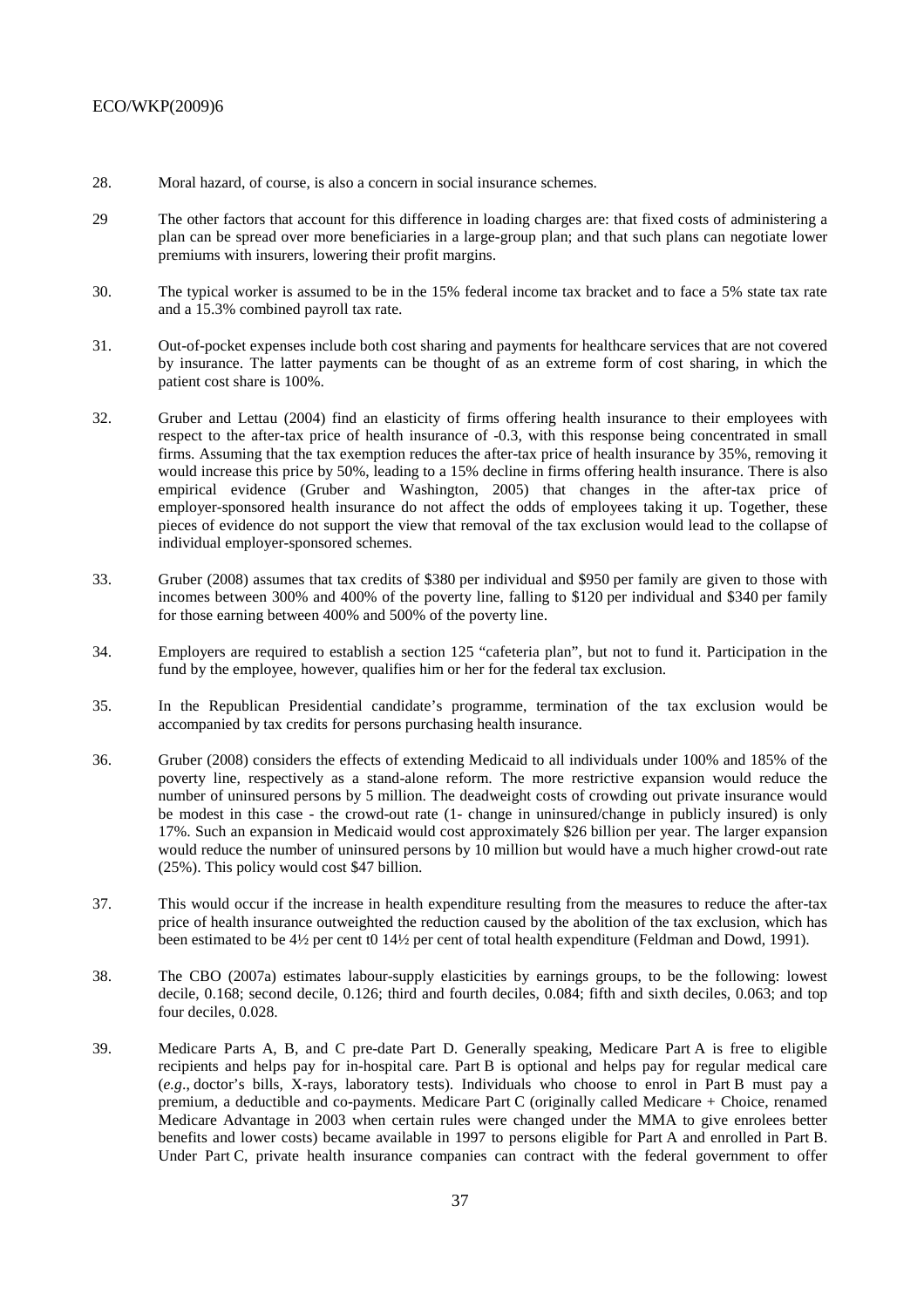Medicare benefits through their own policies. Until recently, insurance companies that did so could offer Medicare beneficiaries health coverage not only through private fee-for-service (PFFS) plans, but also through managed care plans (such as HMOs) and Preferred Provider Organisations (PPOs). Following recent legislation, Medicare Advantage PFFS plans must be converted into PPOs. For more information, see http://www.medicare.org/index.php?option=com\_frontpage&Itemid=1

40. The CBO (2007a) estimates that ageing accounts for 27% of the total projected increase in spending on Medicare, Medicaid, and Social Security as a share of GDP through 2050 and 20% through 2082, assuming that ageing is the only factor driving growth in spending for these entitlement programmes (*i.e.,* assuming that healthcare costs per capita rise at the same rate as GDP *per capita*). Alternatively, if the ageing factor were removed from the projections, spending on these entitlement programs as a share of GDP would be 39% lower through 2050 than if ageing were a factor in the calculations and 38% lower through 2082. The ageing effect in the second set of calculations is larger because it is amplified by faster growth in healthcare costs per individual than in GDP *per capita*.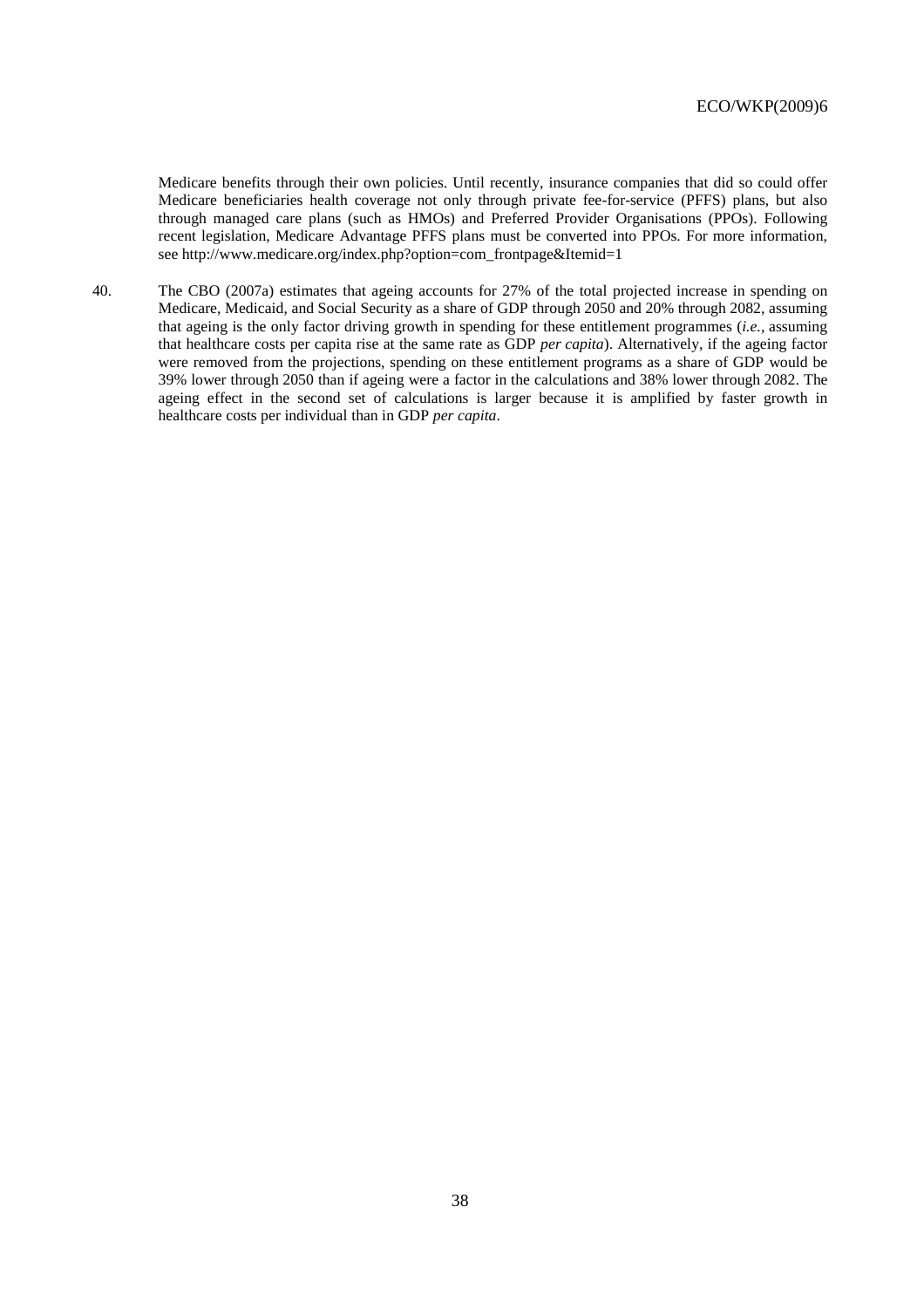# **Bibliography**

- American Medical Associations (AMA) (2008), "Member Connect Survey: Physicians' reactions to the Medicare Physician Payment Cuts", American Medical Association Division of Market Research and Analysis.
- Anderson, G., U. Reinhardt, P. Hussey, and V. Petrosyan, (2003), "It's The Prices, Stupid: Why The United States Is So Different From Other Countries," *Health Affairs* 22.3: 89-105.
- Angrisano, C., D. Farrell, B. Kocher, M. Laboissiere, S. Parker (2007), "Accounting for the Cost of Health Care in the United States," McKinsey Global Institute, January.
- Bernanke, B., (2008), "Challenges for Health-Care Reform", Speech at the Senate Finance Committee Health Reform Summit, Washington D.C., Board of Governors of the Federal Reserve System.
- Blumberg, L.J. (2001), "Potential for expanding coverage", Tax Policy Center.
- Bundorf, M.K., and M.V. Pauly (2006), "Is health insurance affordable for the uninsured?," *Journal of Health Economics* 25, 650-673.
- Card, D., C. Dobkin and N. Maestas, (2007), "Does Medicare Save Lives?', *NBER Working Paper* No. 13668, November.
- Chandra A., J. Gruber and R. McKnight, (2007), "Patient Cost-Sharing, Hospitalization Offsets, and the Design of Optimal Health Insurance for the Elderly", *NBER Working Paper* No. 12972.
- Chernew, M., D. Cutler, and P. Keenan, (2005), "Increasing Health Insurance Costs and the Decline in Insurance Coverage," *Health Services Research* 40.4: 1021-1039.
- Clemans-Cope, L., and B. Garrett, (2007), "Changes in Employer-Sponsored Health Insurance Sponsorship, Eligibility, and Participation: 2001 to 2005," Kaiser Commission on Medicaid and the Uninsured, Publication No. 7599.
- Cogan, J.F., R.G. Hubbard, and D.P. Kessler, (2005), *Healthy, Wealthy, and Wise: Five Steps to a Better Health Care System.* Washington, DC: AEI Press.
- Congressional Budget Office, (2007a), "the Effect of Tax Changes on Labour Supply in CBO's Microsimulation Tax Model", Background paper, April.
- Congressional Budget Office (CBO) (2007b), *The Long-Term Outlook for Health Care Spending*, Washington DC.
- Congressional Budget Office (CBO) (2007c), CBO's Health Insurance Simulation Model: A Technical Description. Washington, DC.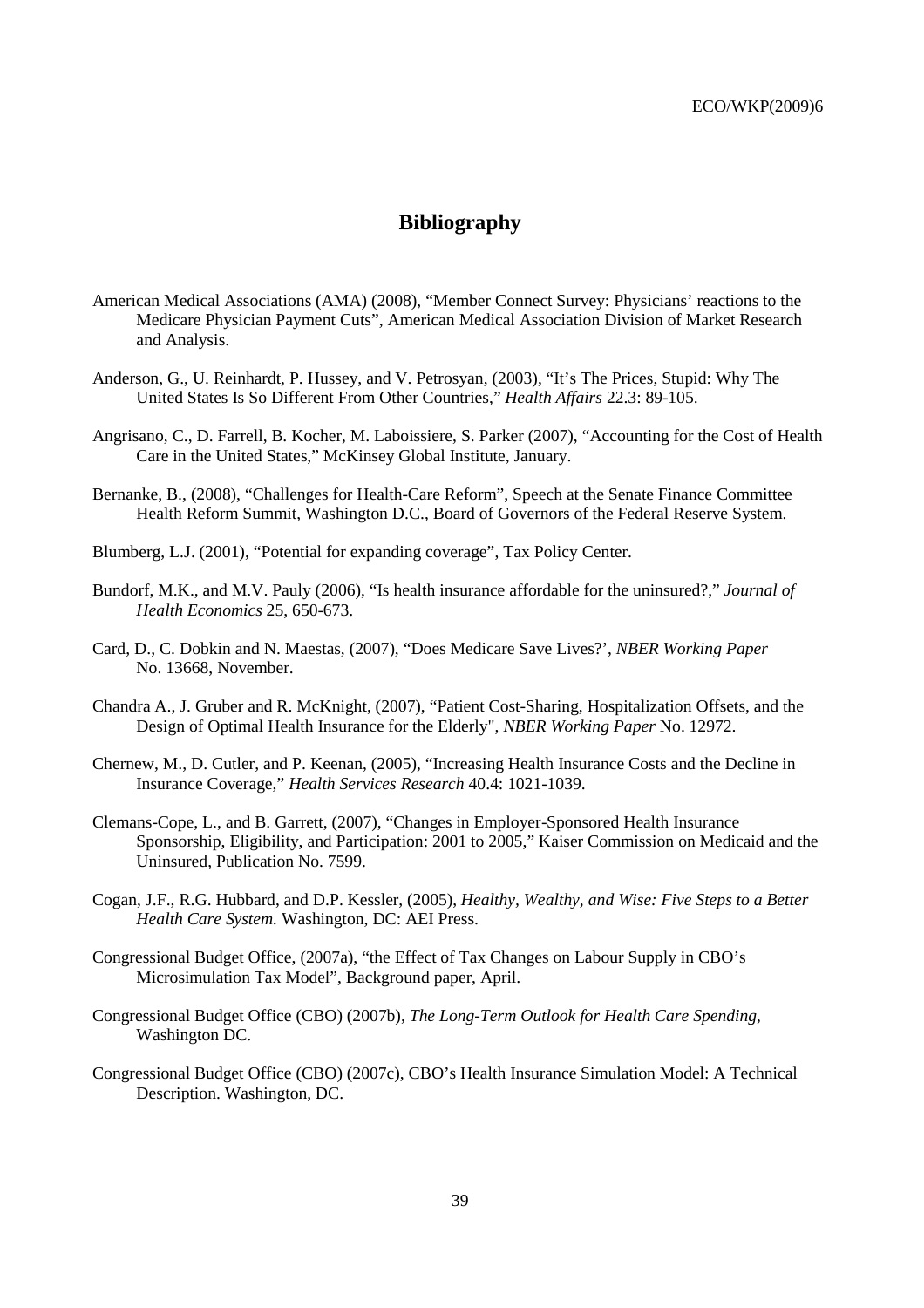Congressional Budget Office (CBO) (2008), "Opportunities to increase efficiency in health care", Statement of Peter R. Orszag at the Health Reform Summit of the Committee on Finance, U.S. Senate.

Congressional Research Service (CRS) (2008), "Health Insurance Reform and the 110<sup>th</sup> Congress". June.

- Cutler, D., (2007), "The Lifetime Costs and Benefits of Medical Technology," *Journal of Health Economics* 26.6: 1081-1100.
- Cutler, D. and M. McLellan, (2001), "Is Technological Change in Health Care Worth It?," *Health Affairs,*  20 No. 5, pp 11-29.
- Danzon, P., and M. Furakawa, (2008), "International Prices and Availability of Pharmaceuticals In 2005," Health Affairs 27.1: 221-233.
- Doyle, J. (2005), "Health Insurance, Treatment and Outcomes: Using Auto Accidents as Health Shocks", *NBER Working Paper* 11099, February.
- Dubay L, Holahan J and Cook A., (2006), "The Uninsured and the Affordability of Health Insurance Coverage", *Health Affairs* (Web Exclusive), November.
- Feldman R, and B.E. Dowd, (1991), "A New Estimate of the Welfare Loss of Excess Health Insurance", *American Economic Review*, Vol. 81, No. 1, March 1991, pp. 297-301.
- Fogel, R. (2004), *The Escape from Hunger and Premature Death, 1700-2100*, Cambridge University Press.
- Frank, R. G. and J. P. Newhouse, (2007), "Mending the Medicare Prescription Drug Benefit: Improving Consumer Choices and Restructuring Purchasing", *Hamilton Project Discussion Paper 2007-03*, April, The Brookings Institution.
- Frank, R. G. and J. P. Newhouse, (2008), "Should drug prices be negotiated under Part D of Medicare? And if so, how?", *Health Affairs*, Vol. 27, No. 1.
- GAO, (2008), Competitive bidding for medical equipment and supplies could reduce program payments, but adequate oversight is critical, 6 May.
- Glied, S. and B. Mahato (2008), "The Widening Health Care Gap between High-and-Low-Wage Workers", *Commonwealth Fund Publication No. 1129*, www.commonwealthfund.org.
- Gruber, J. (2008), "Covering the uninsured in the U.S.", *NBER Working Paper* No. 13758, January.
- Gruber, J. and M. Lettau (2004), "How Elastic is the Firm's Demand for Health Insurance?", *Journal of Public Economics,* No. 88, pp. 1273-1294.
- Gruber, J., and B. Madrian (1996), "Health Insurance and Early Retirement: Evidence from the Availability of Continuation Coverage", in *Advances in the Economics of Ageing*, David Wise, ed.; pp. 115-143.
- Gruber, J., and E. Washington (2005), "Subsidies to Health Insurance Premiums and the Health Insurance Market", *Journal of Health Economics*, No. 24, pp. 253-276.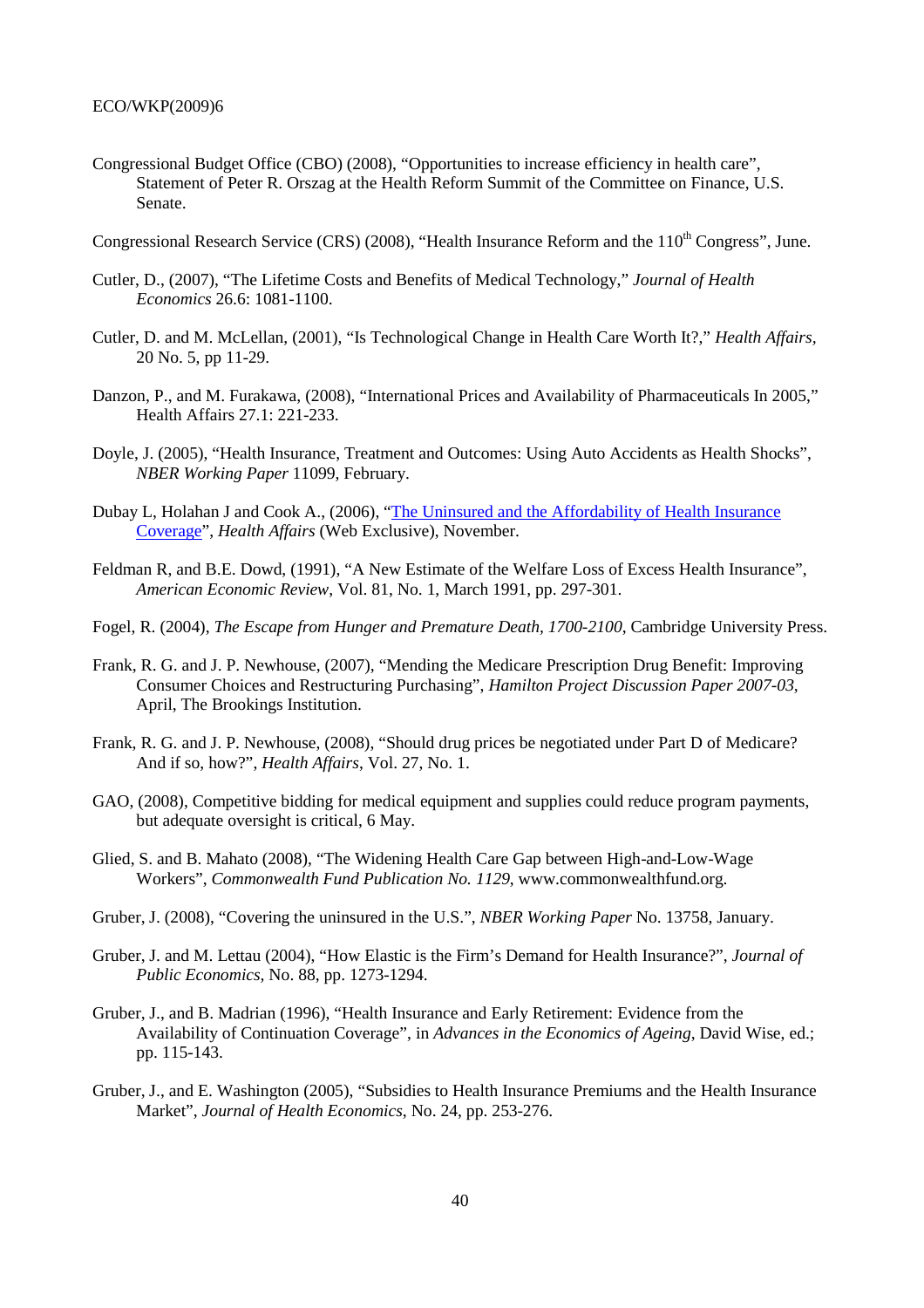- Grumbach, K., D. Keene and A. Bindman (1993), "Primary Care and Public Emerging Department Overcrowding", *American Journal of Public Health,* Vol. 83, Issue 3, pp. 372-378.
- Hadley, J. and J. Holahan, (2004), "The Cost of Care for the Uninsured: What Do We Spend, Who Pays and What Would Full Coverage Add to Medical Spending?", Issue Update No. 7804, Washington: Kaiser Commission on Medicaid and the Uninsured, May 10.
- Hattersly, Lin (1999), "Trends in Life Expectancy by Social Class An Update," *Health Statistics Quarterly*, Vol. 2 (Summer 1999), pp 16-24, Office for National Statistics.
- Herring, B., (2005), "The Effect of the Availability of Charity Care to the Uninsured on the Demand for Private Health Insurance," *Journal of Health Economics* 24.2: 225-252.
- Institute of Medicine (2002), *Care without Coverage: Too Little, Too Late*, Washington; National Academy Press.
- Jacobs, P., and G. Claxton, (2008), "Offer Rates for Smaller Establishments by Business Age," Kaiser Family Foundation, May 2008.
- Joumard, I., C. André, C. Nicq, and O. Chatal (2008), "Health Status Determinants: Lifestyle, Environment, Health Care Resources and Efficiency, *Economics Department Working Papers*  No. 627, OECD, Paris.
- Keehan, S., A. Sisko, C. Truffer, S. Smith, C. Cowan, J. Bisal, M. Clemens, and the National Health Expenditure Accounts Projections Team (2008), "Health Spending Projections Through 2017: The Baby-Boom Generation Is Coming to Medicare," *Health Affairs* 27.2: w145-w155.
- Kessler, D. and M. McClellan, (1996), "Do Doctors Practice Defensive Medicine?", *The Quarterly Journal of Economics,* Vol. 2, May, pp. 353-390.
- Kitagawa, E. M. and P. M. Hauser (1973), *Differential Mortality in the United States: A Study in Socioeconomic Epidemiology*, Cambridge, Massachusetts, Harvard University Press.
- Kronick, R., and T. Gilmer, (1999), "Explaining the decline in health insurance coverage, 1979-1995," *Health Affairs* 18.2: 30-47.
- Kunst, A. E., V. Bos, O. Andersen, et al. (2004), "Monitoring of trends in socioeconomic inequalities in mortality: experiences from a European project", *Demographic Research*, Special Collection 2, Article 9, 229-254.
- Lemieux, J., T. Chovan and K. Heath, (2008), "Medigap Coverage and Medicare Spending: A Second Look", *Health Affairs*, Vol. 27, No. 2.
- Leonhardt, D. (2008), "High Medicare costs, courtesy of Congress", New York Times, 25 June.
- Manning, W., et al., (1987), "Health Insurance and the Demand for Medical Care," *American Economic Review* 77.3, 251‐277.
- Medicare Payment Advisory Committee (MedPAC), (2008), *March 2008 Report to the Congress*.
- Meara, E., S. Richards, and D. Cutler, (2008), "The Gap Gets Bigger: Changes in Mortality and Life Expectancy by Education, 1981-2000", *Health Affairs 27*, No. 2, pp. 350-360.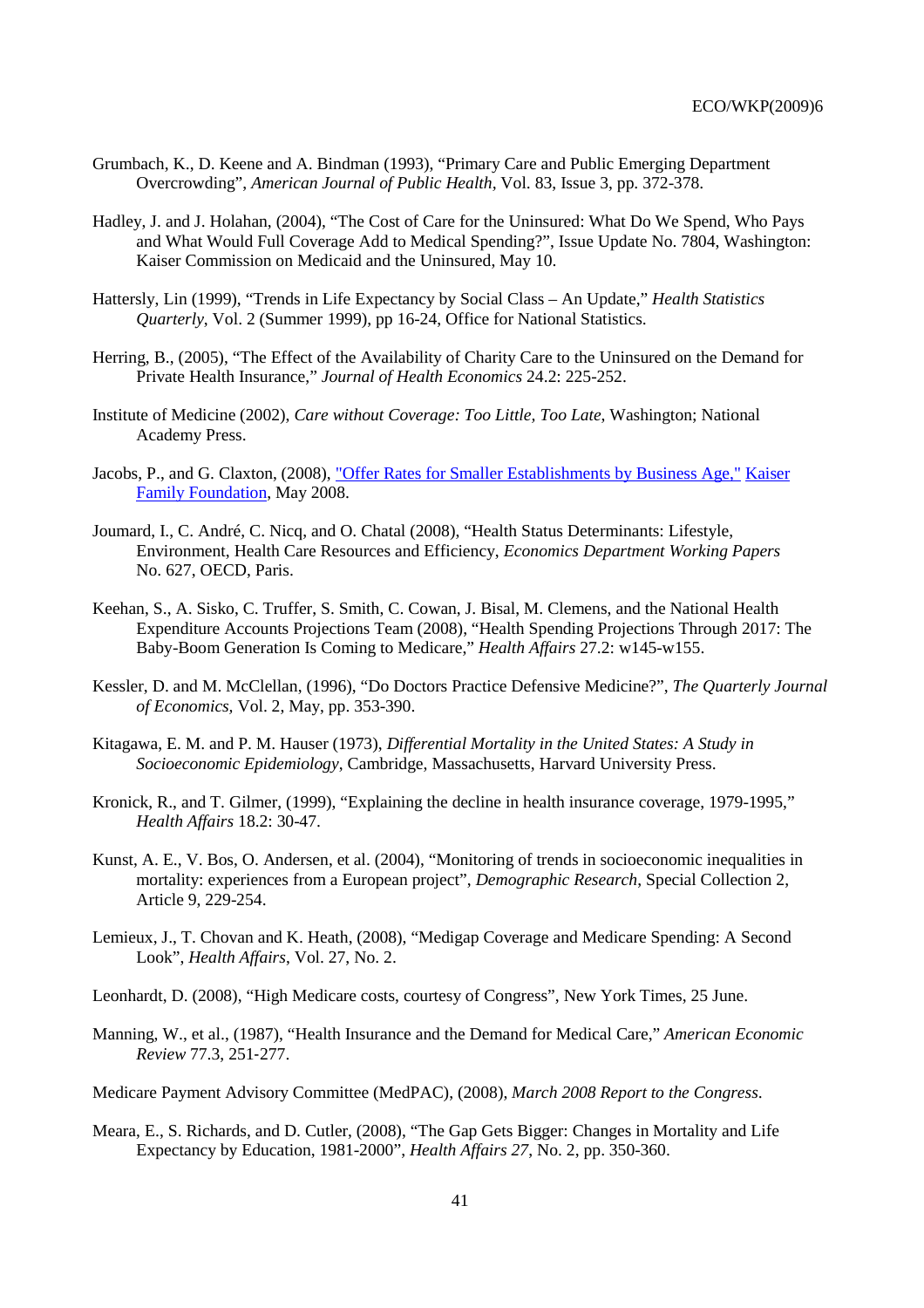- Meara, E., M. Rosenthal, A. Sinaiko and K. Baicker, (2008), "State and Federal approaches to health reform: what works for the working poor?", *NBER Working Paper* No. 14125.
- Murphy, K., and R. Topel, (2006), "The Value of Health and Longevity," *Journal of Political Economy*  114.4: 871-904.

New Zealand Department of Health (2007), *Social Report*.

- Nolte, E., and C.M. McKee, (2008), "Measuring the Health of Nations: Updating an Earlier Analysis," *Health Affairs* 27.1: 58-71.
- Ohsfeldt, R.L., and J.E. Schneider (2006), *The Business of Health: the Role of Competition, Markets, and Regulation*, Washington, AEI Press.
- OECD (2007), *Health at a Glance, OECD Indicators,* Paris.
- OECD (2008), Pharmaceutical *Pricing Policy in a Global Market,* Paris.
- Phelps, C. E (2002), *Health Economics,* 3d ed. (Boston: Addison-Wesley, 2002), 343.
- Rodwin, M., H. Chang, and J. Clausen (2006), "Malpractice Premiums and Physicians' Income: Perceptions of a Crisis Conflict with Empirical Evidence", *Health Affairs* 25, No. 3, pp. 750-758.
- Schoen, C., S. Collins, J. Kriss and M. Doty, (2008), "How Many are Underinsured? Trends Among U.S. Adults, 2003 and 2007", *Health Affairs* 27, No. 4, W298-W309.
- Singh, G. K., and M. Siahpush, (2006), "Widening Socioeconomic Inequalities in U.S. Life Expectancy, 1980-2000", *International Journal of Epidemiology* 2006; 35: pp. 969-979, Oxford University Press.
- Skinner, J.S., D.O. Staiger, and E.S. Fisher, (2006), Is Technological Change In Medicine Always Worth It? The Case Of Acute Myocardial Infarction," *Health Affairs* 25.2: w34-w47.
- Sturm, R. (2002), "The Effects of Obesity, Smoking and Drinking on Medical Problems and Costs", *Health Affairs,* Vol. 21, No. 2, pp. 245-253, March/April.
- The Kaiser Family Foundation and Health Research and Education Trust (2007), "Employer Health Benefits, 2007 Summary of Findings".
- Thompson, D. and A. Wolfe, (2001), "The Medical-Care Burden of Obesity', *Obesity Reviews,* No. 2, International Association for the Study of Obesity, pp. 189-197.
- Thorpe, K., D. Howard, and K. Galactionova, (2007), "Differences In Disease Prevalence As A Source of the U.S.-European Health Care Spending Gap," *Health Affairs* 26.6: w678-w686.
- Wilkins, R., J. Bathelot and E. Ng, (2002), "Trends in mortality by Neighborhood Income in Urban Canada from 1971 to 1996", *Statistics Canada, Supplement to Health Reports,* Vol. 13, Catalogue 82-003.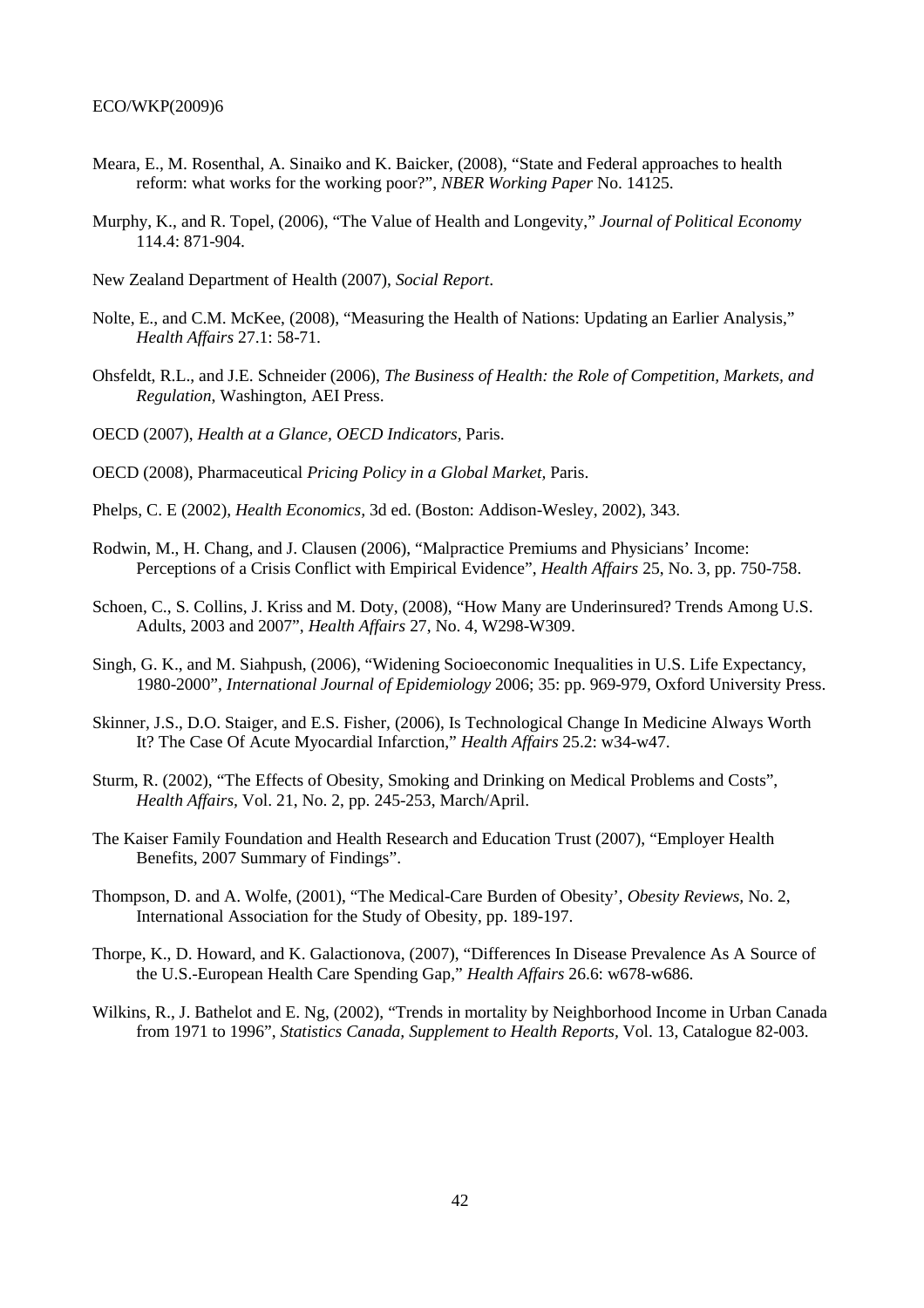## **WORKING PAPERS**

*The full series of Economics Department Working Papers can be consulted at www.oecd.org/eco/Working\_Papers/*

- 664 *The role of R&D and technology diffusion in climate change mitigation: New perspectives using the WITCH model*  (February 2009) Valentina Bosetti, Carlo Carraro, Romain Duval, Alessandra Sgobbi and Massimo Tavoni
- 663. *Long-run GDP growth framework and scenarios for the world economy*  (January 2009) Romain Duval and Christine de la Maisonneuve
- 662. *Realising South Africa's employment potentia*l (January 2009) Geoff Barnard
- 661. *Making the most of Norwegian schools* (January 2009) Romina Boarini
- 660 *Can the financial sector continue to be the main growth engine in Luxembourg?* (January 2009) Arnaud Bourgain, Patrice Pieretti and Jens Høj
- 659. *Fiscal policy responsiveness, persistence, and discretion*  (December 2008) António Afonso, Luca Agnello, Davide Furceri
- 658. *The economics of climate change mitigation: policies and options for the future* (December 2008) Jean-Marc Burniaux, Jean Chateau, Romain Duval and Stéphanie Jamet
- 657. *Maximising Mexico's gains from integration in the world economy*  (December 2008) David Haugh, Roselyne Jamin and Bruno Rocha
- 656. *How do taxes affect investment and productivity? An industry-level analysis of OECD countries* (December 2008) Laura Vartia
- 655. *Strategies for countries with favourable fiscal positions* (November 2008) Robert Price, Isabelle Joumard, Christophe André and Makoto Minegishi
- 654. *Monetary transmission mechanism in Central and Eastern Europe: Surveying the Surveable*  (November 2008) Balázs Égert and Ronald MacDonald
- 653. *An Overview of the OECD ENV-Linkages Mode*l Jean-Marc Burniaux and Jean Château
- 652. *Reforming the labour market in Japan to cope with increasing dualism and population ageing* (November 2008) Randall S. Jones
- 651. *Enhancing the productivity of the service sector in Japan* (November 2008) Randall S. Jones and Taesik Yoon
- 650. *Reforming the tax system in Japan to promote fiscal sustainability and economic growth* (November 2008) Randall S. Jones and Masahiko Tsutsumi